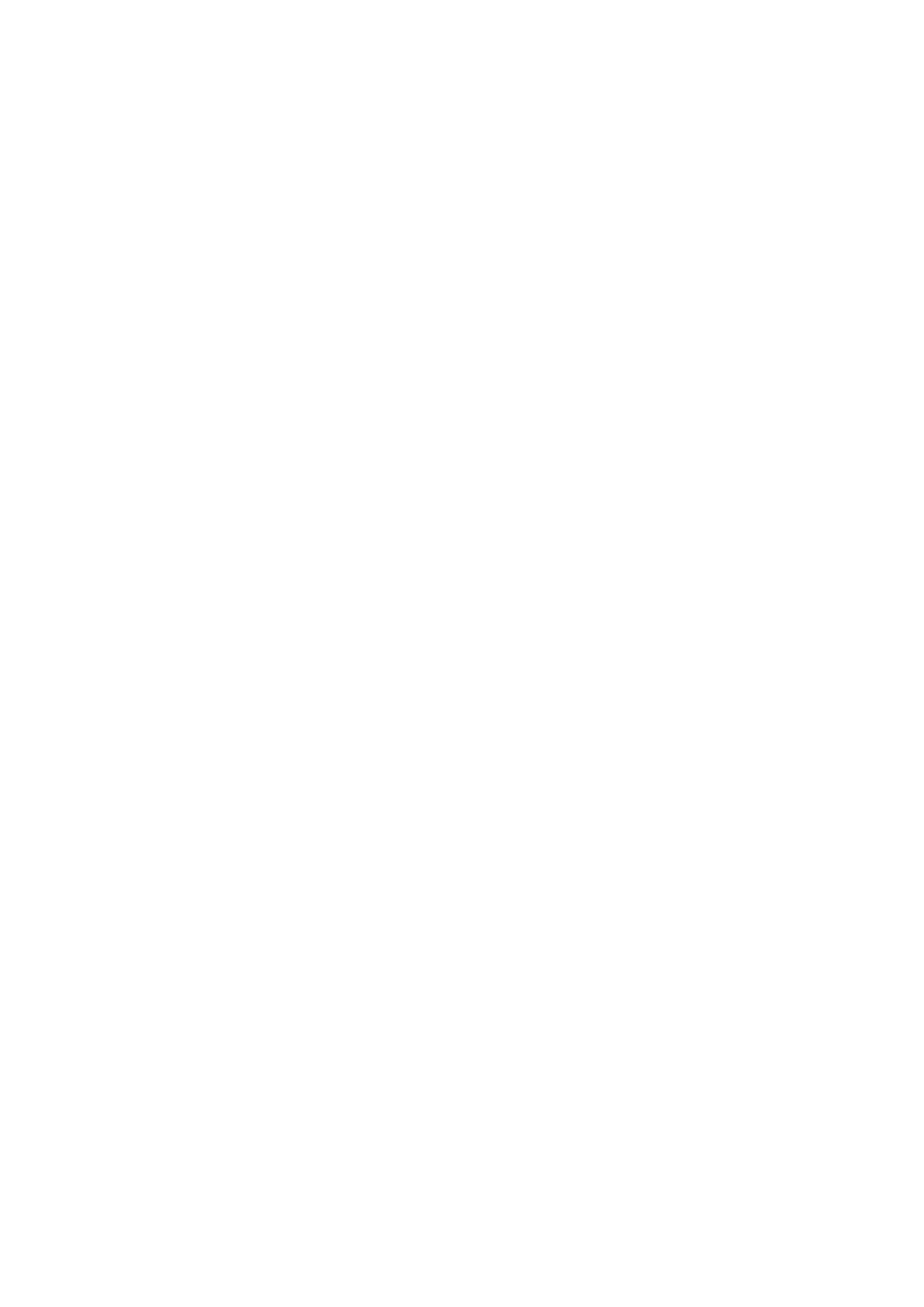## On well-posedness of quantum fluid systems in the class of dissipative solutions

Danica Basarić \* Tong Tang †

∗ Institute of Mathematics of the Czech Academy of Sciences Žitná 25, 115 67 Praha 1, Czech Republic basaric@math.cas.cz

† School of Mathematical Science, Yangzhou University, Yangzhou 225002, P.R. China tt0507010156@126.com

#### Abstract

The main objects of the present work are the quantum Navier–Stokes and quantum Euler systems; for the first one, in particular, we will consider constant viscosity coefficients. We deal with the concept of dissipative solutions, for which we will first prove the weak-strong uniqueness principle and afterwards, we will show the global existence for any finite energy initial data. Finally, we will prove that both systems admit a semiflow selection in the class of dissipative solutions.

Mathematics Subject Classification: 35A01, 35Q35, 76N10

Keywords: quantum fluid systems; dissipative solutions; weak–strong uniqueness; existence; semiflow selection

## 1 Introduction

At temperatures close to absolute zero, quantum effects appear relevant in the motion of some fluids: instead of individual atoms bouncing around, the particles move like one single body and, as a consequence of the vanishing viscosity, the fluid start to "creep" along the surfaces of its container, coming out of it if the latter is not properly sealed. This bizarre phenomena is just one of the many applications that motivate the study of quantum fluid dynamics: it provides

<sup>\*</sup>The work of D.B. was funded from the Czech Science Foundation (GAČR), Grant Agreement 21-02411S. The institute of Mathematics of the Czech Academy of Sciences is supported by RVO:67985840. † The research of T.T. was supported by NSFC:11801138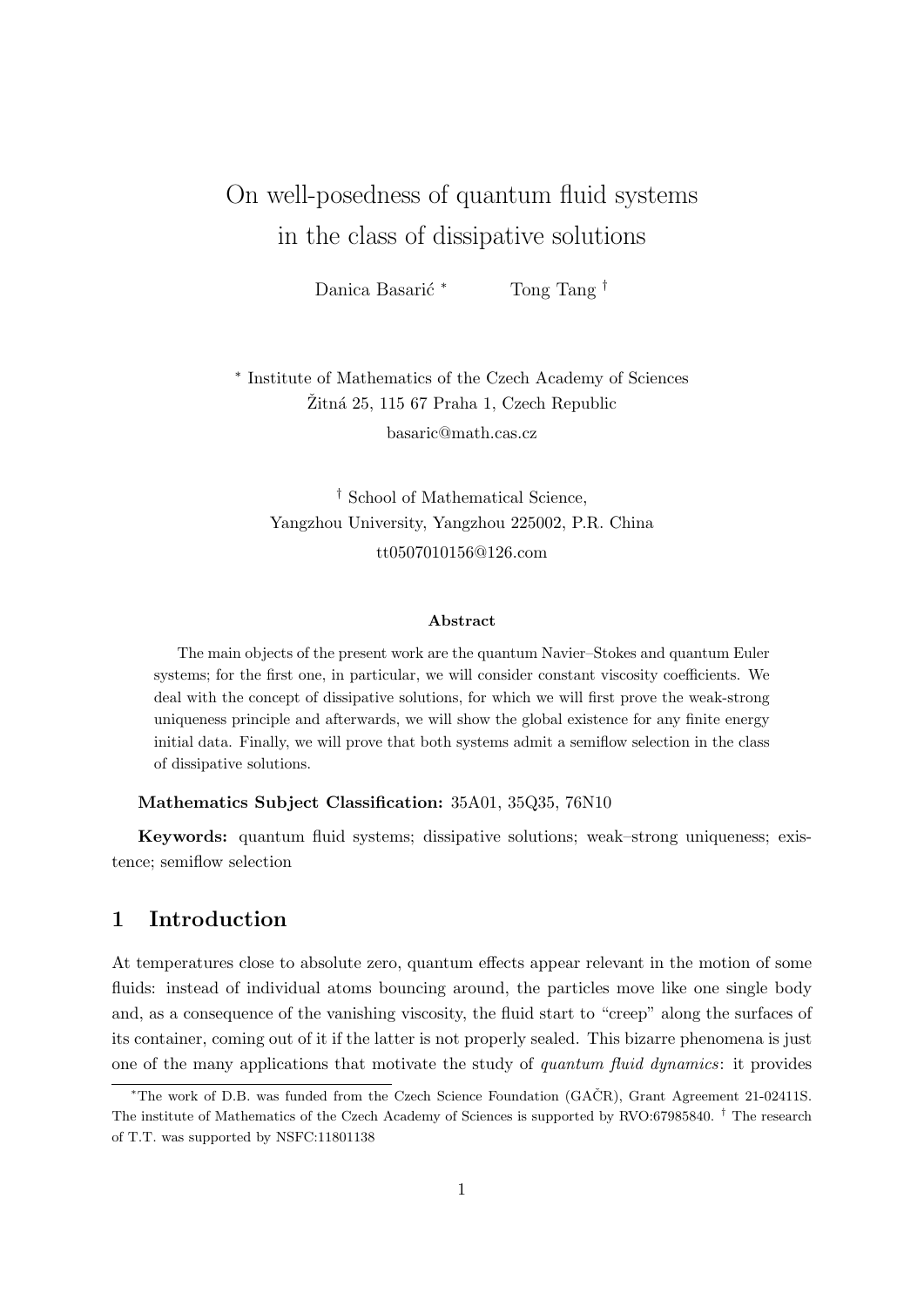useful tools for understanding not only the behaviour of atomic Bose–Einstein condensates and the transition of the aforementioned fluids into zero-viscosity ones (superfluids) [39], but also the mechanics of quantum semiconductors [26] and the trajectories arising from the de Broglie–Bohm theory [45].

#### 1.1 The system

Motivated by the Thomas–Fermi–Dirac–Weizsäcker density functional theory [46], the motion of a quantum fluid can be modelled starting from the classical systems describing viscous or inviscid fluids and adding an extra term containing the Bohm quantum potential [41]

$$
Q(\varrho, \nabla_x \varrho, \nabla_x^2 \varrho) = \frac{\hbar}{2} \frac{\Delta_x \sqrt{\varrho}}{\sqrt{\varrho}},\tag{1.1}
$$

where  $\rho$  denotes the density of the fluid. More precisely, we are going to consider the following two models.

• The compressible *quantum Navier–Stokes* system, whenever we are dealing with viscous fluids:

$$
\partial_t \varrho + \text{div}_x(\varrho \mathbf{u}) = 0,\tag{1.2}
$$

$$
\partial_t(\varrho \mathbf{u}) + \operatorname{div}_x(\varrho \mathbf{u} \otimes \mathbf{u}) + \nabla_x p(\varrho) = \operatorname{div}_x \mathbb{S}(\nabla_x \mathbf{u}) + \varrho \nabla_x Q(\varrho, \nabla_x \varrho, \nabla_x^2 \varrho).
$$
(1.3)

• The compressible *quantum Euler* system, in case of inviscid fluids:

$$
\partial_t \varrho + \text{div}_x \mathbf{J} = 0,\tag{1.4}
$$

$$
\partial_t \mathbf{J} + \text{div}_x \left( \frac{\mathbf{J} \otimes \mathbf{J}}{\varrho} \right) + \nabla_x p(\varrho) = \varrho \nabla_x Q(\varrho, \nabla_x \varrho, \nabla_x^2 \varrho).
$$
 (1.5)

In both systems, the unknown variables are the density  $\rho = \rho(t, x)$ , the velocity  $\mathbf{u} = \mathbf{u}(t, x)$ and the momentum  $\mathbf{J} = (\varrho \mathbf{u})(t, x)$  of the fluid, while  $p = p(\varrho)$  denotes the barotropic pressure,  $\mathbb{S} = \mathbb{S}(\nabla_x \mathbf{u})$  the viscous stress tensor and  $Q = Q(\varrho, \nabla_x \varrho, \nabla_x^2 \varrho)$  the quantum potential defined in (1.1). More precisely, we will consider the standard isentropic pressure

$$
p(\varrho) = a\varrho^{\gamma} \tag{1.6}
$$

with a a positive constant and  $\gamma > \frac{d}{2}$  the adiabatic exponent, while the viscous stress tensor will be a linear function of the velocity gradient

$$
\mathbb{S}(\nabla_x \mathbf{u}) = \mu \left( \nabla_x \mathbf{u} + \nabla_x^{\top} \mathbf{u} - \frac{2}{d} (\text{div}_x \mathbf{u}) \mathbb{I} \right) + \lambda (\text{div}_x \mathbf{u}) \mathbb{I}
$$
(1.7)

where  $\mu > 0$  and  $\lambda \geq 0$  denote the shear and bulk viscosities, respectively. Notice that we can write

$$
\varrho \nabla_x Q(\varrho, \nabla_x \varrho, \nabla_x^2 \varrho) = \text{div}_x \mathbb{K}(\varrho, \nabla_x \varrho, \nabla_x^2 \varrho)
$$

with

$$
\mathbb{K}(\varrho,\nabla_x\varrho,\nabla_x^2\varrho)=\frac{\hbar}{4}\big(\nabla_x^2\varrho-4~\nabla_x\sqrt{\varrho}\otimes\nabla_x\sqrt{\varrho}\big).
$$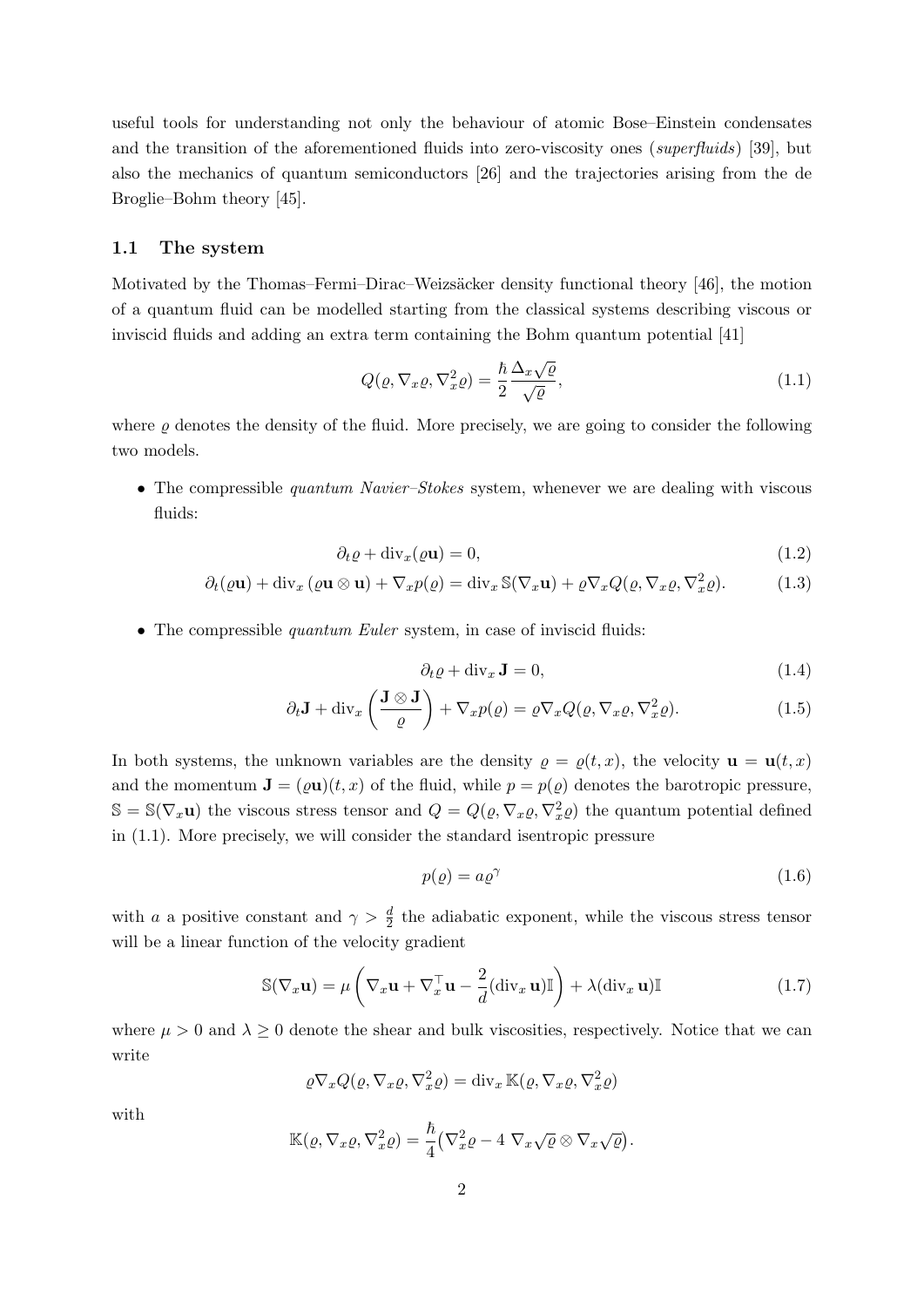We will study both systems on the set  $(0, \infty) \times \Omega$ , where  $\Omega \subset \mathbb{R}^d$ ,  $d = 2, 3$ , is a bounded domain of class  $C^2$ , on the boundary of which we impose the homogeneous Neumann condition for the density and the no-slip condition for the velocity

$$
\nabla_x \varrho \cdot \mathbf{n} |_{\partial \Omega} = 0, \quad \mathbf{u} |_{\partial \Omega} = 0,
$$
\n(1.8)

when considering system  $(1.2)$ – $(1.3)$ , while we replace the boundary condition for the velocity with the one for the momentum

$$
\nabla_x \varrho \cdot \mathbf{n} |_{\partial \Omega} = 0, \quad \mathbf{J} \cdot \mathbf{n} |_{\partial \Omega} = 0,
$$
\n(1.9)

when considering system  $(1.4)$ – $(1.5)$ .

The last ingredient we need to formally close the systems is the energy. Introducing the *pressure potential*  $P = P(\varrho)$  as a solution of

$$
\varrho P'(\varrho) - P(\varrho) = p(\varrho),\tag{1.10}
$$

which we will consider as

$$
P(\varrho) = \frac{a}{\gamma - 1} \varrho^{\gamma},
$$

the *total energy balance* associated to the quantum Navier–Stokes system  $(1.2)$ – $(1.3)$  with the boundary conditions (1.8) is

$$
\frac{\mathrm{d}}{\mathrm{d}t} \int_{\Omega} E(t) \, \mathrm{d}x + \int_{\Omega} \mathbb{S}(\nabla_x \mathbf{u}) : \nabla_x \mathbf{u} \, \mathrm{d}x = 0 \quad \text{with} \quad E(t) = \frac{1}{2} \varrho |\mathbf{u}|^2 + P(\varrho) + \frac{\hbar}{2} |\nabla_x \sqrt{\varrho}|^2, \tag{1.11}
$$

and similarly, the total energy balance associated to the quantum Euler system  $(1.4)$ – $(1.5)$  with the boundary conditions (1.9) reads

$$
\frac{\mathrm{d}}{\mathrm{d}t} \int_{\Omega} E(t) \, \mathrm{d}x = 0 \quad \text{with} \quad E(t) = \frac{1}{2} \frac{|\mathbf{J}|^2}{\varrho} + P(\varrho) + \frac{\hbar}{2} |\nabla_x \sqrt{\varrho}|^2. \tag{1.12}
$$

See Section A.2 for more details.

We finally point out that the quantum potential  $Q = Q(\varrho, \nabla_x \varrho, \nabla_x^2 \varrho)$  can be rewritten as

$$
Q(\varrho, \nabla_x \varrho, \nabla_x^2 \varrho) = K(\varrho) \Delta_x \varrho + \frac{1}{2} K'(\varrho) |\nabla_x \varrho|^2, \qquad (1.13)
$$

choosing the function  $K = K(\varrho)$  such that

$$
K(\varrho) = \frac{\hbar}{4\varrho}.
$$

Systems  $(1.2)$ ,  $(1.3)$  and  $(1.4)$ ,  $(1.5)$  with the quantum potential replaced by the more general expression appearing on the right-hand side of (1.13) are called Navier–Stokes–Korteweg and Euler–Korteweg systems, respectively; usually,  $K : (0, \infty) \to (0, \infty)$  is a smooth function.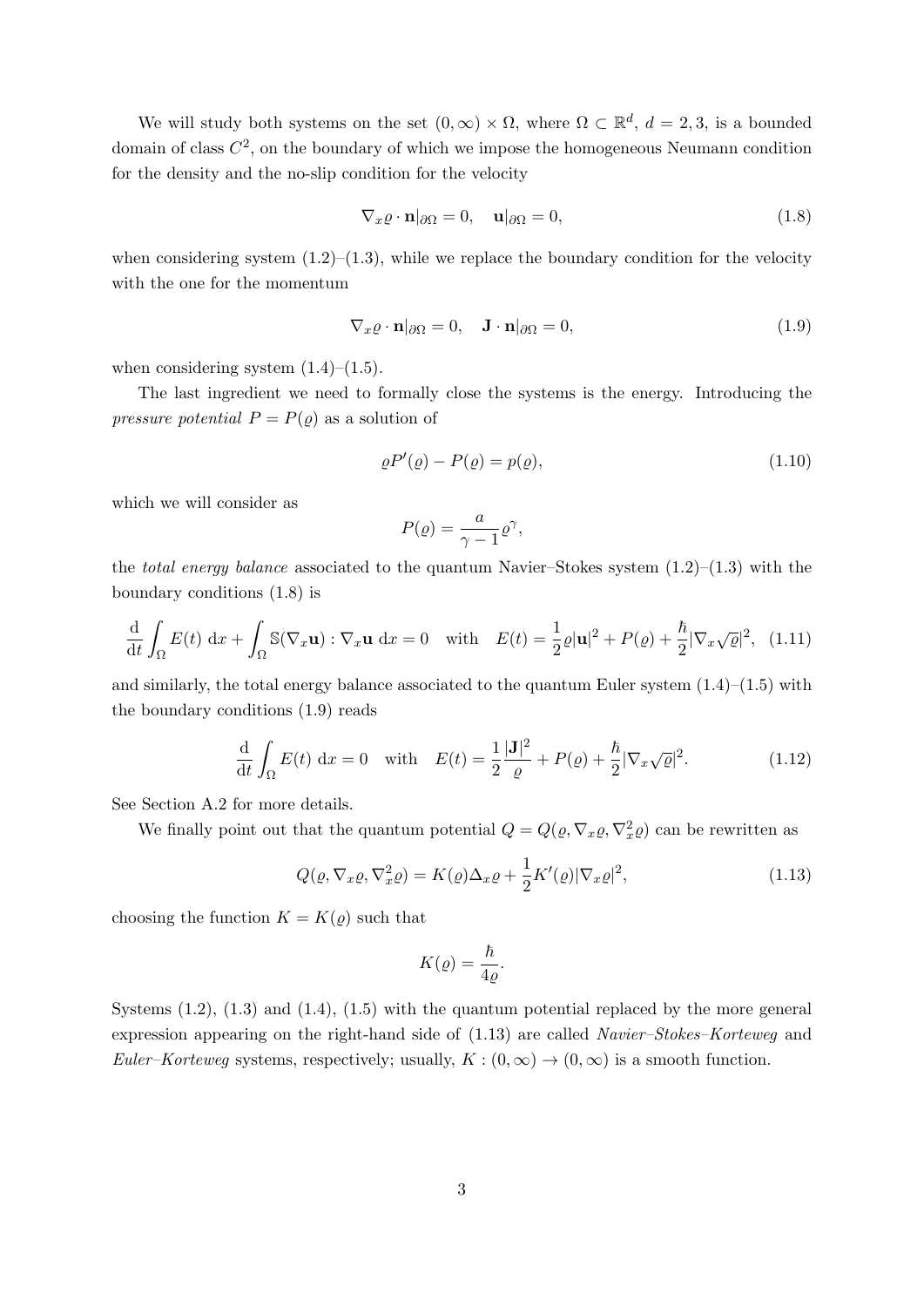#### 1.2 State of the art

Given their importance in many applications, quantum fluid systems were widely studied in the last years. However, in literature we may typically encounter density-dependent instead of constant viscosity coefficients in the definition of the viscous stress tensor  $(1.7)$ , leading to more mathematical difficulties due to the possible presence of vacuum. This alternative formulation is a consequence of a different derivation of the model, based on a Chapman– Enskog expansion of the Wigner function [11]. For the quantum Navier–Stokes system with non-constant viscosity coefficients, the existence of global-in-time weak solutions with special test function  $\rho\phi$  instead of classical test function  $\phi$  on the d-dimensional torus,  $d = 2, 3$ , was shown by Jüngel [34] with the constraint  $\gamma > 3$  for  $d = 3$  and the viscosity constant smaller than the scaled Plank constant; his result was later improved by Dong [19] and by Jiang [32], including the cases when the viscosity constant is equal and bigger, respectively, to the scaled Plank constant. Subsequently, the existence of global-in-time weak solutions with the standard test function  $\phi$  was achieved with the help of extra terms in the equations that could guarantee the velocity to be well-defined even in the vacuum region: for instance, Gisclon and Lacroix-Violet [30] considered a cold pressure term, while Vasseur and Yu [43] added a damping term in the balance of momentum. Inspired by Li and Xin [38], Antonelli and Spirito [3] proved the global-in-time existence result for weak solutions without any extra terms, but requiring the viscosity and capillarity constants to be comparable. Recently, this assumption was removed by the same authors in [4], and by Lacroix-Violet and Vasseur [36]. Stability, i.e. the continuous dependence of solutions on initial data, was studied by Giesselmann, Lattanzio and Tzavaras [29] via a relative energy approach. Recently, Bresch, Gisclon and Lacroix-Violet [10] proved the existence of global-in-time dissipative solutions on the d-dimensional torus,  $d = 2, 3$ , of the quantum Navier–Stokes system with a linear density-dependent shear viscosity and zero bulk viscosity. Moreover, taking the vanishing viscosity limit, they obtained the existence of global-in-time dissipative solutions to the quantum Euler system  $(1.4)$ ,  $(1.5)$ . For the latter, there are several results concerning well-posedness in the class of weak solutions. Donatelli, Feireisl and Marcati [16] showed that the system is ill-posed as uniqueness fails to be verified: for sufficiently smooth initial data, the system admits infinitely many weak solutions, even considering only the class of those satisfying the energy inequality. Later on, Antonelli and Marcati [2] proved the existence of global-in-time irrotational weak solutions by converting the Euler system into the non-linear Schrödinger one, while Audiard and Haspot [6] showed global well-posedness for small irrotational data in dimension  $d \geq 3$ . Last but not least, let us stress that important progresses have been made on singular limits and other topics for quantum fluid models [5, 12, 15, 17, 18, 33, 37].

Even though there is a wide range of significant results concerning well-posedness of quantum systems, we emphasize that there aren't any regarding the existence of global-in-time weak solutions for the quantum Navier–Stokes system  $(1.2)$ ,  $(1.3)$  with constant viscosity coefficients, even in dimension  $d = 2$ , and for the quantum Euler system  $(1.4)$ ,  $(1.5)$  for large initial data, as pointed out by Bresch et al. [10]. Therefore, the latter are important and interesting issues.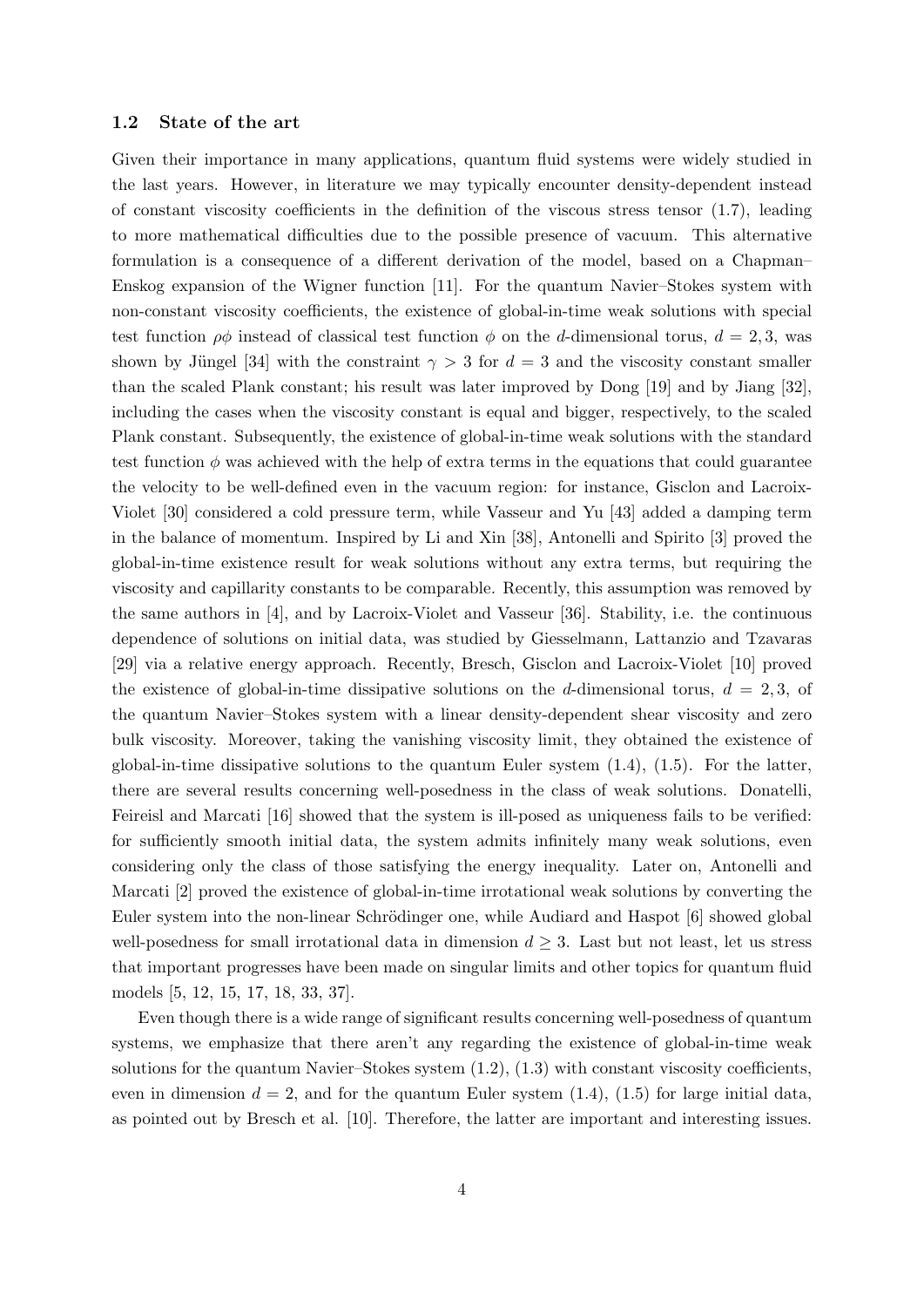#### 1.3 Structure of the paper

In the present study, we are interested in well-posedness of the aforementioned quantum systems; specifically, we are concerned with existence and uniqueness of global-in-time solutions for any finite energy initial data. Inspired by the work of Abbatiello, Feireisl and Novotný  $[1]$ , we will consider *dissipative solutions*, i.e. solutions satisfying the equations and the energy inequality in the distributional sense but with extra "defect terms", which we may call Reynolds stresses, collecting the possible oscillations and/or concentrations arising from the convective, pressure and quantum terms, cf. Definitions 2.1 and 2.2. This notion of solution can be seen as a generalization of the concept of dissipative measure–valued solution, developed by Feireisl, Gwiazda, Swierczewska-Gwiazda and Wiedemann [22], implying in particular that they can be ´ taken into account in the analysis of convergence of certain numerical schemes and, therefore, they can be identified as strong limits of finite element–finite volume schemes in the spirit of Feireisl and Lukáčová–Medvid'ová [24]. We point out that our definition of dissipative solution differs from the one considered in [10], as the latter is based on a relative energy inequality. A natural question is whether strong solutions are uniquely determined in the class of dissipative solutions; in order to give a positive answer, we will prove the weak-strong uniqueness principle: if the system admits a sufficiently regular solution in the classical sense then it must coincide with the dissipative solution emanating from the same initial data, cf. Theorems 3.1 and 3.2. As the name suggests, this technique was first developed by Prodi [40] considering weak/strong solutions for the incompressible Navier–Stokes equations, and later adapted for compressible systems (see e.g. [21], [23], [25], [28], [31], [44]). Our next goal is the existence of dissipative solutions. More precisely, we will first prove the existence result for the quantum Navier–Stokes system (1.2), (1.3) applying the classical fixed point argument in the spirit of [20], cf. Theorem 4.1, and afterwards, we will obtain the existence result for the quantum Euler system (1.4), (1.5) as a vanishing viscosity limit of the Navier–Stokes equations, cf. Theorem 4.2. Finally, to handle the problem of uniqueness, especially in view of the "negative" result stated in [16] for the quantum Euler system, we may look for that particular dissipative solution in the class of the ones emanating from the same initial data satisfying the semigroup or semiflow property: if we let the system run from time 0 to time  $t_1$ , we restart it and let it run for a time interval of amplitude  $t_2$ , the trajectory described by the selected solution will be the same as we have run the system directly from time 0 to time  $t_1 + t_2$ . We will refer to the process of finding such particular solution as *semiflow selection*, cf. Definition 5.1. Clearly, if uniqueness holds, the semigroup property is verified by any solution and the semiflow selection is simply the map associating to any admissible data that one unique solution emanating from it. The construction of a semiflow selection was originally a stochastic tool, first developed by Krylov [35] to study well-posedness of certain systems and later adapted by Flandoli and Romito [27], Breit, Feireisl and Hofmanová [8] for the incompressible and compressible, respectively, Navier– Stokes systems. Inspired by deterministic adaptation of Cardona and Kapitanski [13], we will prove the existence of a semiflow selection for the quantum Navier–Stokes and quantum Euler systems in the class of dissipative solutions, cf. Theorems 5.2 and 5.3. We will essentially follow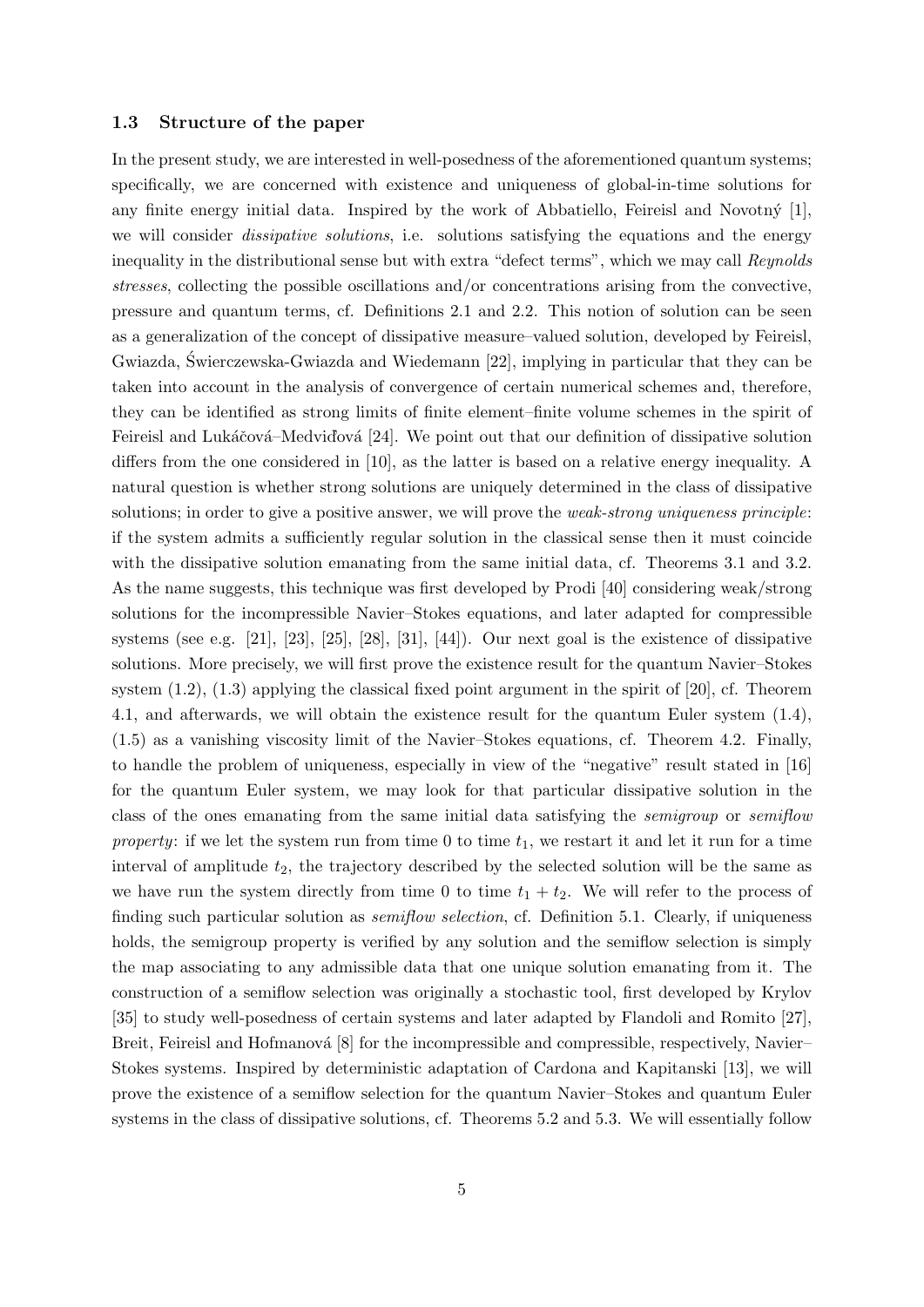the same strategy developed by Breit, Feireisl and Hofmanová [9] for the compressible Euler system in the class of measure–valued solutions. However, there will be a slightly difference in the choice of the trajectory space: instead of the space of continuous functions as in [13] or the space of integrable functions as in  $[9]$ , we will work with the Skorokhod space of càglàd (a French acronym for "left-continuous and having right-hand limits") functions. The advantages of this choice is that on the one hand we are able to consider the energy, which is typically a non–increasing quantity with possible jumps, as a third state variable, while on the other hand we will get the existence of well-defined semiflow selections at any time. We point out that, thanks to the weak-strong uniqueness principle, solutions in the classical sense are always contained in the selected semiflow as long as they exist.

### 2 Dissipative solutions

In this section, we provide the definition of dissipative solution for both the quantum Navier– Stokes and quantum Euler systems. We will refer to the measure  $\Re$  appearing in the weak formulations of the balance of momentum and energy inequality as Reynolds stress. For the definition of all the involved spaces see Section A.1.

Definition 2.1 (Dissipative solution of the quantum Navier–Stokes system). The pair of functions  $[\rho, \mathbf{u}]$  with total energy E constitutes a *dissipative solution* to problem  $(1.2)$ – $(1.3)$  with the isentropic pressure  $(1.6)$ , the viscous stress tensor  $(1.7)$ , the boundary conditions  $(1.8)$  and the initial data

$$
[\varrho(0,\cdot),(\varrho\mathbf{u})(0,\cdot),E(0-)]=[\varrho_0,\mathbf{J}_0,E_0]\in L^{\gamma}(\Omega)\times L^{\frac{2\gamma}{\gamma+1}}(\Omega;\mathbb{R}^d)\times[0,\infty)
$$

if the following holds:

(i) regularity class:  $\rho > 0$  in  $(0, \infty) \times \Omega$  and

$$
\varrho \in C_{\text{weak,loc}}([0,\infty); L^{\gamma}(\Omega)) \cap L^{\infty}(0,\infty; W^{1,\frac{2\gamma}{\gamma+1}}(\Omega))
$$
\n(2.1)

$$
\varrho \mathbf{u} \in C_{\text{weak,loc}}([0,\infty); L^q(\Omega; \mathbb{R}^d)), \quad q = \max\left\{\frac{2\gamma}{\gamma+1}, \frac{4\gamma d}{(3d-2)\gamma+d}\right\},\tag{2.2}
$$

$$
\mathbf{u} \in L_{\text{loc}}^2(0, \infty; W_0^{1,2}(\Omega; \mathbb{R}^d)),\tag{2.3}
$$

$$
E \in \mathfrak{D}([0,\infty));\tag{2.4}
$$

(ii) weak formulation of the continuity equation: the integral identity

$$
\left[\int_{\Omega} \varrho \varphi(t, \cdot) \, \mathrm{d}x\right]_{t=0}^{t=\tau} = \int_{0}^{\tau} \int_{\Omega} [\varrho \partial_t \varphi + \varrho \mathbf{u} \cdot \nabla_x \varphi] \, \mathrm{d}x \mathrm{d}t \tag{2.5}
$$

holds for any  $\tau > 0$  and any  $\varphi \in C_c^1([0,\infty) \times \overline{\Omega});$ 

(iii) weak formulation of the balance of momentum: there exists

$$
\mathfrak{R} \in L^{\infty}(0,T;\mathcal{M}^{+}(\overline{\Omega};\mathbb{R}_\mathrm{sym}^{d \times d}))
$$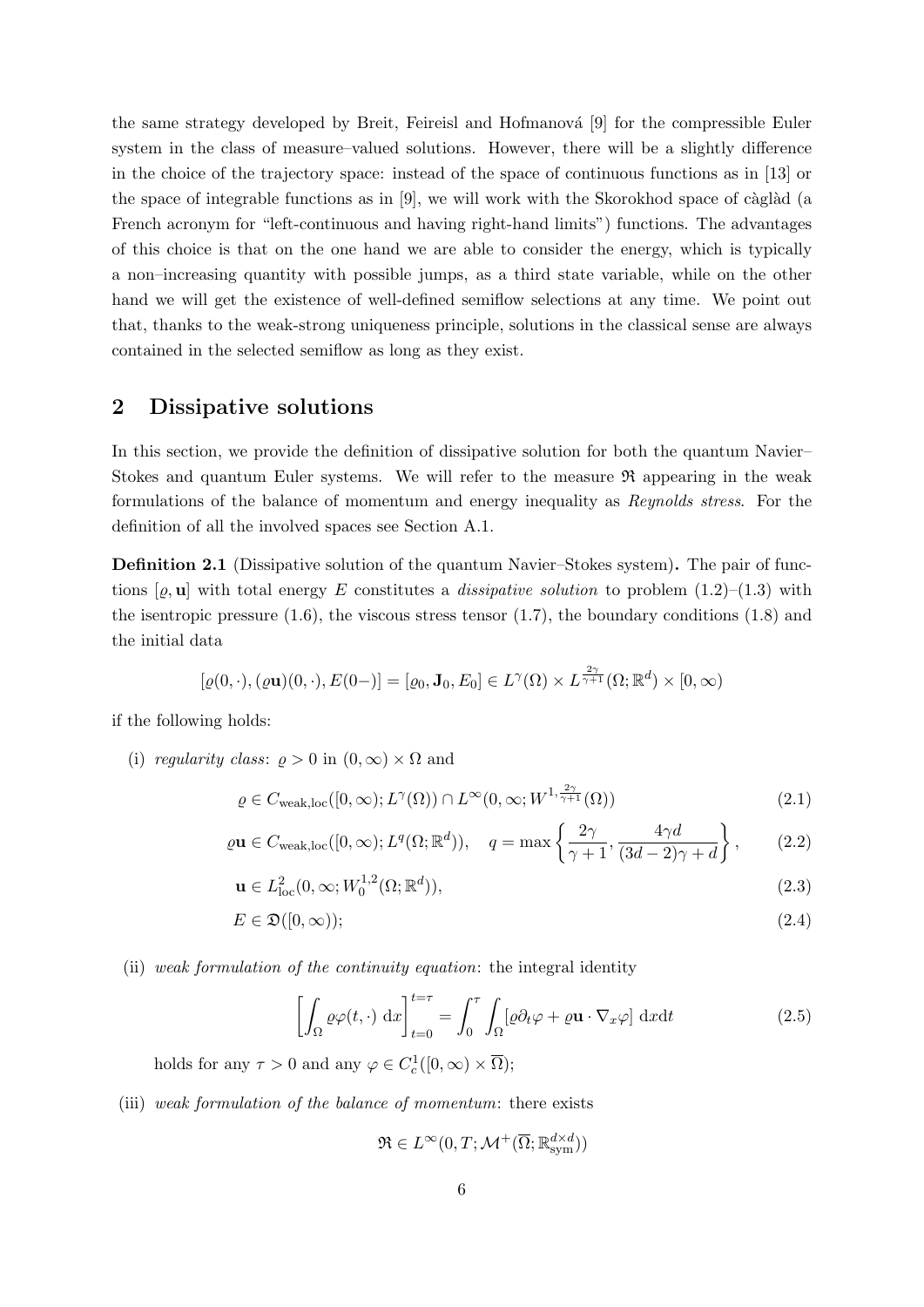such that the integral identity

$$
\left[\int_{\Omega} \varrho \mathbf{u} \cdot \varphi(t, \cdot) \, dx\right]_{t=0}^{t=\tau} = \int_{0}^{\tau} \int_{\Omega} \left[\varrho \mathbf{u} \cdot \partial_{t} \varphi + (\varrho \mathbf{u} \otimes \mathbf{u}) : \nabla_{x} \varphi + p(\varrho) \operatorname{div}_{x} \varphi\right] dx dt + \frac{\hbar}{4} \int_{0}^{\tau} \int_{\Omega} \left[\nabla_{x} \varrho \cdot \operatorname{div}_{x} \nabla_{x}^{\top} \varphi + 4(\nabla_{x} \sqrt{\varrho} \otimes \nabla_{x} \sqrt{\varrho}) : \nabla_{x} \varphi\right] dx dt - \int_{0}^{\tau} \int_{\Omega} \mathbb{S}(\nabla_{x} \mathbf{u}) : \nabla_{x} \varphi \, dx dt + \int_{0}^{\tau} \int_{\overline{\Omega}} \nabla_{x} \varphi : d\Re dt
$$
\n(2.6)

holds for any  $\tau > 0$  and any  $\varphi \in C_c^1([0,\infty); C^2(\overline{\Omega}; \mathbb{R}^d)), \varphi|_{\partial\Omega} = 0;$ 

(iv) energy inequality: there exists a constant  $\lambda > 0$  such that

$$
\int_{\Omega} \left[ \frac{1}{2} \varrho |\mathbf{u}|^2 + P(\varrho) + \frac{\hbar}{2} |\nabla_x \sqrt{\varrho}|^2 \right] (\tau, \cdot) \, \mathrm{d}x + \frac{1}{\lambda} \int_{\overline{\Omega}} \mathrm{d} \operatorname{Tr}[\mathfrak{R}](\tau) = E(\tau)
$$

for a.e.  $\tau > 0$ , and the energy inequality

$$
\left[E(t)\psi(t)\right]_{t=\tau_1^-}^{t=\tau_2^+} - \int_{\tau_1}^{\tau_2} E\psi' \, \mathrm{d}t + \int_{\tau_1}^{\tau_2} \psi \int_{\Omega} \mathbb{S}(\nabla_x \mathbf{u}) : \nabla_x \mathbf{u} \, \mathrm{d}x \mathrm{d}t \le 0 \tag{2.7}
$$

holds for any  $0 \le \tau_1 \le \tau_2$  and any  $\psi \in C_c^1([0,\infty)), \psi \ge 0$ .

**Definition 2.2** (Dissipative solution of the quantum Euler system). The pair of functions  $[\varrho, J]$ with total energy E constitutes a *dissipative solution* to problem  $(1.4)$ – $(1.5)$  with the isentropic pressure (1.6), the boundary conditions (1.9) and the initial data

$$
[\varrho(0,\cdot),\mathbf{J}(0,\cdot),E(0-)] = [\varrho_0,\mathbf{J}_0,E_0] \in L^{\gamma}(\Omega) \times L^{\frac{2\gamma}{\gamma+1}}(\Omega;\mathbb{R}^d) \times [0,\infty)
$$

if the following holds:

(i) regularity class:  $\rho > 0$  in  $(0, \infty) \times \Omega$  and

$$
\varrho \in C_{\text{weak,loc}}([0,\infty); L^{\gamma} \cap W^{1,\frac{2\gamma}{\gamma+1}}(\Omega))
$$
  
\n**J**  $\in C_{\text{weak,loc}}([0,\infty); L^{q}(\Omega; \mathbb{R}^{d})), \quad q = \max\left\{\frac{2\gamma}{\gamma+1}, \frac{4\gamma d}{(3d-2)\gamma+d}\right\},\$   
\n $E \in \mathfrak{D}([0,\infty));$ 

(ii) weak formulation of the continuity equation: the integral identity

$$
\left[\int_{\Omega} \varrho \varphi(t, \cdot) \, \mathrm{d}x\right]_{t=0}^{t=\tau} = \int_{0}^{\tau} \int_{\Omega} [\varrho \partial_t \varphi + \mathbf{J} \cdot \nabla_x \varphi] \, \mathrm{d}x \mathrm{d}t \tag{2.8}
$$

holds for any  $\tau > 0$  and any  $\varphi \in C_c^1([0,\infty) \times \overline{\Omega});$ 

(iii) weak formulation of the balance of momentum: there exists

$$
\mathfrak{R} \in L^\infty(0,T;\mathcal{M}^+(\overline{\Omega};\mathbb{R}_\mathrm{sym}^{d \times d}))
$$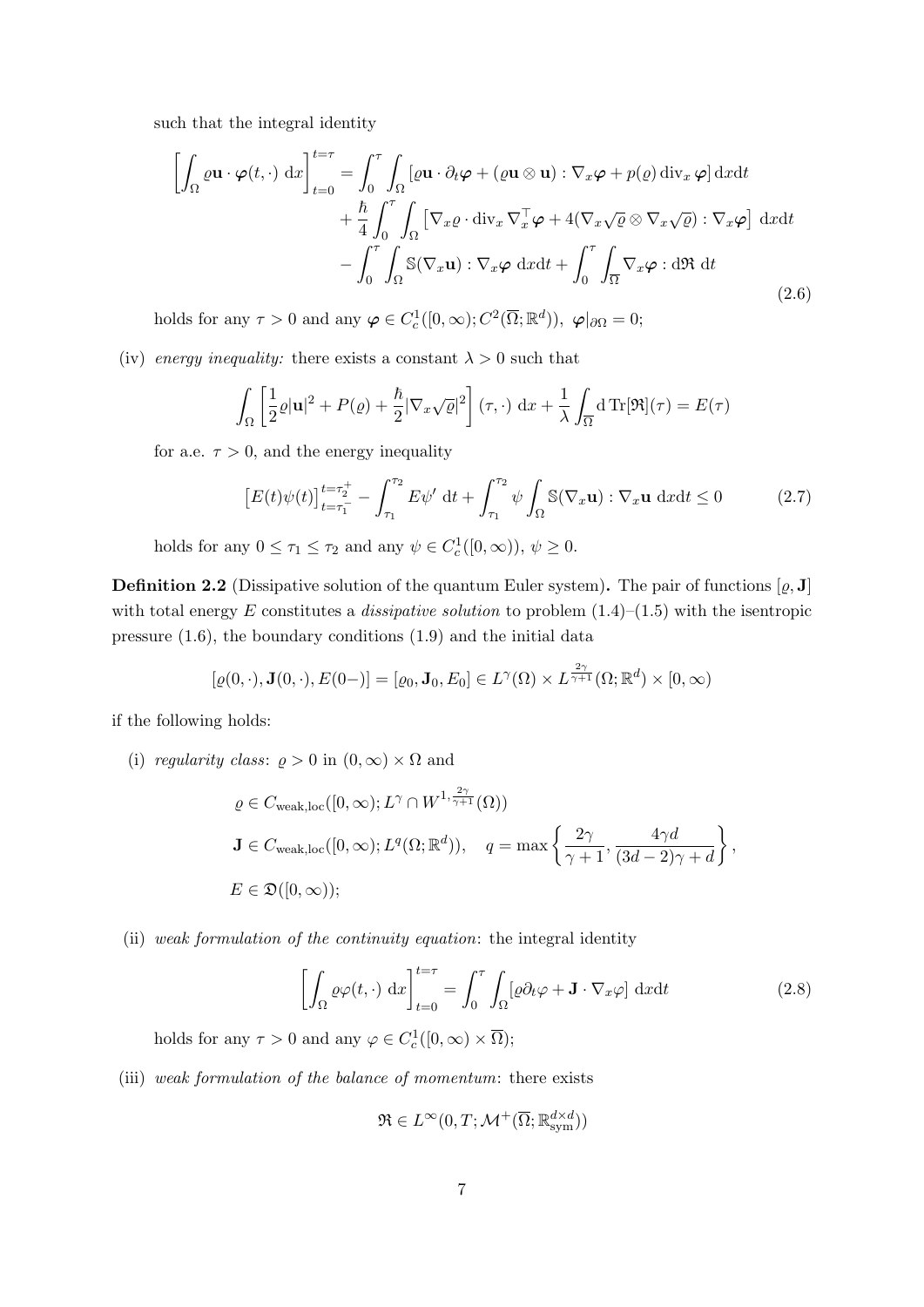such that the integral identity

$$
\left[\int_{\Omega} \mathbf{J} \cdot \boldsymbol{\varphi}(t, \cdot) \, dx\right]_{t=0}^{t=\tau} = \int_{0}^{\tau} \int_{\Omega} \left[ \mathbf{J} \cdot \partial_{t} \boldsymbol{\varphi} + \frac{\mathbf{J} \otimes \mathbf{J}}{\varrho} : \nabla_{x} \boldsymbol{\varphi} + p(\varrho) \operatorname{div}_{x} \boldsymbol{\varphi} \right] dx dt + \frac{\hbar}{4} \int_{0}^{\tau} \int_{\Omega} \left[ \nabla_{x} \varrho \cdot \operatorname{div}_{x} \nabla_{x}^{\top} \boldsymbol{\varphi} + 4(\nabla_{x} \sqrt{\varrho} \otimes \nabla_{x} \sqrt{\varrho}) : \nabla_{x} \boldsymbol{\varphi} \right] dx dt + \int_{0}^{\tau} \int_{\overline{\Omega}} \nabla_{x} \boldsymbol{\varphi} : d\Re dt
$$
\n(2.9)

holds for any  $\tau > 0$  and any  $\varphi \in C_c^1([0,\infty); C^2(\overline{\Omega}; \mathbb{R}^d)), \varphi|_{\partial \Omega} = 0,$ ;

(iv) energy inequality: there exists a constant  $\lambda > 0$  such that

$$
\int_{\Omega} \left[ \frac{1}{2} \frac{|\mathbf{J}|^2}{\varrho} + P(\varrho) + \frac{\hbar}{2} |\nabla_x \sqrt{\varrho}|^2 \right] (\tau, \cdot) \, \mathrm{d}x + \frac{1}{\lambda} \int_{\overline{\Omega}} \mathrm{d} \, \mathrm{Tr}[\mathfrak{R}](\tau) = E(\tau)
$$

for a.e.  $\tau > 0$ , and the energy inequality

$$
\left[E(t)\psi(t)\right]_{t=\tau_1^-}^{t=\tau_2^+} - \int_{\tau_1}^{\tau_2} E\psi' \, \mathrm{d}t \le 0 \tag{2.10}
$$

holds for any  $0 \leq \tau_1 \leq \tau_2$  and any  $\psi \in C_c^1([0,\infty)), \psi \geq 0$ .

## 3 Weak–strong uniqueness

In this section, our goal is to prove the *weak–strong uniqueness principle*: if the quantum Navier–Stokes (or quantum Euler) system admits a sufficiently regular classical solution, then it must coincide with the dissipative solution emanating from the same initial data. Hereafter, let

$$
p_1 := \min \left\{ \frac{\gamma}{\gamma - 1}, \frac{2d\gamma}{(d+2)\gamma - d} \right\},
$$
  

$$
p_2 := \min \left\{ \frac{2d\gamma}{(d+2)\gamma - 2d}, \frac{2d\gamma}{4\gamma - d} \right\},
$$
  

$$
p_3 := \min \left\{ \frac{d\gamma}{2\gamma - d}, \frac{2d\gamma}{(6-d)\gamma - d} \right\}.
$$

**Theorem 3.1** (Weak–strong uniqueness for the quantum Navier–Stokes system). Let  $[\tilde{\varrho}, \tilde{\mathbf{u}}]$ with  $\widetilde{\rho} > 0$  and

$$
\widetilde{\varrho} \in L^{\infty}(0,\infty; L^{\gamma} \cap W^{1,\frac{2\gamma}{\gamma+1}}(\Omega)),\n\widetilde{\mathbf{u}} \in L^{\infty}(0,\infty; L^{2p_1}(\Omega; \mathbb{R}^d)) + L^2_{\text{loc}}(0,\infty; W_0^{1,2}(\Omega; \mathbb{R}^d)),
$$
\n(3.1)

be a strong solution of system  $(1.2)$ – $(1.3)$ , satisfying the constitutive relations  $(1.6)$ – $(1.7)$  and the boundary conditions (1.8), where in addition the density  $\tilde{\varrho}$  is such that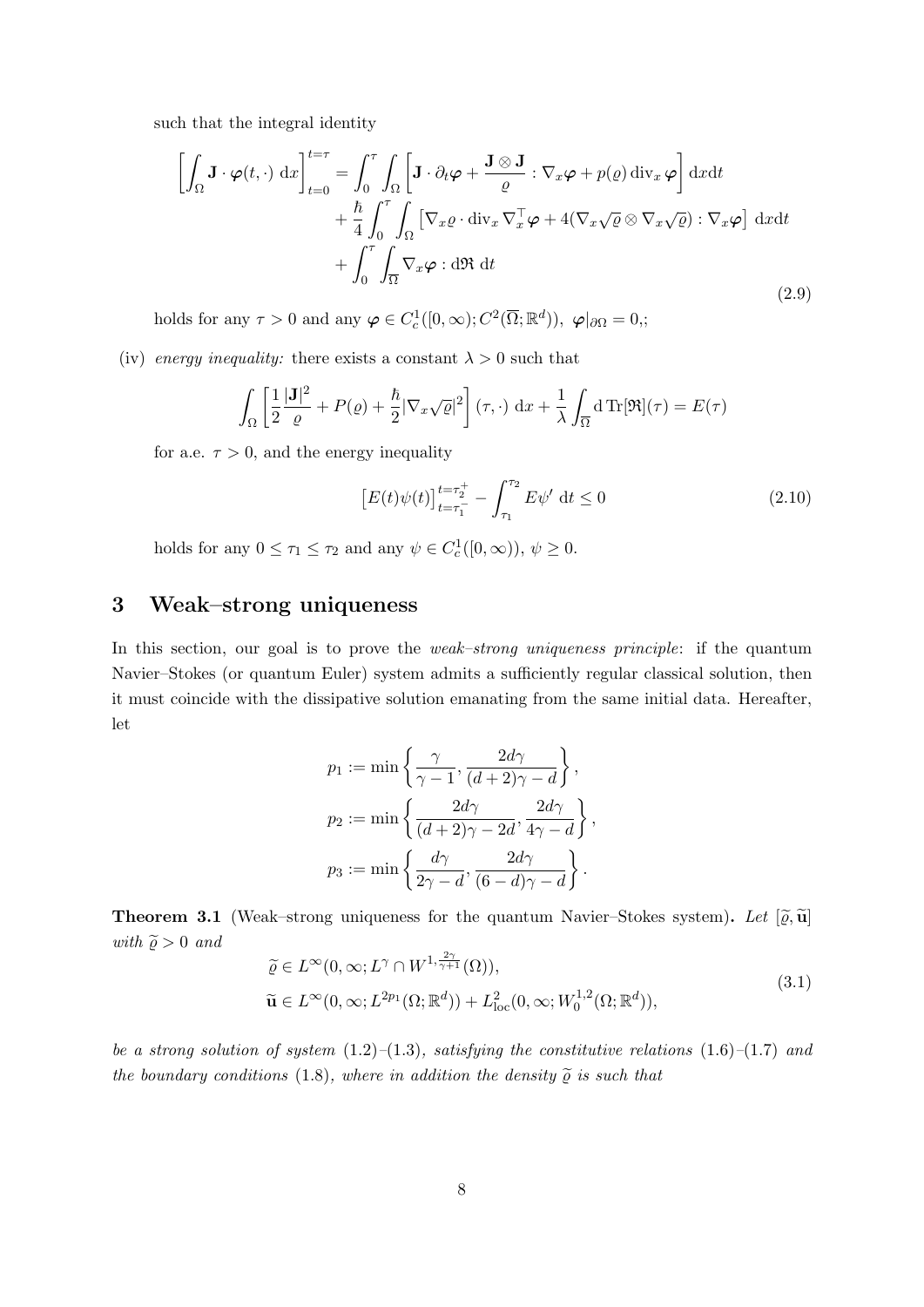$$
\partial_t P'(\tilde{\varrho}) \in L^1_{loc}(0,\infty; L^{p_1}(\Omega)),
$$
  
\n
$$
\nabla_x P'(\tilde{\varrho}) \in L^2_{loc}(0,\infty; L^{p_2}(\Omega; \mathbb{R}^d)) + L^1_{loc}(0,\infty; L^{2p_1}(\Omega; \mathbb{R}^d)),
$$
  
\n
$$
\partial_t \nabla_x \log \tilde{\varrho} \in L^1_{loc}(0,\infty; L^{\frac{2\gamma}{\gamma-1}}(\Omega; \mathbb{R}^d)),
$$
  
\n
$$
\nabla_x^2 \log \tilde{\varrho} \in L^2_{loc}(0,\infty; L^{\frac{2d\gamma}{2\gamma-d}}(\Omega; \mathbb{R}^{d \times d})) + L^1_{loc}(0,\infty; L^{\infty}(\Omega; \mathbb{R}^{d \times d})),
$$
\n(3.2)

the velocity  $\widetilde{\mathbf{u}}$  is such that

$$
\partial_t \widetilde{\mathbf{u}} \in L^2_{\text{loc}}(0, \infty; L^{p_2}(\Omega; \mathbb{R}^d)) + L^1_{\text{loc}}(0, \infty; L^{2p_1}(\Omega; \mathbb{R}^d)),
$$
  
\n
$$
\nabla_x \widetilde{\mathbf{u}} \in L^{\infty}(0, \infty; L^{p_3}(\Omega; \mathbb{R}^{d \times d})) + L^2_{\text{loc}}(0, \infty; L^{2p_3}(\Omega; \mathbb{R}^{d \times d}))
$$
  
\n
$$
+ L^1_{\text{loc}}(0, \infty; L^{\infty}(\Omega; \mathbb{R}^{d \times d})),
$$
  
\n
$$
\text{div}_x \widetilde{\mathbf{u}} \in L^1_{\text{loc}}(0, \infty; L^{\infty}(\Omega)),
$$
  
\n
$$
\text{div}_x \nabla_x^{\top} \widetilde{\mathbf{u}} \in L^1_{\text{loc}}(0, \infty; L^{\frac{2\gamma}{\gamma - 1}}(\Omega; \mathbb{R}^d)),
$$
\n(3.3)

and

$$
\frac{\mathbb{S}(\nabla_x \widetilde{\mathbf{u}})}{\widetilde{\varrho}} \in L^2_{\text{loc}}(0,\infty; L^{\frac{2d\gamma}{2\gamma-d}}(\Omega;\mathbb{R}^{d \times d})).
$$

Let  $[\varrho, \mathbf{u}]$  be a dissipative solution of the same system with dissipation defect  $\mathfrak{R}$  in the sense of Definition 2.1. If

$$
[\tilde{\varrho}(0,x),(\tilde{\varrho}\tilde{\mathbf{u}})(0,x)] = [\varrho(0,x),(\varrho\mathbf{u})(0,x)] \quad \text{for a.e. } x \in \Omega \tag{3.4}
$$

then  $\Re \equiv 0$  and

$$
[\tilde{\varrho}(t,x), \tilde{\mathbf{u}}(t,x)] = [\varrho(t,x), \mathbf{u}(t,x)] \quad \text{for a.e. } (t,x) \in (0,\infty) \times \Omega. \tag{3.5}
$$

**Theorem 3.2** (Weak–strong uniqueness for the quantum Euler system). Let  $[\tilde{\varrho}, \tilde{\mathbf{u}}]$  with

$$
\widetilde{\varrho} \in L^{\infty}(0, \infty; L^{\gamma} \cap W^{1, \frac{2\gamma}{\gamma+1}}(\Omega)), \n\widetilde{\mathbf{u}} \in L^{\infty}(0, \infty; L^{2p_1}(\Omega; \mathbb{R}^d)),
$$
\n(3.6)

be a strong solution of system  $(1.4)$ – $(1.5)$  satisfying the constitutive relation  $(1.6)$ , where in addition the density  $\tilde{\varrho} > 0$  and the velocity  $\tilde{\mathbf{u}}$  are such that  $\tilde{\mathbf{u}} \cdot \mathbf{n}|_{\partial\Omega} = 0$  and

$$
\partial_t P'(\tilde{\varrho}) \in L^1_{loc}(0,\infty; L^{p_1}(\Omega)),
$$
  
\n
$$
\operatorname{div}_x \tilde{\mathbf{u}} \in L^1_{loc}(0,\infty; L^{\infty}(\Omega)),
$$
  
\n
$$
\nabla_x P'(\tilde{\varrho}), \ \nabla_x \Delta_x \log \tilde{\varrho}, \ \partial_t \tilde{\mathbf{u}} \in L^1_{loc}(0,\infty; L^{2p_1}(\Omega; \mathbb{R}^d)),
$$
  
\n
$$
\partial_t \nabla_x \log \tilde{\varrho}, \ \operatorname{div}_x \nabla_x^{\top} \tilde{\mathbf{u}} \in L^1_{loc}(0,\infty; L^{\frac{2\gamma}{\gamma-1}}(\Omega; \mathbb{R}^d)),
$$
  
\n
$$
\nabla_x^2 \log \tilde{\varrho}, \ \nabla_x \tilde{\mathbf{u}} \in L^1_{loc}(0,\infty; L^{\infty}(\Omega; \mathbb{R}^{d \times d})).
$$
\n(3.7)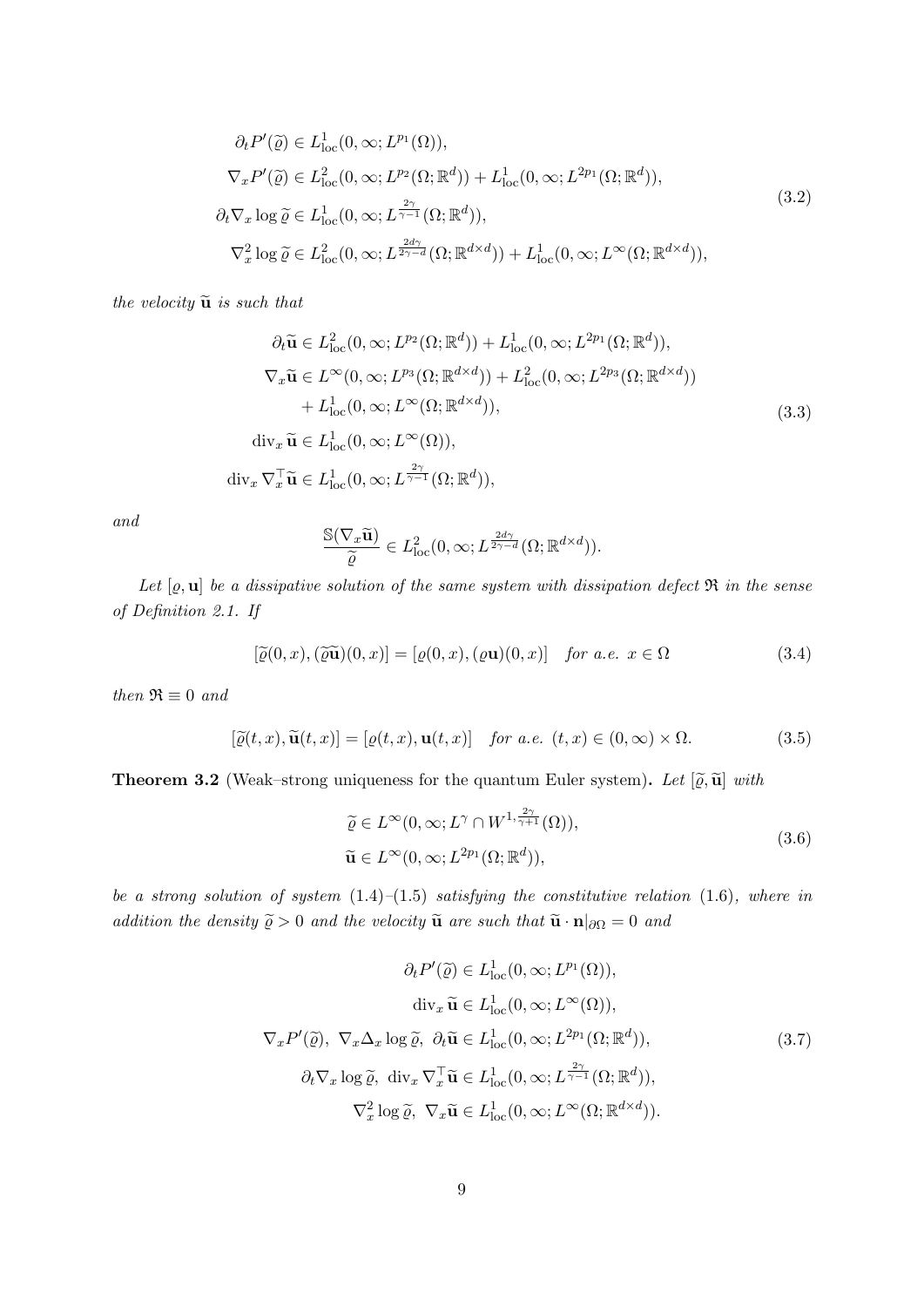Let  $[\varrho, \mathbf{J}]$  be a dissipative solution of the same system with dissipation defect  $\mathfrak{R}$  in the sense of Definition 2.2. If

$$
[\widetilde{\varrho}(0,x), (\widetilde{\varrho}\widetilde{\mathbf{u}})(0,x)] = [\varrho(0,x), \mathbf{J}(0,x)] \quad \text{for a.e. } x \in \Omega
$$

then  $\Re \equiv 0$  and

$$
[\widetilde{\varrho}(t,x),(\widetilde{\varrho}\widetilde{\mathbf{u}})(t,x)]=[\varrho(t,x),\mathbf{J}(t,x)] \quad \text{for a.e. } (t,x)\in(0,\infty)\times\Omega.
$$

The proofs are based on showing that a slightly modified version of the energy, known as relative energy, and the Reynolds stress vanish almost everywhere.

#### 3.1 Proof of Theorem 3.1

We introduce the *relative energy functional*:

$$
E(\varrho, \nabla_x \varrho, \mathbf{u} \mid \widetilde{\varrho}, \nabla_x \widetilde{\varrho}, \widetilde{\mathbf{u}}) = \frac{1}{2} \varrho |\mathbf{u} - \widetilde{\mathbf{u}}|^2 + P(\varrho) - P'(\widetilde{\varrho}) (\varrho - \widetilde{\varrho}) - P(\widetilde{\varrho}) + \frac{\hbar}{2} \left| \nabla_x \sqrt{\varrho} - \sqrt{\frac{\varrho}{\widetilde{\varrho}}} \nabla_x \sqrt{\widetilde{\varrho}} \right|^2.
$$

To simplify notation, we introduce the drift velocities

$$
\mathbf{v} = \frac{\nabla_x \sqrt{\varrho}}{\sqrt{\varrho}}, \quad \widetilde{\mathbf{v}} = \frac{\nabla_x \sqrt{\widetilde{\varrho}}}{\sqrt{\widetilde{\varrho}}},
$$
(3.8)

and therefore the relative energy functional can be rewritten as

$$
E(\varrho, \mathbf{u}, \mathbf{v} \boldsymbol{\mid} \widetilde{\varrho}, \widetilde{\mathbf{u}}, \widetilde{\mathbf{v}}) = \frac{1}{2}\varrho |\mathbf{u} - \widetilde{\mathbf{u}}|^2 + P(\varrho) - P'(\widetilde{\varrho})(\varrho - \widetilde{\varrho}) - P(\widetilde{\varrho}) + \frac{\hbar}{2}\varrho |\mathbf{v} - \widetilde{\mathbf{v}}|^2.
$$

Step 1. First of all, proving Theorem 3.1 is equivalent in showing that

$$
\mathfrak{R} \equiv 0, \quad E(\varrho, \mathbf{u}, \mathbf{v} \mid \widetilde{\varrho}, \widetilde{\mathbf{u}}, \widetilde{\mathbf{v}}) \equiv 0 \quad \text{a.e. in } (0, \infty) \times \Omega. \tag{3.9}
$$

Indeed, since the pressure  $\rho \mapsto p(\rho)$  is strictly increasing in  $(0, \infty)$ , the pressure potential  $\rho \mapsto P(\rho)$  is strictly convex. For a differentiable function, this is equivalent in saying that the function lies above all of its tangents,

$$
P(\varrho) \ge P'(\tilde{\varrho})(\varrho - \tilde{\varrho}) + P(\tilde{\varrho})\tag{3.10}
$$

for all  $\varrho, \tilde{\varrho} \in (0, \infty)$ . Therefore, we can deduce that

$$
E(\varrho, \mathbf{u}, \mathbf{v} \mid \widetilde{\varrho}, \widetilde{\mathbf{u}}, \widetilde{\mathbf{v}}) \ge 0. \tag{3.11}
$$

Moreover, the equality in (3.10) holds if and only if  $\rho = \tilde{\varrho}$  and consequently the equality in (3.11) holds if and only if (3.5) holds.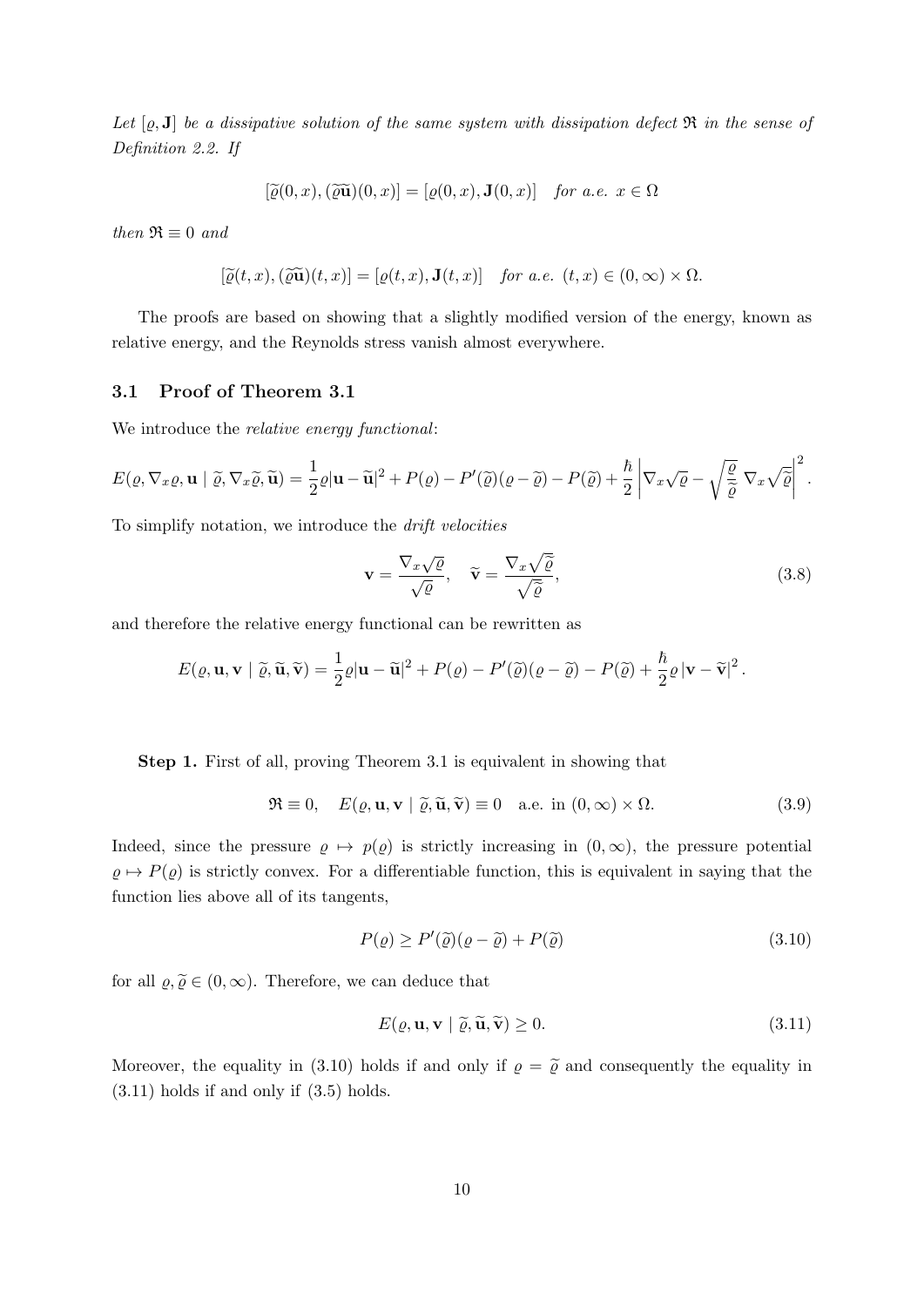Step 2. We will now show that any dissipative solution satisfies an extended version of the energy inequality, whenever  $[\tilde{\varrho}, \tilde{\mathbf{u}}]$  are smooth and compactly supported functions. Let us suppose that

$$
\widetilde{\varrho} \in C_c^{\infty}([0, \infty) \times \overline{\Omega}),
$$
  

$$
\widetilde{\mathbf{u}} \in C_c^{\infty}([0, \infty) \times \overline{\Omega}; \mathbb{R}^d);
$$

then, we can take  $\varphi = \frac{1}{2}$  $\frac{1}{2}|\widetilde{\mathbf{u}}|^2$ ,  $P'(\widetilde{\varrho})$ ,  $\frac{\hbar}{2}$  $\frac{\hbar}{2}|\tilde{\mathbf{v}}|^2$ ,  $\hbar \, \text{div}_x \, \tilde{\mathbf{v}}$  as test functions in the weak formulation of the continuity equation (2.5) to get

$$
\frac{1}{2} \left[ \int_{\Omega} \varrho |\widetilde{\mathbf{u}}|^2(t, \cdot) \, \mathrm{d}x \right]_{t=0}^{t=\tau} = \int_0^{\tau} \int_{\Omega} \varrho \widetilde{\mathbf{u}} \cdot \left( \partial_t \widetilde{\mathbf{u}} + \nabla_x \widetilde{\mathbf{u}} \cdot \mathbf{u} \right) \, \mathrm{d}x \mathrm{d}t,\tag{3.12}
$$

$$
\left[\int_{\Omega} \varrho P'(\tilde{\varrho})(t,\cdot) \, \mathrm{d}x\right]_{t=0}^{t=\tau} = \int_{0}^{\tau} \int_{\Omega} [\varrho \partial_{t} P'(\tilde{\varrho}) + \varrho \mathbf{u} \cdot \nabla_{x} P'(\tilde{\varrho})] \, \mathrm{d}x \mathrm{d}t,\tag{3.13}
$$

$$
\frac{\hbar}{2} \left[ \int_{\Omega} \varrho |\widetilde{\mathbf{v}}|^2(t, \cdot) \, \mathrm{d}x \right]_{t=0}^{t=\tau} = \hbar \int_0^{\tau} \int_{\Omega} \varrho \widetilde{\mathbf{v}} \cdot \left( \partial_t \widetilde{\mathbf{v}} + \nabla_x \widetilde{\mathbf{v}} \cdot \mathbf{u} \right) \, \mathrm{d}x \mathrm{d}t,\tag{3.14}
$$

$$
\hbar \left[ \int_{\Omega} \varrho \mathbf{v} \cdot \widetilde{\mathbf{v}}(t, \cdot) \, \mathrm{d}x \right]_{t=0}^{t=\tau} = \hbar \int_{0}^{\tau} \int_{\Omega} \left[ \varrho \mathbf{v} \cdot \left( \partial_{t} \widetilde{\mathbf{v}} + \nabla_{x} \widetilde{\mathbf{v}} \cdot \mathbf{u} \right) + \varrho \nabla_{x} \mathbf{u} : \nabla_{x} \widetilde{\mathbf{v}} \right] \, \mathrm{d}x \mathrm{d}t, \tag{3.15}
$$

where we recall identity (A.6), and  $\varphi = \tilde{u}$  as test function in the weak formulation of the balance of momentum (2.6) to get

$$
\left[\int_{\Omega} \varrho \mathbf{u} \cdot \tilde{\mathbf{u}}(t, \cdot) \, dx\right]_{t=0}^{t=\tau} = \int_{0}^{\tau} \int_{\Omega} \left[\varrho \mathbf{u} \cdot \left(\partial_{t} \tilde{\mathbf{u}} + \nabla_{x} \tilde{\mathbf{u}} \cdot \mathbf{u}\right) + p(\varrho) \operatorname{div}_{x} \tilde{\mathbf{u}}\right] \operatorname{d}x \mathrm{d}t + \hbar \int_{0}^{\tau} \int_{\Omega} \left[\frac{1}{2} \varrho \mathbf{v} \cdot \operatorname{div}_{x} \nabla_{x}^{\top} \tilde{\mathbf{u}} + \varrho \mathbf{v} \cdot \nabla_{x} \tilde{\mathbf{u}} \cdot \mathbf{v}\right] \operatorname{d}x \mathrm{d}t - \int_{0}^{\tau} \int_{\Omega} \mathbb{S}(\nabla_{x} \mathbf{u}) : \nabla_{x} \tilde{\mathbf{u}} \operatorname{d}x \mathrm{d}t + \int_{0}^{\tau} \int_{\overline{\Omega}} \nabla_{x} \tilde{\mathbf{u}} : \operatorname{d} \Re \operatorname{d}t.
$$
\n(3.16)

Next, if we sum the integral identities  $(3.12)$ ,  $(3.14)$  and subtract  $(3.13)$ ,  $(3.15)$ ,  $(3.16)$  from the energy inequality (2.7), keeping in mind that

$$
\left[\int_{\Omega} \left[\tilde{\varrho}P'(\tilde{\varrho}) - P(\tilde{\varrho})\right](t,\cdot) \, \mathrm{d}x\right]_{t=0}^{t=\tau} = \int_{0}^{\tau} \int_{\Omega} \frac{\partial}{\partial t} \left[\tilde{\varrho}P'(\tilde{\varrho}) - P(\tilde{\varrho})\right] \, \mathrm{d}x \mathrm{d}t = \int_{0}^{\tau} \int_{\Omega} \tilde{\varrho}P''(\tilde{\varrho}) \partial_{t}\tilde{\varrho} \, \mathrm{d}x \mathrm{d}t,
$$

we obtain

$$
\begin{split}\n&\left[\int_{\Omega} E(\varrho, \mathbf{u}, \mathbf{v} \mid \widetilde{\varrho}, \widetilde{\mathbf{u}}, \widetilde{\mathbf{v}})(t, \cdot) \, dx\right]_{t=0}^{t=\tau} + \frac{1}{\lambda} \int_{\overline{\Omega}} d \operatorname{Tr}[\mathfrak{R}](\tau) + \int_{0}^{\tau} \int_{\Omega} \mathbb{S}(\nabla_{x} \mathbf{u}) : \nabla_{x} (\mathbf{u} - \widetilde{\mathbf{u}}) \, dx dt \\
&\leq - \int_{0}^{\tau} \int_{\Omega} \varrho(\mathbf{u} - \widetilde{\mathbf{u}}) \cdot [\partial_{t} \widetilde{\mathbf{u}} + \nabla_{x} \widetilde{\mathbf{u}} \cdot \widetilde{\mathbf{u}} + \nabla_{x} \widetilde{\mathbf{u}} \cdot (\mathbf{u} - \widetilde{\mathbf{u}})] \, dx dt \\
&- \int_{0}^{\tau} \int_{\Omega} \varrho(\varrho) \operatorname{div}_{x} \widetilde{\mathbf{u}} \, dx dt \\
&- \hbar \int_{0}^{\tau} \int_{\Omega} \varrho(\mathbf{v} - \widetilde{\mathbf{v}}) \cdot [\partial_{t} \widetilde{\mathbf{v}} + \nabla_{x} \widetilde{\mathbf{v}} \cdot \widetilde{\mathbf{u}} + \nabla_{x} \widetilde{\mathbf{v}} \cdot (\mathbf{u} - \widetilde{\mathbf{u}})] \, dx dt \\
&- \int_{0}^{\tau} \int_{\Omega} \nabla_{x} \widetilde{\mathbf{u}} : d \mathfrak{R} \, dt - \int_{0}^{\tau} F_{1}(t) \, dt - \hbar \int_{0}^{\tau} F_{2}(t) \, dt,\n\end{split}
$$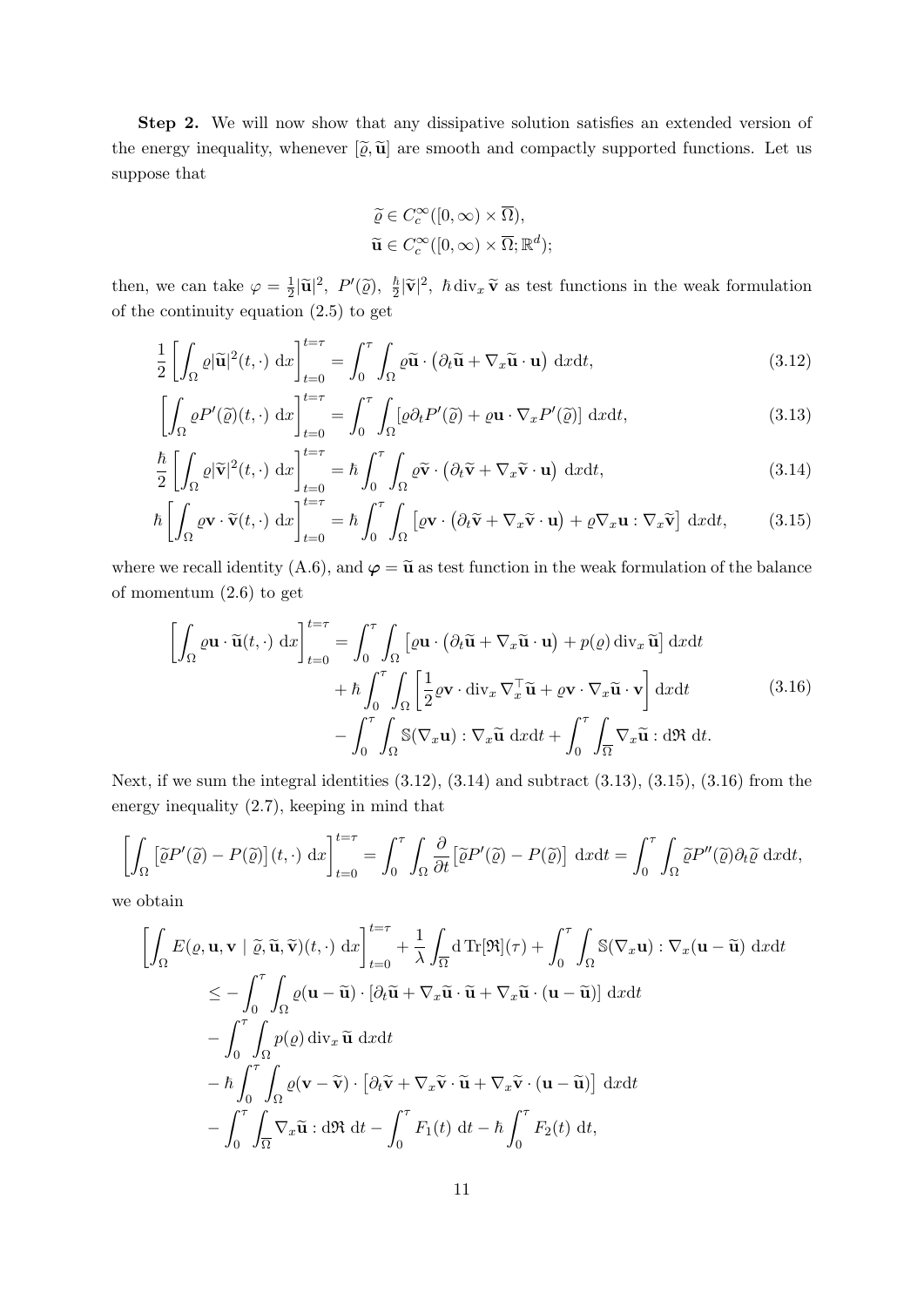with

$$
F_1(t) = \int_{\Omega} \frac{\rho}{\tilde{\varrho}} p'(\tilde{\varrho}) (\partial_t \tilde{\varrho} + \mathbf{u} \cdot \nabla_x \tilde{\varrho}) (t, \cdot) \, dx - \int_{\Omega} p'(\tilde{\varrho}) \partial_t \tilde{\varrho} (t, \cdot) \, dx,
$$
  

$$
F_2(t) = \int_{\Omega} \varrho \left( \frac{1}{2} \mathbf{v} \cdot \text{div}_x \nabla_x^{\top} \tilde{\mathbf{u}} + \mathbf{v} \cdot \nabla_x \tilde{\mathbf{u}} \cdot \mathbf{v} + \frac{1}{2} \nabla_x \mathbf{u} : \nabla_x \tilde{\mathbf{v}} \right) (t, \cdot) \, dx,
$$

recalling that  $p'(\tilde{\varrho}) = \tilde{\varrho}P''(\tilde{\varrho})$ . Now, we can sum and subtract the following integrals

$$
\int_0^{\tau} \int_{\Omega} \varrho(\mathbf{u} - \widetilde{\mathbf{u}}) \cdot \left[ \nabla_x P'(\widetilde{\varrho}) - \frac{1}{\widetilde{\varrho}} \operatorname{div}_x \mathbb{S}(\nabla_x \widetilde{\mathbf{u}}) - \frac{1}{\widetilde{\varrho}} \operatorname{div}_x \mathbb{K}(\widetilde{\varrho}, \nabla_x \widetilde{\mathbf{v}}) \right] dx dt, \tag{3.17}
$$

$$
\int_0^{\tau} \int_{\Omega} \left[ p'(\tilde{\varrho}) (\varrho - \tilde{\varrho}) + p(\tilde{\varrho}) \right] \operatorname{div}_x \tilde{\mathbf{u}} \, \operatorname{d}x \mathrm{d}t,\tag{3.18}
$$

$$
\frac{\hbar}{2} \int_0^\tau \int_{\Omega} \frac{\varrho}{\tilde{\varrho}} \left( \mathbf{v} - \tilde{\mathbf{v}} \right) \cdot \text{div}_x \left( \tilde{\varrho} \nabla_x^\top \tilde{\mathbf{u}} \right) \, \mathrm{d}x \mathrm{d}t \tag{3.19}
$$

from the previous inequality to get

$$
\begin{split}\n&\left[\int_{\Omega} E(\varrho, \mathbf{u}, \mathbf{v} \mid \widetilde{\varrho}, \widetilde{\mathbf{u}}, \widetilde{\mathbf{v}})(t, \cdot) \, dx\right]_{t=0}^{t=\tau} + \frac{1}{\lambda} \int_{\overline{\Omega}} d \operatorname{Tr}[\mathfrak{R}](\tau) \\
&+ \int_{0}^{\tau} \int_{\Omega} \mathbb{S}(\nabla_{x}(\mathbf{u} - \widetilde{\mathbf{u}})) : \nabla_{x}(\mathbf{u} - \widetilde{\mathbf{u}}) \, dx dt \\
&\leq - \int_{0}^{\tau} \int_{\Omega} \varrho(\mathbf{u} - \widetilde{\mathbf{u}}) \cdot \left[\partial_{t} \widetilde{\mathbf{u}} + \nabla_{x} \widetilde{\mathbf{u}} \cdot \widetilde{\mathbf{u}} + \nabla_{x} P'(\widetilde{\varrho}) - \frac{1}{\widetilde{\varrho}} \operatorname{div}_{x} \mathbb{S}(\nabla_{x} \widetilde{\mathbf{u}}) - \frac{1}{\widetilde{\varrho}} \operatorname{div}_{x} \mathbb{K}(\widetilde{\varrho}, \nabla_{x} \widetilde{\mathbf{v}})\right] dx dt \\
&- \int_{0}^{\tau} \int_{\Omega} \varrho(\mathbf{u} - \widetilde{\mathbf{u}}) \cdot \nabla_{x} \widetilde{\mathbf{u}} \cdot (\mathbf{u} - \widetilde{\mathbf{u}}) \, dx dt \\
&- \int_{0}^{\tau} \int_{\Omega} \left[\varrho(\varrho) - p'(\widetilde{\varrho})(\varrho - \widetilde{\varrho}) - p(\widetilde{\varrho})\right] \operatorname{div}_{x} \widetilde{\mathbf{u}} \, dx dt, \\
&- \int_{0}^{\tau} \int_{\Omega} \left(\frac{\varrho}{\widetilde{\varrho}} - 1\right) (\mathbf{u} - \widetilde{\mathbf{u}}) \cdot \operatorname{div}_{x} \mathbb{S}(\nabla_{x} \widetilde{\mathbf{u}}) \, dx dt \\
&- \hbar \int_{0}^{\tau} \int_{\Omega} \varrho(\mathbf{v} - \widetilde{\mathbf{v}}) \cdot \left[\partial_{t} \widetilde{\mathbf{v}} + \nabla_{x} \widetilde{\mathbf{v}} \cdot \widet
$$

with

$$
\widetilde{F}_1(t) = F_1(t) - \int_{\Omega} \frac{\varrho}{\widetilde{\varrho}} p'(\widetilde{\varrho}) \left[ \mathbf{u} \cdot \nabla_x \widetilde{\varrho} - \text{div}_x \left( \widetilde{\varrho} \widetilde{\mathbf{u}} \right) \right](t, \cdot) \, \mathrm{d}x - \int_{\Omega} p'(\widetilde{\varrho}) \, \text{div}_x \left( \widetilde{\varrho} \widetilde{\mathbf{u}} \right)(t, \cdot) \, \mathrm{d}x
$$
\n
$$
= \int_{\Omega} p'(\widetilde{\varrho}) \left( \frac{\varrho}{\widetilde{\varrho}} - 1 \right) \left[ \partial_t \widetilde{\varrho} + \text{div}_x(\widetilde{\varrho} \widetilde{\mathbf{u}}) \right](t, \cdot) \, \mathrm{d}x,
$$

and

$$
\widetilde{F}_2(t) = F_2(t) + \frac{1}{\hbar} \int_{\Omega} \frac{\varrho}{\widetilde{\varrho}} \left( \mathbf{u} - \widetilde{\mathbf{u}} \right) \cdot \operatorname{div}_x \mathbb{K}(\widetilde{\varrho}, \nabla_x \widetilde{\mathbf{v}}) \, \mathrm{d}x - \frac{1}{2} \int_{\Omega} \frac{\varrho}{\widetilde{\varrho}} \left( \mathbf{v} - \widetilde{\mathbf{v}} \right) \cdot \operatorname{div}_x \left( \widetilde{\varrho} \nabla_x^{\top} \widetilde{\mathbf{u}} \right) \, \mathrm{d}x
$$
\n
$$
= - \int_{\Omega} \varrho(\mathbf{v} - \widetilde{\mathbf{v}}) \cdot \nabla_x \widetilde{\mathbf{v}} \cdot (\mathbf{u} - \widetilde{\mathbf{u}}) \, \mathrm{d}x + \int_{\Omega} \varrho(\mathbf{v} - \widetilde{\mathbf{v}}) \cdot \nabla_x \widetilde{\mathbf{u}} \cdot (\mathbf{v} - \widetilde{\mathbf{v}}) \, \mathrm{d}x
$$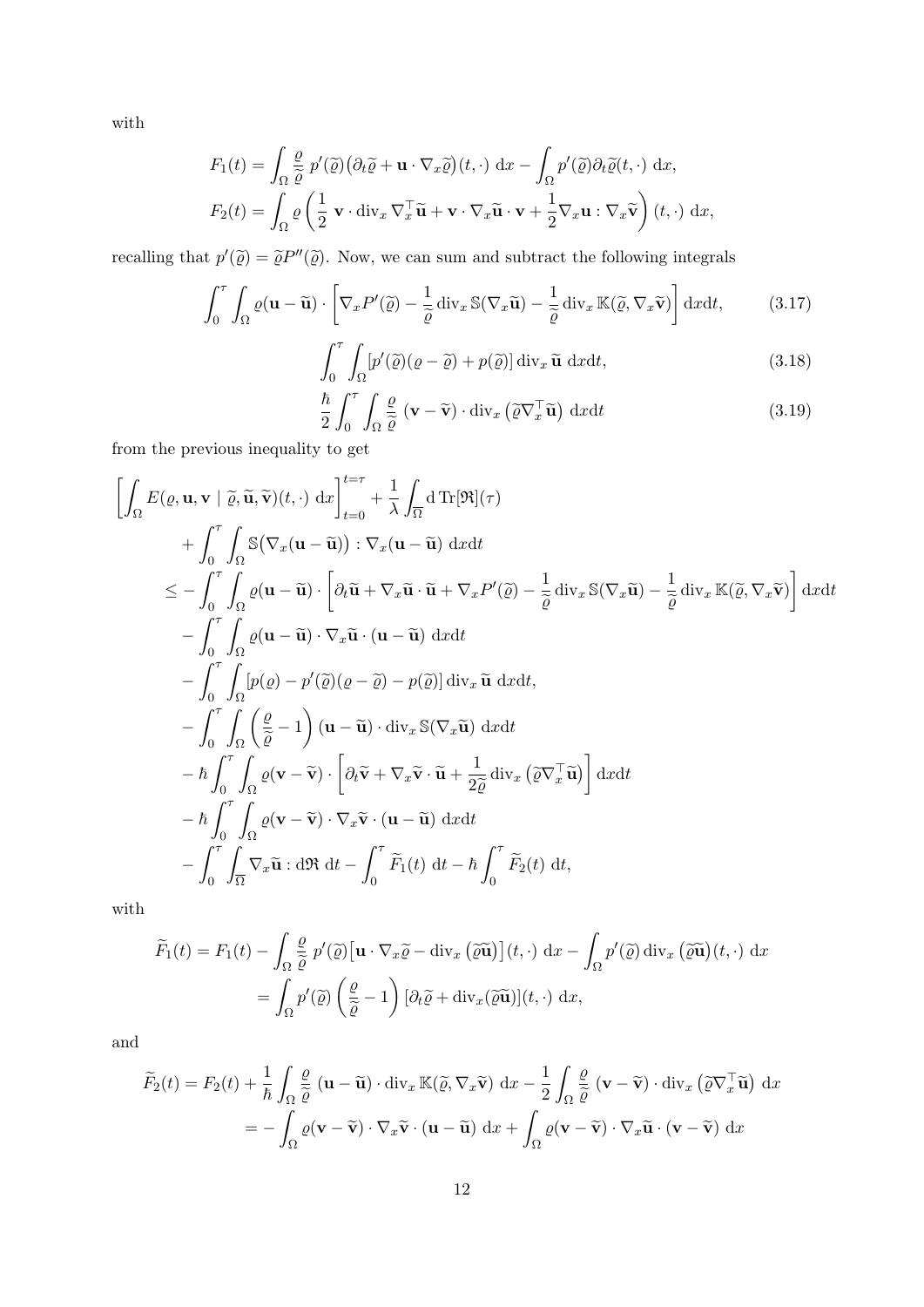We have finally obtained the *relative energy inequality*:

$$
\left[\int_{\Omega} E(\varrho, \mathbf{u}, \mathbf{v} \mid \tilde{\varrho}, \tilde{\mathbf{u}}, \tilde{\mathbf{v}})(t, \cdot) dx\right]_{t=0}^{t=\tau} + \frac{1}{\lambda} \int_{\overline{\Omega}} d \operatorname{Tr}[\Re](\tau) \n+ \int_{0}^{\tau} \int_{\Omega} \mathbb{S}(\nabla_x (\mathbf{u} - \tilde{\mathbf{u}})) : \nabla_x (\mathbf{u} - \tilde{\mathbf{u}}) dx dt \n\leq - \int_{0}^{\tau} \int_{\Omega} \varrho(\mathbf{u} - \tilde{\mathbf{u}}) \cdot \left[\partial_t \tilde{\mathbf{u}} + \nabla_x \tilde{\mathbf{u}} \cdot \tilde{\mathbf{u}} + \nabla_x P'(\tilde{\varrho}) - \frac{1}{\tilde{\varrho}} \operatorname{div}_x \mathbb{S}(\nabla_x \tilde{\mathbf{u}}) - \frac{1}{\tilde{\varrho}} \operatorname{div}_x \mathbb{K}(\tilde{\varrho}, \nabla_x \tilde{\mathbf{v}})\right] dx dt \n- \int_{0}^{\tau} \int_{\Omega} \varrho[(\mathbf{u} - \tilde{\mathbf{u}}) \otimes (\mathbf{u} - \tilde{\mathbf{u}})] : \nabla_x \tilde{\mathbf{u}} dx dt \n- \int_{0}^{\tau} \int_{\Omega} \varrho(\varrho) - p'(\tilde{\varrho})(\varrho - \tilde{\varrho}) - p(\tilde{\varrho})] d\mathbf{v}_x \tilde{\mathbf{u}} dx dt \n- \int_{0}^{\tau} \int_{\Omega} p'(\tilde{\varrho}) \left(\frac{\varrho}{\tilde{\varrho}} - 1\right) [\partial_t \tilde{\varrho} + \operatorname{div}_x(\tilde{\varrho} \tilde{\mathbf{u}})] dx dt \n- \int_{0}^{\tau} \int_{\Omega} \left(\frac{\varrho}{\tilde{\varrho}} - 1\right) (\mathbf{u} - \tilde{\mathbf{u}}) \cdot d\mathbf{v}_x \mathbb{S}(\nabla_x \tilde{\mathbf{u}}) dx dt \n- \frac{\hbar}{\int_{0}^{\tau} \int_{\Omega} \varrho[(\mathbf{v} - \tilde{\mathbf{v}}) \cdot \left[\partial_t \tilde{\
$$

**Step 3.** The class of functions  $\left[\tilde{\varrho}, \tilde{\mathbf{u}}\right]$  satisfying the relative energy inequality (3.20) can be extended by a density argument as long as integrals (3.12)–(3.19) remain well-defined. After a careful analysis, we recover the regularity class given by  $(3.1)$ – $(3.3)$ . Notice that we have used the Sobolev embedding

$$
W^{1, \frac{2\gamma}{\gamma+1}} \hookrightarrow L^{\gamma^*}(\Omega) \quad \text{with} \quad \gamma^* := \frac{2\gamma d}{(d-2)\gamma + d} \tag{3.21}
$$

implying in particular that

$$
\varrho \in C_{\text{weak,loc}}([0,\infty); L^p(\Omega)), \quad p := \max\{\gamma, \gamma^*\} \tag{3.22}
$$

and the fact that  $\gamma^* > \gamma$  as long as  $\{d = 2\}$  or  $\{d = 3, d/2 < \gamma < d\}$  to get the optimal regularity for the density  $\rho$  and the momentum  $\rho$ **u**.

**Step 4.** Let us now suppose that the couple  $[\tilde{\varrho}, \tilde{\mathbf{u}}]$  is a strong solution of problem  $(1.2)$ – $(1.3)$ , meaning that

$$
\partial_t \widetilde{\mathbf{u}} + \mathrm{div}_x(\widetilde{\varrho} \widetilde{\mathbf{u}}) = 0,
$$
  

$$
\partial_t \widetilde{\mathbf{u}} + \nabla_x \widetilde{\mathbf{u}} \cdot \widetilde{\mathbf{u}} + \nabla_x P'(\widetilde{\varrho}) = \frac{1}{\widetilde{\varrho}} \mathrm{div}_x \left[ \mathbb{S}(\nabla_x \widetilde{\mathbf{u}}) + \mathbb{K}(\widetilde{\varrho}, \nabla_x \widetilde{\mathbf{v}}) \right],
$$
  

$$
\partial_t \widetilde{\mathbf{v}} + \nabla_x \widetilde{\mathbf{v}} \cdot \widetilde{\mathbf{u}} = -\frac{1}{2\widetilde{\varrho}} \mathrm{div}_x \left( \widetilde{\varrho} \nabla_x^\top \widetilde{\mathbf{u}} \right),
$$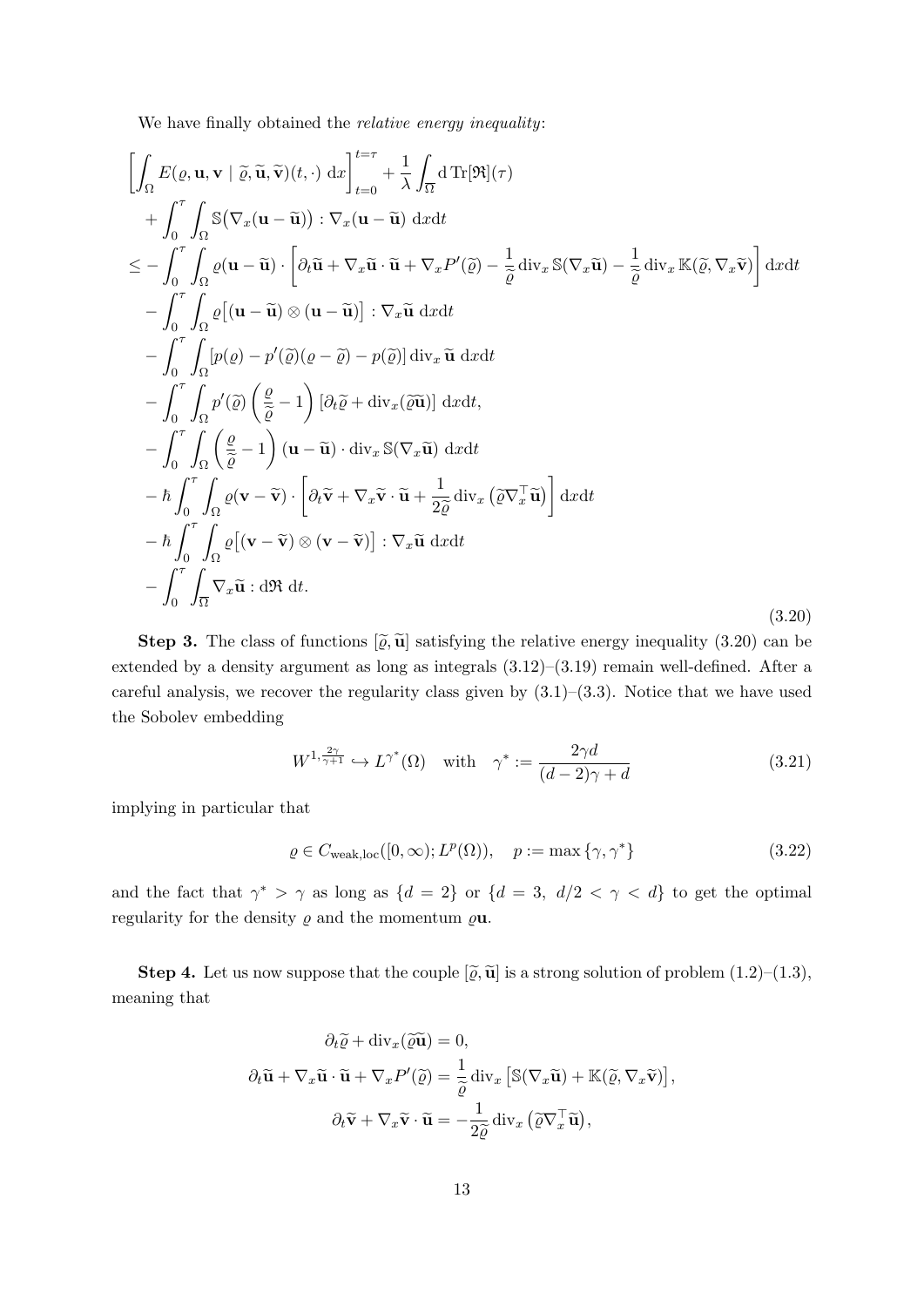where the last one was deduced taking the gradient in the continuity equation (1.2). Then, the relative energy inequality (3.20) reduces to

$$
\left[\int_{\Omega} E(\varrho, \mathbf{u}, \mathbf{v} \mid \widetilde{\varrho}, \widetilde{\mathbf{u}}, \widetilde{\mathbf{v}})(t, \cdot) \, dx\right]_{t=0}^{t=\tau} + \frac{1}{\lambda} \int_{\overline{\Omega}} d \operatorname{Tr}[\mathfrak{R}](\tau) + \int_{0}^{\tau} \int_{\Omega} \mathbb{S}(\nabla_x (\mathbf{u} - \widetilde{\mathbf{u}})) : \nabla_x (\mathbf{u} - \widetilde{\mathbf{u}}) \, dxdt
$$
\n
$$
\leq - \int_{0}^{\tau} \int_{\Omega} \varrho \left[ (\mathbf{u} - \widetilde{\mathbf{u}}) \otimes (\mathbf{u} - \widetilde{\mathbf{u}}) + \hbar (\mathbf{v} - \widetilde{\mathbf{v}}) \otimes (\mathbf{v} - \widetilde{\mathbf{v}}) \right] : \nabla_x \widetilde{\mathbf{u}} \, dxdt
$$
\n
$$
- \int_{0}^{\tau} \int_{\Omega} \left[ p(\varrho) - p'(\widetilde{\varrho})(\varrho - \widetilde{\varrho}) - p(\widetilde{\varrho}) \right] \operatorname{div}_x \widetilde{\mathbf{u}} \, dxdt,
$$
\n
$$
- \int_{0}^{\tau} \int_{\Omega} \left( \frac{\varrho}{\widetilde{\varrho}} - 1 \right) (\mathbf{u} - \widetilde{\mathbf{u}}) \cdot \operatorname{div}_x \mathbb{S}(\nabla_x \widetilde{\mathbf{u}}) \, dxdt - \int_{0}^{\tau} \int_{\overline{\Omega}} \nabla_x \widetilde{\mathbf{u}} : d\mathfrak{R} \, dt.
$$
\n(3.23)

On the one hand, we have

$$
\int_0^{\tau} \int_{\Omega} \mathbb{S}(\nabla_x (\mathbf{u} - \widetilde{\mathbf{u}})) : \nabla_x (\mathbf{u} - \widetilde{\mathbf{u}}) \, dxdt \ge \mu \int_0^{\tau} \int_{\Omega} |\nabla_x (\mathbf{u} - \widetilde{\mathbf{u}})|^2 \, dxdt;
$$

on the other hand, we have

$$
|\varrho(\mathbf{u} - \widetilde{\mathbf{u}}) \otimes (\mathbf{u} - \widetilde{\mathbf{u}})| \leq c_1 \frac{1}{2} \operatorname{Tr}[\varrho(\mathbf{u} - \widetilde{\mathbf{u}}) \otimes (\mathbf{u} - \widetilde{\mathbf{u}})] = c_1 \frac{1}{2} \varrho |\mathbf{u} - \widetilde{\mathbf{u}}|^2,
$$
  
\n
$$
\hbar |\varrho(\mathbf{v} - \widetilde{\mathbf{v}}) \otimes (\mathbf{v} - \widetilde{\mathbf{v}})| \leq c_1 \frac{\hbar}{2} \operatorname{Tr}[\varrho(\mathbf{v} - \widetilde{\mathbf{v}}) \otimes (\mathbf{v} - \widetilde{\mathbf{v}})] = c_1 \frac{\hbar}{2} \varrho |\mathbf{v} - \widetilde{\mathbf{v}}|^2,
$$
  
\n
$$
p(\varrho) - p'(\widetilde{\varrho})(\varrho - \widetilde{\varrho}) - p(\widetilde{\varrho}) = (\gamma - 1) [P(\varrho) - P'(\widetilde{\varrho})(\varrho - \widetilde{\varrho}) - P(\widetilde{\varrho})],
$$
  
\n
$$
|\mathfrak{R}| \leq \frac{c_2}{\lambda} \operatorname{Tr}[\mathfrak{R}].
$$

Moreover, it is easy to see that

$$
P(\varrho) - P'(\tilde{\varrho})(\varrho - \tilde{\varrho}) - P(\tilde{\varrho}) \ge c(\tilde{\varrho}) \begin{cases} (\varrho - \tilde{\varrho})^2 & \text{if } \varrho \in \left[\frac{\tilde{\varrho}}{2}, 2\tilde{\varrho}\right] \\ (1 + \varrho^{\gamma}) & \text{otherwise,} \end{cases}
$$

and therefore, it is possible to show that

$$
\int_0^{\tau} \int_{\Omega} \left| \frac{\varrho}{\tilde{\varrho}} - 1 \right| \, |\mathbf{u} - \tilde{\mathbf{u}}| \, dxdt \leq c(\delta) \int_0^{\tau} \int_{\Omega} E(\varrho, \mathbf{u} \mid \tilde{\varrho}, \tilde{\mathbf{u}}) \, dxdt + \delta \int_0^{\tau} \int_{\Omega} |\mathbf{u} - \tilde{\mathbf{u}}|^2 \, dxdt
$$

for any  $\delta > 0$  (see for instance [23], Section 4.1.1). Therefore, from the Poincaré inequality and hypothesis (3.4), we can rewrite (3.23) as

$$
\int_{\Omega} E(\varrho, \mathbf{u}, \mathbf{v} \mid \widetilde{\varrho}, \widetilde{\mathbf{u}}, \widetilde{\mathbf{v}})(\tau, \cdot) \, dx + \frac{1}{\lambda} \int_{\overline{\Omega}} d \operatorname{Tr}[\mathfrak{R}](\tau) + (1 - \delta) \int_{0}^{\tau} \int_{\Omega} |\mathbf{u} - \widetilde{\mathbf{u}}|^{2} \, dxdt
$$
\n
$$
\leq c(\delta, \widetilde{\varrho}, \nabla_{x} \widetilde{\mathbf{u}}, \operatorname{div}_{x} \mathbb{S}(\nabla_{x} \widetilde{\mathbf{u}})) \int_{0}^{\tau} \left( \int_{\Omega} E(\varrho, \mathbf{u}, \mathbf{v} \mid \widetilde{\varrho}, \widetilde{\mathbf{u}}, \widetilde{\mathbf{v}})(t, \cdot) \, dx + \frac{1}{\lambda} \int_{\overline{\Omega}} d \operatorname{Tr}[\mathfrak{R}](t) \right) dt.
$$

Applying Gronwall's lemma, we can recover that

$$
\int_{\Omega} E(\varrho, \mathbf{u}, \mathbf{v} \mid \widetilde{\varrho}, \widetilde{\mathbf{u}}, \widetilde{\mathbf{v}})(\tau, \cdot) \, \mathrm{d}x + \frac{1}{\lambda} \int_{\overline{\Omega}} d \, \mathrm{Tr}[\mathfrak{R}](\tau) \leq 0,
$$

but since the quantity on the left-hand side is non-negative, this is possible if and only if (3.9) holds.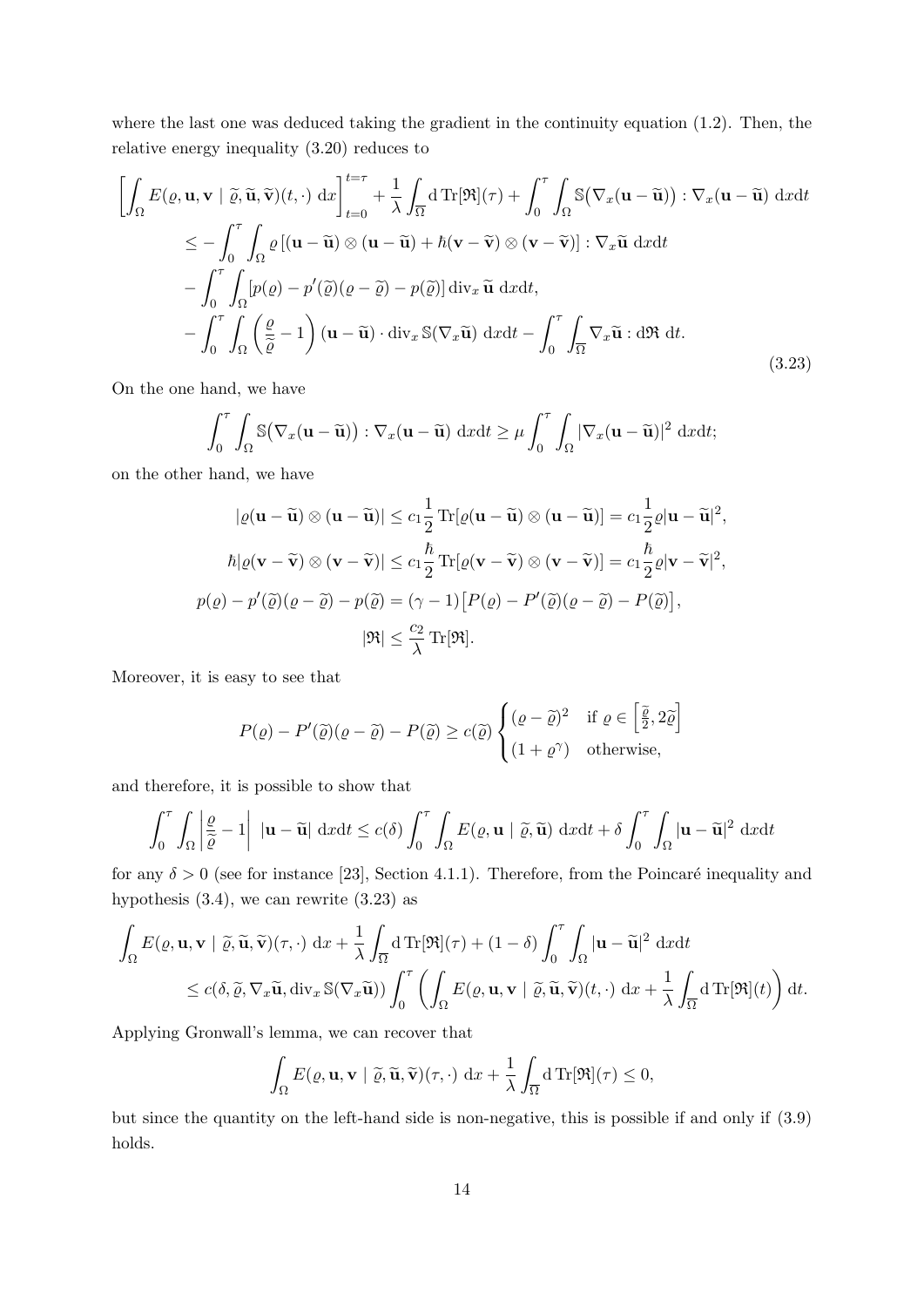#### 3.2 Proof of Theorem 3.2

We repeat the same passages performed before. Notice that in this case the relative energy functional is

$$
E(\varrho, \mathbf{J}, \mathbf{v} \mid \widetilde{\varrho}, \widetilde{\mathbf{u}}, \widetilde{\mathbf{v}}) = \frac{1}{2\varrho} |\mathbf{J} - \varrho \widetilde{\mathbf{u}}|^2 + P(\varrho) - P'(\widetilde{\varrho}) (\varrho - \widetilde{\varrho}) - P(\widetilde{\varrho}) + \frac{\hbar}{2} \varrho |\mathbf{v} - \widetilde{\mathbf{v}}|^2,
$$

and therefore the relative energy associated to the Euelr-Korteweg system (1.4)–(1.5) reads

$$
\begin{split}\n&\left[\int_{\Omega} E(\varrho, \mathbf{J}, \mathbf{v} \mid \widetilde{\varrho}, \widetilde{\mathbf{u}}, \widetilde{\mathbf{v}})(t, \cdot) dx\right]_{t=0}^{t=\tau} + \frac{1}{\lambda} \int_{\overline{\Omega}} d \operatorname{Tr}[\Re](\tau) \\
&\leq - \int_{0}^{\tau} \int_{\Omega} (\mathbf{J} - \varrho \widetilde{\mathbf{u}}) \cdot \left[\partial_{t} \widetilde{\mathbf{u}} + \nabla_{x} \widetilde{\mathbf{u}} \cdot \widetilde{\mathbf{u}} + \nabla_{x} P'(\widetilde{\varrho}) - \frac{1}{\widetilde{\varrho}} \operatorname{div}_{x} \mathbb{K}(\widetilde{\varrho}, \nabla_{x} \widetilde{\mathbf{v}})\right] dx dt \\
&- \int_{0}^{\tau} \int_{\Omega} \frac{1}{\varrho} \left[(\mathbf{J} - \varrho \widetilde{\mathbf{u}}) \otimes (\mathbf{J} - \varrho \widetilde{\mathbf{u}})\right] : \nabla_{x} \widetilde{\mathbf{u}} dx dt \\
&- \int_{0}^{\tau} \int_{\Omega} [p(\varrho) - p'(\widetilde{\varrho})(\varrho - \widetilde{\varrho}) - p(\widetilde{\varrho})] \operatorname{div}_{x} \widetilde{\mathbf{u}} dx dt \\
&- \int_{0}^{\tau} \int_{\Omega} p'(\widetilde{\varrho}) \left(\frac{\varrho}{\widetilde{\varrho}} - 1\right) \left[\partial_{t} \widetilde{\varrho} + \operatorname{div}_{x}(\widetilde{\varrho} \widetilde{\mathbf{u}})\right] dx dt \\
&- \hbar \int_{0}^{\tau} \int_{\Omega} \varrho (\mathbf{v} - \widetilde{\mathbf{v}}) \cdot \left[\partial_{t} \widetilde{\mathbf{v}} + \nabla_{x} \widetilde{\mathbf{v}} \cdot \widetilde{\mathbf{u}} + \frac{1}{\widetilde{\varrho}} \operatorname{div}_{x} (\widetilde{\varrho} \nabla_{x}^{\top} \widetilde{\mathbf{u}})\right] dx dt \\
&- \hbar \int_{0}^{\tau} \int_{\Omega} \varrho [(\mathbf{v} - \widetilde{\mathbf{v}}) \otimes (\mathbf{v} - \widetilde{\mathbf{
$$

If we suppose that the couple  $[\tilde{\varrho}, \tilde{\mathbf{u}}]$  is a strong solution then the previous inequality simplifies as

$$
\left[\int_{\Omega} E(\varrho, \mathbf{J}, \mathbf{v} \mid \widetilde{\varrho}, \widetilde{\mathbf{u}}, \widetilde{\mathbf{v}})(t, \cdot) \, dx\right]_{t=0}^{t=\tau} + \frac{1}{\lambda} \int_{\overline{\Omega}} d \operatorname{Tr}[\mathfrak{R}](\tau) \n- \int_{0}^{\tau} \int_{\Omega} \frac{1}{\varrho} [(\mathbf{J} - \varrho \widetilde{\mathbf{u}}) \otimes (\mathbf{J} - \varrho \widetilde{\mathbf{u}})] : \nabla_{x} \widetilde{\mathbf{u}} \, dxdt \n- \int_{0}^{\tau} \int_{\Omega} [p(\varrho) - p'(\widetilde{\varrho})(\varrho - \widetilde{\varrho}) - p(\widetilde{\varrho})] \, \mathrm{div}_{x} \widetilde{\mathbf{u}} \, dxdt, \n- \hbar \int_{0}^{\tau} \int_{\Omega} \varrho [(\mathbf{v} - \widetilde{\mathbf{v}}) \otimes (\mathbf{v} - \widetilde{\mathbf{v}})] : \nabla_{x} \widetilde{\mathbf{u}} \, dxdt \n- \int_{0}^{\tau} \int_{\overline{\Omega}} \nabla_{x} \widetilde{\mathbf{u}} : d \mathfrak{R} \, dt,
$$

and therefore it is enough to proceed as before.

### 4 Existence

In this section, we aim to prove the existence of dissipative solutions for both the quantum Navier–Stokes and quantum Euler systems. More precisely, we will focus on the following two results.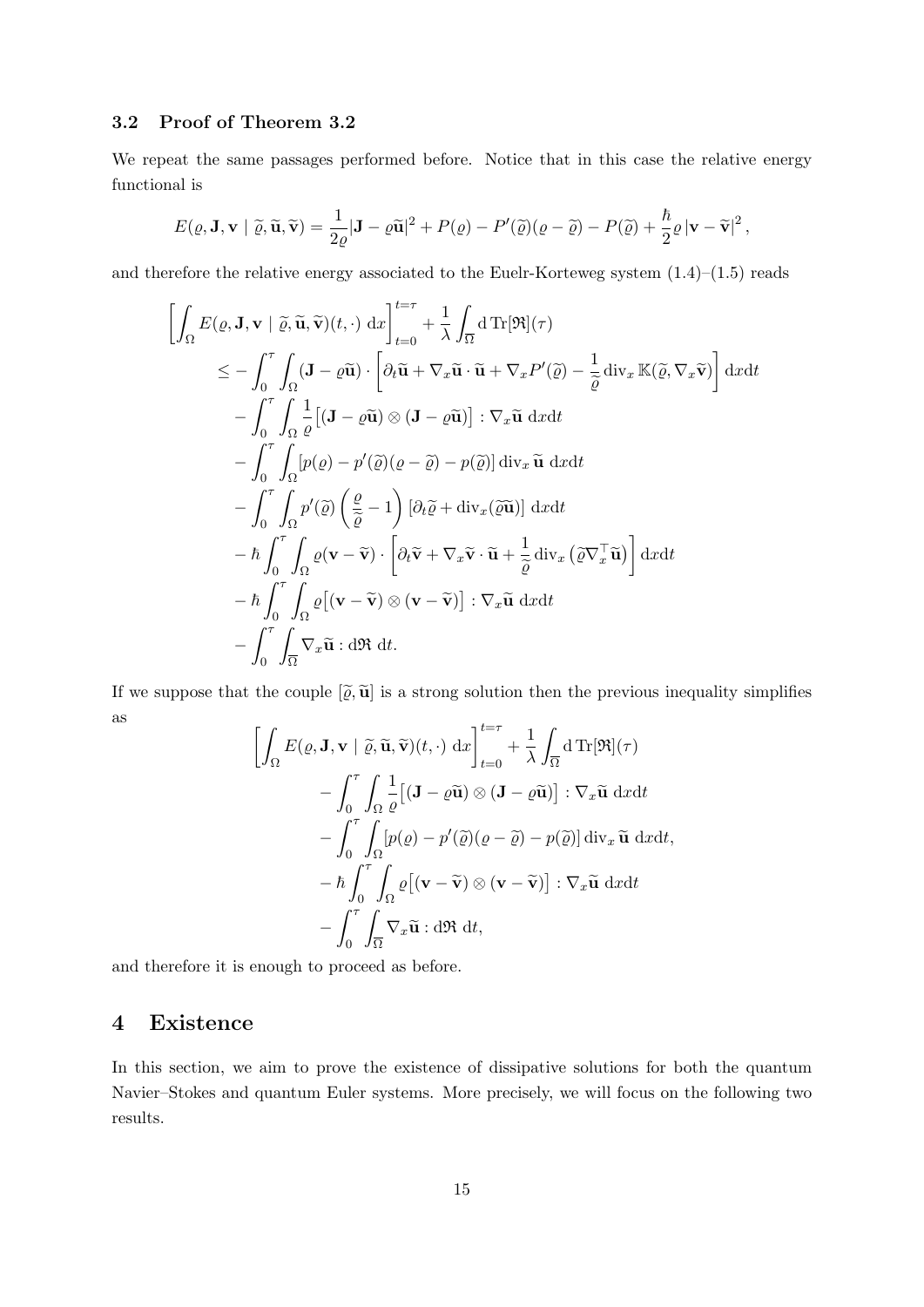Theorem 4.1 (Existence of dissipative solutions for the quatum Navier–Stokes system). For any arbitrarily large  $T > 0$  and any fixed initial data

$$
[\varrho_0, \mathbf{J}_0, E_0] \in L^{\gamma}(\Omega) \times L^{\frac{2\gamma}{\gamma+1}}(\Omega; \mathbb{R}^d) \times [0, \infty)
$$

such that

$$
\varrho_0 > 0, \quad \int_{\Omega} \left[ \frac{1}{2} \frac{|\mathbf{J}_0|^2}{\varrho_0} + P(\varrho_0) + \frac{\hbar}{2} \left| \nabla_x \sqrt{\varrho_0} \right|^2 \right] dx \le E_0,
$$

the quantum Navier–Stokes system  $(1.2)$ – $(1.3)$  with constitutive relations  $(1.6)$ – $(1.7)$  and boundary conditions (1.8) admits a dissipative solution in the sense of Definition 2.1.

**Theorem 4.2** (Existence of dissipative solutions for the quantum Euler system). For any arbitrarily large  $T > 0$  and any fixed initial data

$$
[\varrho_0, \mathbf{J}_0, E_0] \in L^{\gamma}(\Omega) \times L^{\frac{2\gamma}{\gamma+1}}(\Omega; \mathbb{R}^d) \times [0, \infty)
$$

such that

$$
\varrho_0 > 0, \quad \int_{\Omega} \left[ \frac{1}{2} \frac{|\mathbf{J}_0|^2}{\varrho_0} + P(\varrho_0) + \frac{\hbar}{2} \left| \nabla_x \sqrt{\varrho_0} \right|^2 \right] dx \le E_0,
$$

the quantum Euler system  $(1.4)$ – $(1.5)$  with the isentropic pressure  $(1.6)$  and boundary conditions (1.9) admits a dissipative solution in the sense of Definition 2.2.

The first theorem will be proved by employing a two-level approximation scheme based on addition of artificial viscosity terms, in order to convert the hyperbolic system into a parabolic one, and approximation via the Faedo-Galerkin technique. The second theorem will be obtained by letting the viscosity to go to zero in the quantum Navier–Stokes equations.

#### 4.1 Proof of Theorem 4.1

From now one, let the time  $T > 0$  be fixed arbitrarily large. We start by choosing a family  ${X_n}_{n\in\mathbb{N}}$  of finite-dimensional spaces  $X_n \subset L^2(\Omega;\mathbb{R}^d)$ , such that

$$
X_n := \text{span}\{\mathbf{w}_i | \mathbf{w}_i \in C_c^{\infty}(\Omega; \mathbb{R}^d), i = 1, \dots, n\},\
$$

where  $\mathbf{w}_i$  are orthonormal with respect to the standard scalar product in  $L^2(\Omega;\mathbb{R}^d)$ . Now, for each  $\varepsilon > 0$  and  $n \in \mathbb{N}$  fixed, we consider the following system

$$
\partial_t \varrho_{\varepsilon,n} + \text{div}_x(\varrho_{\varepsilon,n} \mathbf{u}_{\varepsilon,n}) = \varepsilon \Delta_x \varrho_{\varepsilon,n},\tag{4.1}
$$

$$
\partial_t(\varrho_{\varepsilon,n}\mathbf{u}_{\varepsilon,n}) + \mathrm{div}_x(\varrho_{\varepsilon,n}\mathbf{u}_{\varepsilon,n} \otimes \mathbf{u}_{\varepsilon,n}) + \nabla_x p(\varrho_{\varepsilon,n}) + \varepsilon \nabla_x \mathbf{u}_{\varepsilon,n} \cdot \nabla_x \varrho_{\varepsilon,n} \tag{4.2}
$$

$$
= \text{div}_x \left( \mathbb{S}(\nabla_x \mathbf{u}_{\varepsilon,n}) + \mathbb{K}(\varrho_{\varepsilon,n}, \nabla_x \varrho_{\varepsilon,n}, \nabla_x^2 \varrho_{\varepsilon,n}) \right)
$$

on  $(0, T) \times \Omega$ , where we look for approximated velocities

$$
\mathbf{u}_{\varepsilon,n} \in C([0,T];X_n).
$$

Moreover, we impose the homogeneous Neumann and no-slip boundary conditions for the density and velocity, respectively

$$
\nabla_x \varrho_{\varepsilon,n} \cdot \mathbf{n} |_{\partial \Omega} = 0, \quad \mathbf{u}_{\varepsilon,n} |_{\partial \Omega} = 0,
$$
\n(4.3)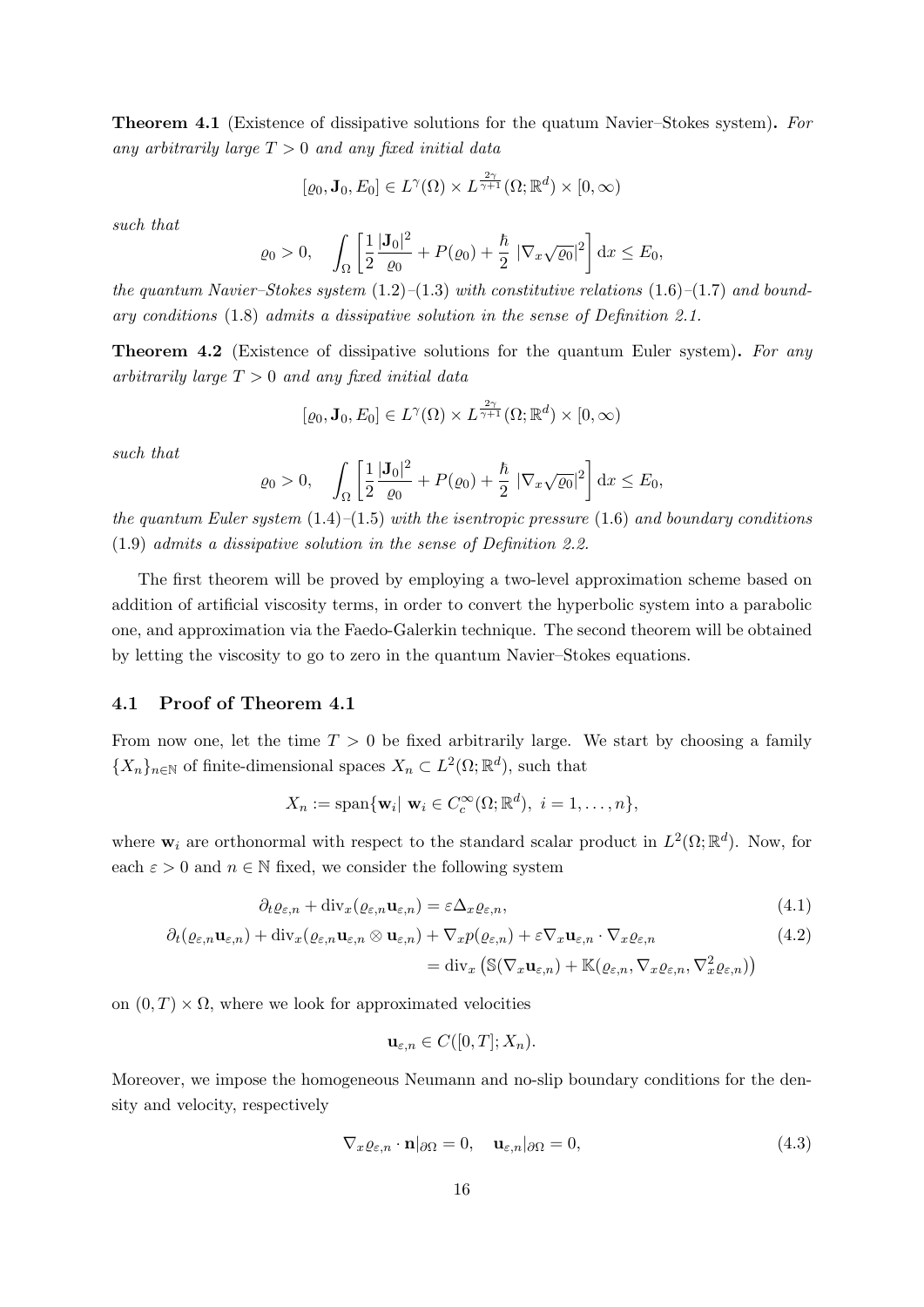and we fix the initial conditions

$$
\varrho_{\varepsilon,n}(0,\cdot)=\varrho_{0,n},\quad(\varrho_{\varepsilon,n}\mathbf{u}_{\varepsilon,n})(0,\cdot)=\mathbf{J}_0\quad\text{on }\Omega,
$$

where the initial densities  $\{ \varrho_{0,n} \}_{n \in \mathbb{N}} \subset W^{1,2}(\Omega)$ ,  $0 < \underline{\varrho}_n \leq \varrho_{0,n} \leq \overline{\varrho}_n < \infty$ , are chosen in such a way that

$$
\varrho_{0,n} \to \varrho_0
$$
 in  $L^1(\Omega)$  as  $n \to \infty$ ,

with the couple  $(\varrho_0, \mathbf{J}_0)$  as in the hypotheses of Theorem 4.1. Solvability of the approximated problem will be discussed in the following sections.

#### 4.1.1 On the approximated continuity equation

For any fixed  $\varepsilon > 0$ ,  $n \in \mathbb{N}$  and given  $\mathbf{u}_{\varepsilon,n} \in C([0,T]; X_n)$ , let us focus on finding that unique weak solution  $\varrho_{\varepsilon,n} = \varrho[\mathbf{u}_{\varepsilon,n}]$  of equation (4.1). Before stating the existence result for the approximated continuity equation, notice that since  $X_n$  is finite-dimensional, all the norms on  $X_n$  induced by  $W^{k,p}$ -norms, with  $k \in \mathbb{N}$  and  $1 \leq p \leq \infty$ , are equivalent; thus, we deduce that

$$
\mathbf{u}_{\varepsilon,n} \in L^{\infty}(0,T;W^{1,\infty}(\Omega;\mathbb{R}^d)),
$$

and there exist two constants  $0 < \underline{n} < \overline{n} < \infty$ , depending solely on the dimension n of  $X_n$ , such that for any  $t \in [0, T]$ 

$$
\underline{n} \|\mathbf{u}_{\varepsilon,n}(t,\cdot)\|_{W^{1,\infty}(\Omega)} \le \|\mathbf{u}_{\varepsilon,n}(t,\cdot)\|_{X_n} \le \overline{n} \|\mathbf{u}_{\varepsilon,n}(t,\cdot)\|_{W^{1,\infty}(\Omega)}.
$$
\n(4.4)

**Lemma 4.3.** Let  $\Omega \subset \mathbb{R}^d$  be a bounded domain of class  $C^2$  and let  $\varepsilon > 0$ ,  $n \in \mathbb{N}$  be fixed. For any given  $\mathbf{u}_{\varepsilon,n} \in C([0,T];X_n)$ , there exists a unique solution

$$
\varrho_{\varepsilon,n} \in L^2((0,T);W^{2,2}(\Omega)) \cap W^{1,2}(0,T;L^2(\Omega))
$$

of equation (4.1) with  $\varrho_{\varepsilon,n}(0,\cdot) = \varrho_{0,n}$ . Moreover,

(i) (bound from above - maximum principle) the weak solution  $\rho_{\varepsilon,n}$  satisfies

$$
\|\varrho_{\varepsilon,n}\|_{L^{\infty}((0,\tau)\times\Omega)} \leq \overline{\varrho}_n \exp\left(\tau \|\operatorname{div}_x \mathbf{u}_{\varepsilon,n}\|_{L^{\infty}((0,T)\times\Omega)}\right),\tag{4.5}
$$

for any  $\tau \in [0, T]$ , with

$$
\overline{\varrho}_n := \max_{\Omega} \varrho_{0,n};\tag{4.6}
$$

(ii) (bound from below) the weak solution  $\varrho_{\varepsilon,n}$  satisfies

$$
\underset{(0,\tau)\times\Omega}{\text{ess inf}}\varrho_{\varepsilon,n}(t,x)\geq\underline{\varrho}_n\exp\left(-\tau\|\operatorname{div}_x\mathbf{u}_{\varepsilon,n}\|_{L^{\infty}((0,T)\times\Omega)}\right),\tag{4.7}
$$

for any  $\tau \in [0, T]$ , with

$$
\underline{\varrho}_n := \min_{\Omega} \varrho_{0,n};\tag{4.8}
$$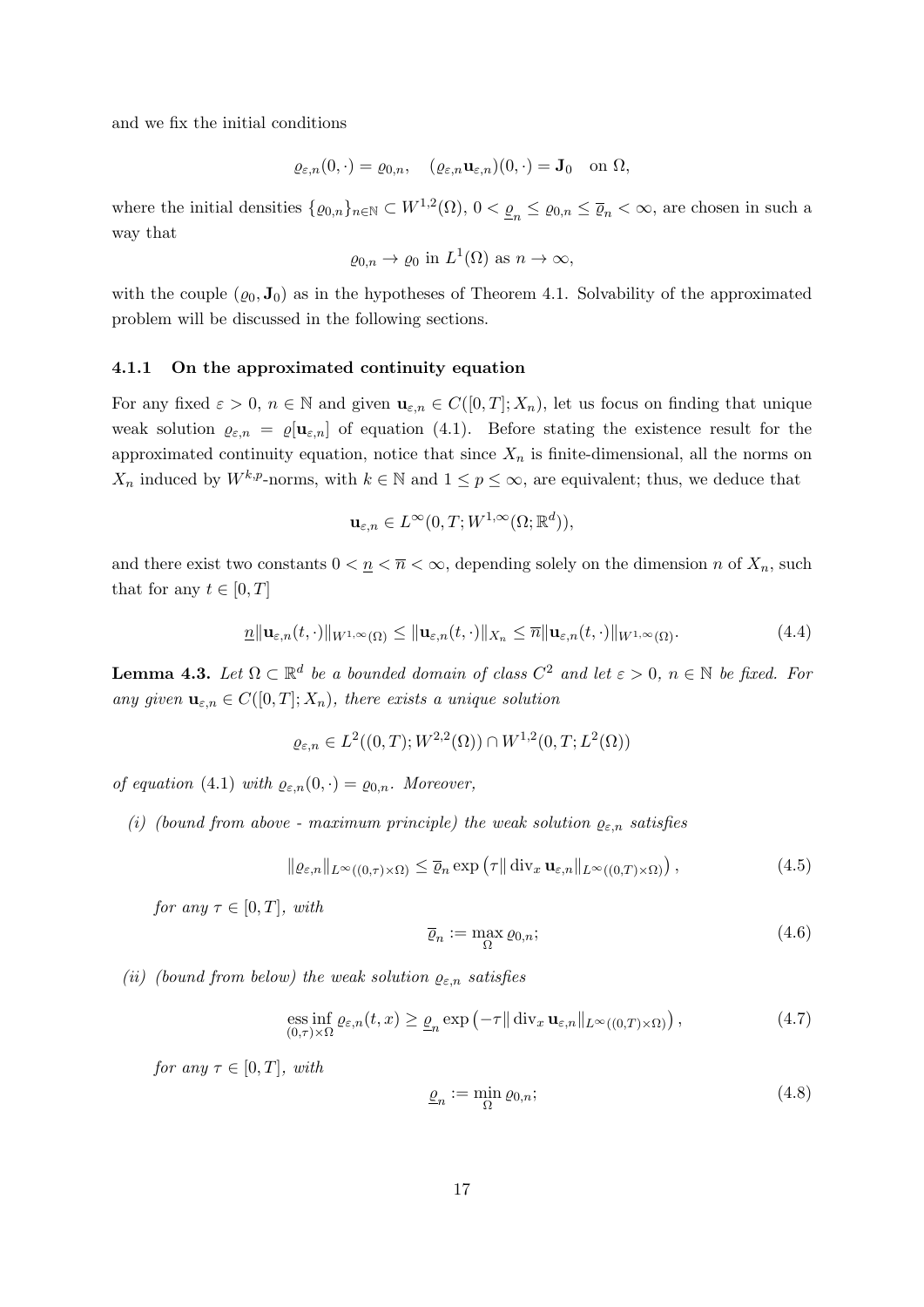(iii) let  $\mathbf{u}_1, \mathbf{u}_2 \in C([0,T];X_n)$  be such that

$$
\max_{i=1,2} \|\mathbf{u}_i\|_{L^\infty(0,T;W^{1,\infty}(\Omega;\mathbb{R}^d))} \leq K
$$

with  $K \in (0,\infty)$ , and let  $\varrho_i = \varrho[\mathbf{u}_i], i = 1,2$  be the weak solutions of the approximated continuity equation (4.1)sharing the same initial data  $\varrho_{0,n}$ . Then, for any  $\tau \in [0, T]$ ,

$$
\|(\varrho_1 - \varrho_2)(\tau, \cdot)\|_{L^2(\Omega)} \le c_1 \| \mathbf{u}_1 - \mathbf{u}_2 \|_{L^\infty(0, \tau; W^{1, \infty}(\Omega; \mathbb{R}^d))}
$$
(4.9)

 $\Box$ 

with  $c_1 = c_1(\varepsilon, \rho_0, T, K)$ .

Proof. The proof is a straightforward consequence of Lemma 4.3 in [14].

#### 4.1.2 On the approximated balance of momentum

Let us now turn our attention to the approximated balance of momentum  $(4.2)$ . The approximate velocities  $\mathbf{u}_{\varepsilon,n} \in C([0,T]; X_n)$  are looked for to satisfy the integral identity

$$
\left[\int_{\Omega} \varrho_{\varepsilon,n} \mathbf{u}_{\varepsilon,n}(t,\cdot) \cdot \boldsymbol{\psi} \, dx\right]_{t=0}^{t=\tau} = \int_{0}^{\tau} \int_{\Omega} \left[ (\varrho_{\varepsilon,n} \mathbf{u}_{\varepsilon,n} \otimes \mathbf{u}_{\varepsilon,n}) : \nabla_{x} \boldsymbol{\psi} + p(\varrho_{\varepsilon,n}) \operatorname{div}_{x} \boldsymbol{\psi} \right] dxdt + \frac{\hbar}{4} \int_{0}^{\tau} \int_{\Omega} \left[ \nabla_{x} \varrho_{\varepsilon,n} \cdot \operatorname{div}_{x} \nabla_{x}^{\top} \boldsymbol{\psi} + 4(\nabla_{x} \sqrt{\varrho_{\varepsilon,n}} \otimes \nabla_{x} \sqrt{\varrho_{\varepsilon,n}}) : \nabla_{x} \boldsymbol{\psi} \right] dxdt \qquad (4.10)- \int_{0}^{\tau} \int_{\Omega} \mathbb{S}(\nabla_{x} \mathbf{u}_{\varepsilon,n}) : \nabla_{x} \boldsymbol{\psi} \, dxdt - \varepsilon \int_{0}^{\tau} \int_{\Omega} \nabla_{x} \varrho_{\varepsilon,n} \cdot \nabla_{x} \mathbf{u}_{\varepsilon,n} \cdot \boldsymbol{\psi} \, dxdt
$$

for any test function  $\psi \in X_n$  and all  $\tau \in [0,T]$ , with  $(\varrho_{\varepsilon,n} \mathbf{u}_{\varepsilon,n})(0,\cdot) = \mathbf{J}_0$ . Now, the integral identity (4.10) can be rephrased for any  $\tau \in [0, T]$  as

$$
\langle \mathcal{M}[\varrho_{\varepsilon,n}(\tau,\cdot)](\mathbf{u}_{\varepsilon,n}(\tau,\cdot)),\boldsymbol{\psi}\rangle = \langle \mathbf{J}_0^*,\boldsymbol{\psi}\rangle + \langle \int_0^{\tau} \mathcal{N}[\varrho_{\varepsilon,n}(s,\cdot),\mathbf{u}_{\varepsilon,n}(s,\cdot)] \, ds, \boldsymbol{\psi}\rangle
$$

with

$$
\mathcal{M}[\varrho]: X_n \to X_n^*, \quad \langle \mathcal{M}[\varrho] \mathbf{v}, \mathbf{w} \rangle := \int_{\Omega} \varrho \mathbf{v} \cdot \mathbf{w} \, dx,
$$
  

$$
\mathbf{J}_0^* \in X_n^*, \quad \langle \mathbf{J}_0^*, \psi \rangle := \int_{\Omega} \mathbf{J}_0 \cdot \psi \, dx,
$$
  

$$
\mathcal{N}[\varrho, \mathbf{u}] \in X_n^*, \quad \langle \mathcal{N}[\varrho, \mathbf{u}], \psi \rangle := \int_{\Omega} [(\varrho \mathbf{u} \otimes \mathbf{u}) : \nabla_x \psi + p(\varrho) \operatorname{div}_x \psi] \, dx
$$
  

$$
+ \frac{\hbar}{4} \int_{\Omega} [\nabla_x \varrho \cdot \operatorname{div}_x \nabla_x^{\top} \psi + 4(\nabla_x \sqrt{\varrho} \otimes \nabla_x \sqrt{\varrho}) : \nabla_x \psi] \, dx
$$
  

$$
- \int_{\Omega} \mathbb{S}(\nabla_x \mathbf{u}) : \nabla_x \psi \, dx - \varepsilon \int_{\Omega} \nabla_x \varrho \cdot \nabla_x \mathbf{u} \cdot \psi \, dx.
$$

We are now ready to apply the following lemma.

Lemma 4.4. Let

$$
\mathcal{B}(0,\underline{n}K):=\left\{\mathbf{v}\in C([0,T(n)];X_n)\Big|\sup_{t\in[0,T(n)]}\|\mathbf{v}(t,\cdot)\|_{X_n}\leq\underline{n}K\right\},\,
$$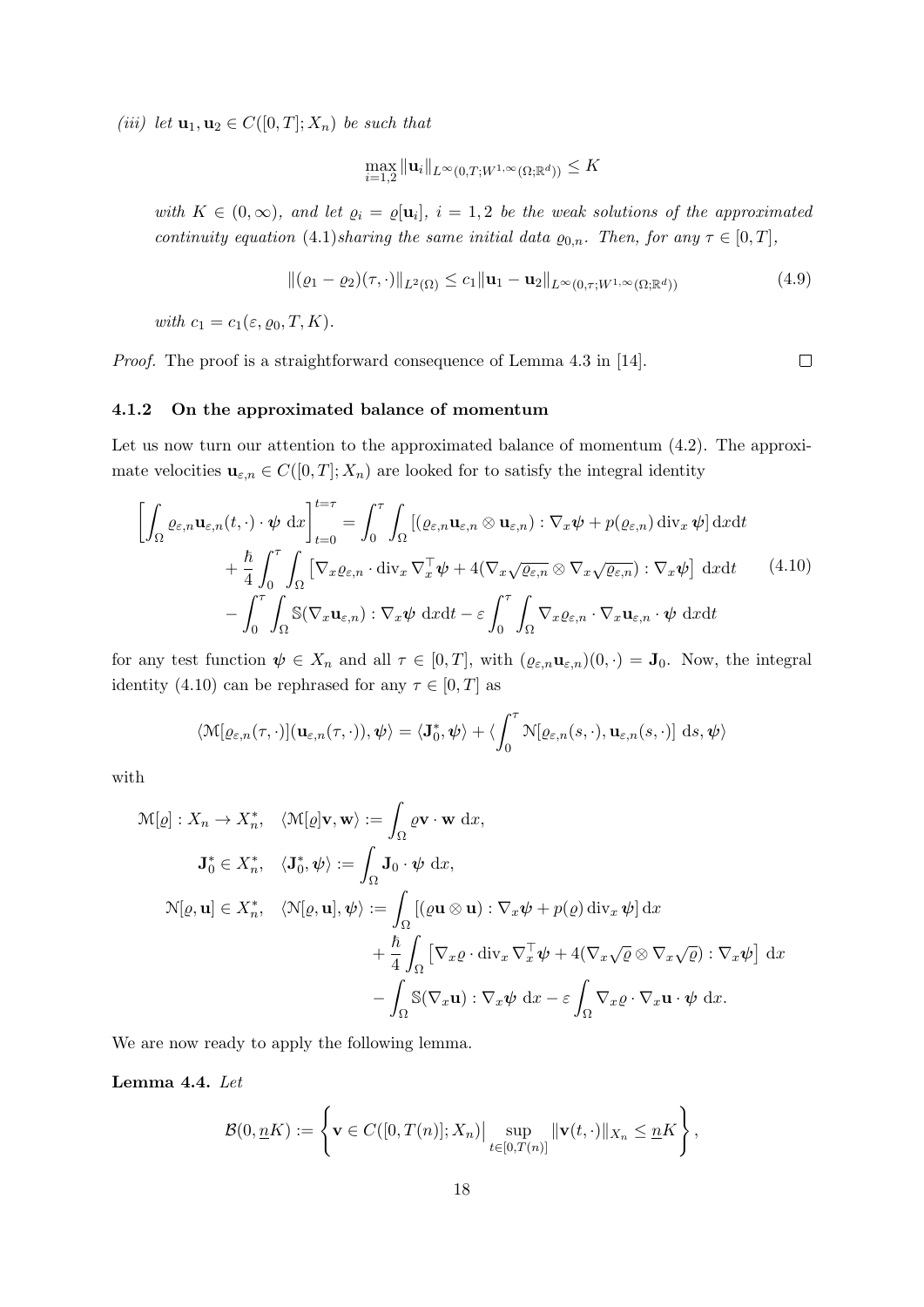with  $n$  defined as in (4.4). For  $K > 0$  sufficiently large and  $T(n)$  sufficiently small, the map

$$
\mathcal{F}: \mathcal{B}(0, \underline{n}K) \to C([0, T(n)]; X_n)
$$

such that

$$
\mathcal{F}[\mathbf{u}_{\varepsilon,n}](\tau,\cdot):=\mathcal{M}^{-1}[\varrho_{\varepsilon,n}(\tau,\cdot)]\left(\mathbf{J}^*_0+\int_0^\tau \mathcal{N}[\varrho_{\varepsilon,n}(s,\cdot),\mathbf{u}_{\varepsilon,n}(s,\cdot)]\; \mathrm{d} s\right),
$$

is a contraction mapping from the closed ball  $\mathcal{B}(0, nK)$  onto itself and therefore it admits a unique fixed point  $\mathbf{u}_{\varepsilon,n} \in C([0,T(n)];X_n)$ .

Proof. The lemma is a straightforward consequence of the Banach-Cacciopoli fixed point theorem. Notice in particular that  $\varrho_{\varepsilon,n} = \varrho[\mathbf{u}_{\varepsilon,n}]$  is the weak solution of equation (4.1) uniquely determined by  $\mathbf{u}_{\varepsilon,n}$  and thus by Lemma 4.3 we can deduce that  $0 < \underline{\varrho}_n e^{-Kt} \leq \varrho_{\varepsilon,n}(t,x) \leq \overline{\varrho}_n e^{Kt}$ for any  $t \in [0, T(n)]$  whenever  $\mathbf{u}_{\varepsilon,n} \in \mathcal{B}(0, \underline{n}K)$ , where  $\overline{\varrho}_n$ ,  $\underline{\varrho}_n$  are defined as in (4.6), (4.8) respectively. Therefore, the operator  $M$  is invertible and from (4.9) it is also easy to show that  $\mathcal F$ is a contraction mapping, see e.g. [14], Section 4.3.2 for more details.  $\Box$ 

So far, we have found the velocity  $\mathbf{u}_{\varepsilon,n}$  solving the integral identity (4.10) on the time interval  $[0, T(n)]$ . However, the previous procedure can be repeated a finite number of times until we reach  $T = T(n)$ , as long as we have a bound on  $\mathbf{u}_{\varepsilon,n}$  independent of  $T(n)$ ; in other words, we need some energy estimates. We have that

$$
\int_{\Omega} \partial_t (\varrho_{\varepsilon,n} \mathbf{u}_{\varepsilon,n}) \cdot \boldsymbol{\psi} \, dx = \int_{\Omega} \left[ (\varrho_{\varepsilon,n} \mathbf{u}_{\varepsilon,n} \otimes \mathbf{u}_{\varepsilon,n}) : \nabla_x \boldsymbol{\psi} + p(\varrho_{\varepsilon,n}) \operatorname{div}_x \boldsymbol{\psi} \right] dx \n- \int_{\Omega} \left[ \mathbb{K} (\varrho_{\varepsilon,n}, \nabla_x \varrho_{\varepsilon,n}, \nabla_x^2 \varrho_{\varepsilon,n}) + \mathbb{S} (\nabla_x \mathbf{u}_{\varepsilon,n}) \right] : \nabla_x \boldsymbol{\psi} \, dx \tag{4.11}
$$
\n
$$
- \varepsilon \int_{\Omega} \nabla_x \varrho_{\varepsilon,n} \cdot \nabla_x \mathbf{u}_{\varepsilon,n} \cdot \boldsymbol{\psi} \, dx
$$

holds on  $(0, T(n))$  for any  $\psi \in X_n$ , with  $\varrho_{\varepsilon,n} = \varrho[\mathbf{u}_{\varepsilon,n}]$ . We can then take  $\psi = \mathbf{u}_{\varepsilon,n}(t, \cdot)$ 

$$
\frac{\mathrm{d}}{\mathrm{d}t} \int_{\Omega} \frac{1}{2} \varrho_{\varepsilon,n} |\mathbf{u}_{\varepsilon,n}|^2 \, \mathrm{d}x = - \int_{\Omega} \mathbb{S}(\nabla_x \mathbf{u}_{\varepsilon,n}) : \nabla_x \mathbf{u}_{\varepsilon,n} \, \mathrm{d}x + \int_{\Omega} p(\varrho_{\varepsilon,n}) \, \mathrm{div}_x \mathbf{u}_{\varepsilon,n} \, \mathrm{d}x \n- \int_{\Omega} \mathbb{K}(\varrho_{\varepsilon,n}, \nabla_x \varrho_{\varepsilon,n}, \nabla_x^2 \varrho_{\varepsilon,n}) : \nabla_x \mathbf{u}_{\varepsilon,n} \, \mathrm{d}x \n- \int_{\Omega} \frac{1}{2} |\mathbf{u}_{\varepsilon,n}|^2 (\partial_t \varrho_{\varepsilon,n} + \mathrm{div}_x(\varrho_{\varepsilon,n} \mathbf{u}_{\varepsilon,n}) - \varepsilon \Delta_x \varrho_{\varepsilon,n}) \mathrm{d}x,
$$

where the last line vanishes due to (4.1). Multiplying (4.1) by  $P'(\varrho)$  we recover that in this context the pressure potential  $P = P(\varrho)$  satisfies the following identity

$$
p(\varrho_{\varepsilon,n}) \operatorname{div}_x \mathbf{u}_{\varepsilon,n} = -\partial_t P(\varrho_{\varepsilon,n}) - \operatorname{div}_x (P(\varrho_{\varepsilon,n}) \mathbf{u}_{\varepsilon,n}) + \varepsilon P'(\varrho_{\varepsilon,n}) \Delta_x \varrho_{\varepsilon,n}.
$$

Therefore, the previous integral identity can be rewritten as

$$
\frac{\mathrm{d}}{\mathrm{d}t} \int_{\Omega} \left( \frac{1}{2} \varrho_{\varepsilon,n} |\mathbf{u}_{\varepsilon,n}|^2 + P(\varrho_{\varepsilon,n}) \right) \, \mathrm{d}x = - \int_{\Omega} \mathbb{S}(\nabla_x \mathbf{u}_{\varepsilon,n}) : \nabla_x \mathbf{u}_{\varepsilon,n} \, \mathrm{d}x - \varepsilon \int_{\Omega} P''(\varrho_{\varepsilon,n}) |\nabla_x \varrho_{\varepsilon,n}|^2 \, \mathrm{d}x \n- \int_{\Omega} \mathbb{K}(\varrho_{\varepsilon,n}, \nabla_x \varrho_{\varepsilon,n}, \nabla_x^2 \varrho_{\varepsilon,n}) : \nabla_x \mathbf{u}_{\varepsilon,n} \, \mathrm{d}x.
$$
\n(4.12)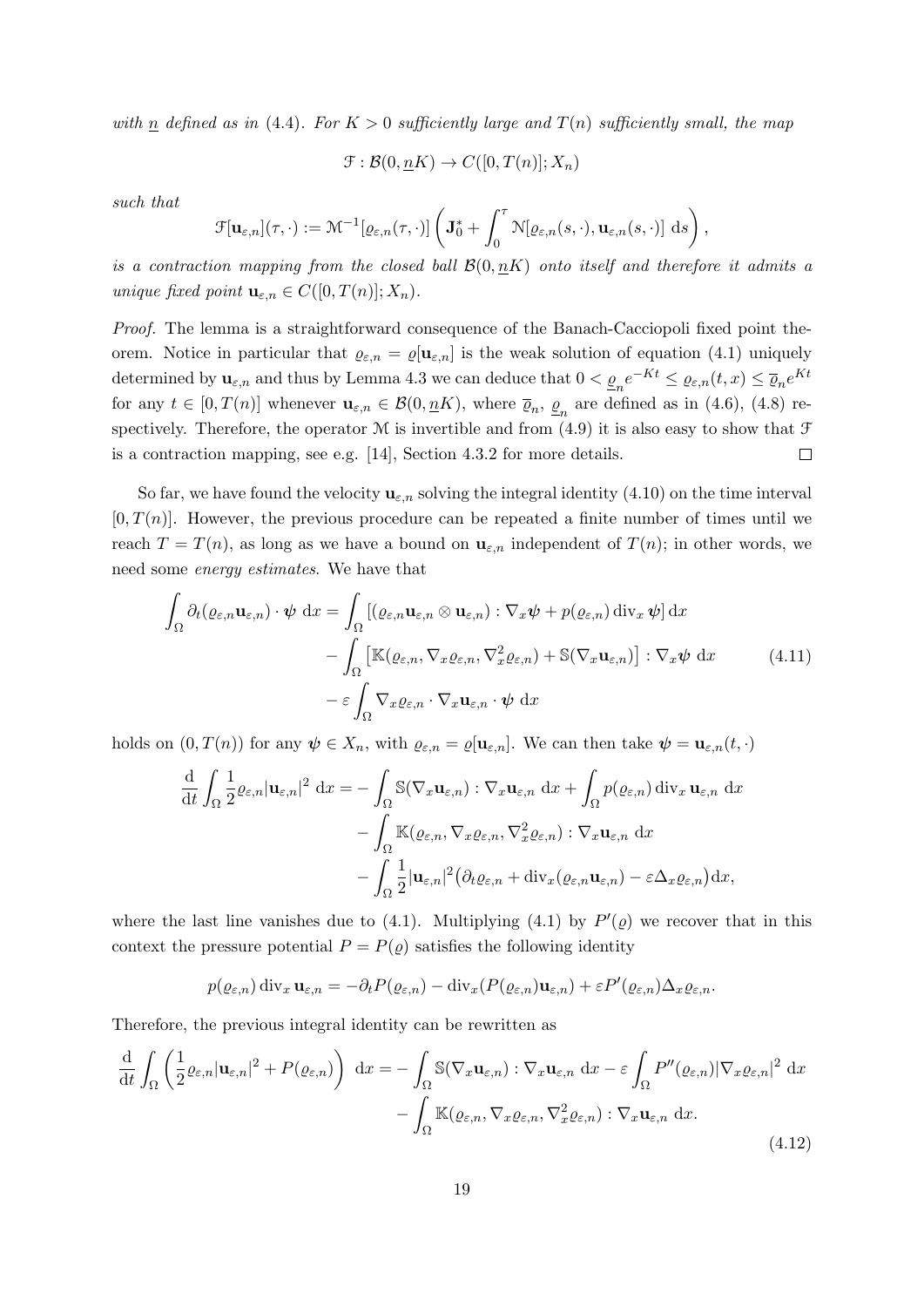Moreover, we have

$$
-\int_{\Omega} \mathbb{K}(\varrho_{\varepsilon,n}, \nabla_{x}\varrho_{\varepsilon,n}, \nabla_{x}^{2}\varrho_{\varepsilon,n}) : \nabla_{x}\mathbf{u}_{\varepsilon,n} dx = \int_{\Omega} \operatorname{div}_{x} \left[ \mathbb{K}(\varrho_{\varepsilon,n}, \nabla_{x}\varrho_{\varepsilon,n}, \nabla_{x}^{2}\varrho_{\varepsilon,n}) \right] \cdot \mathbf{u}_{\varepsilon,n} dx
$$
  
\n
$$
= \frac{\hbar}{2} \int_{\Omega} \varrho_{\varepsilon,n} \nabla_{x} \left( \frac{\Delta_{x}\sqrt{\varrho_{\varepsilon,n}}}{\sqrt{\varrho_{\varepsilon,n}}} \right) \cdot \mathbf{u}_{\varepsilon,n} dx = \frac{\hbar}{2} \int_{\Omega} \frac{\Delta_{x}\sqrt{\varrho_{\varepsilon,n}}}{\sqrt{\varrho_{\varepsilon,n}}} \operatorname{div}_{x}(\varrho_{\varepsilon,n}\mathbf{u}_{\varepsilon,n}) dx
$$
  
\n
$$
= \frac{\hbar}{4} \int_{\Omega} \left( \frac{1}{\varrho_{\varepsilon,n}} \Delta_{x}\varrho_{\varepsilon,n} - \frac{1}{2\varrho_{\varepsilon,n}^{2}} |\nabla_{x}\varrho_{\varepsilon,n}|^{2} \right) (\partial_{t}\varrho_{\varepsilon,n} - \varepsilon \Delta_{x}\varrho_{\varepsilon,n}) dx
$$
  
\n
$$
= -\frac{d}{dt} \int_{\Omega} \frac{\hbar}{2} |\nabla_{x}\sqrt{\varrho_{\varepsilon,n}}|^{2} dx - \varepsilon \frac{\hbar}{4} \int_{\Omega} \varrho_{\varepsilon,n} |\nabla_{x}^{2}(\log \varrho_{\varepsilon,n})|^{2} dx,
$$

where we used formulas

$$
\Delta_x f(\varrho) = f'(\varrho) \Delta_x \varrho + f''(\varrho) |\nabla_x \varrho|^2,
$$
  

$$
|\nabla_x^2 f(\varrho)|^2 = \frac{1}{2} \Delta_x |\nabla_x f(\varrho)|^2 - \nabla_x f(\varrho) \cdot \nabla_x \Delta_x f(\varrho),
$$

to write

$$
\int_{\Omega} \left( \frac{1}{\varrho} \Delta_x \varrho - \frac{1}{2\varrho^2} |\nabla_x \varrho|^2 \right) \Delta_x \varrho \, dx = \int_{\Omega} \Delta_x (\log \varrho) \, \Delta_x \varrho \, dx + \frac{1}{2} \int_{\Omega} |\nabla_x (\log \varrho)|^2 \, \Delta_x \varrho \, dx
$$

$$
= \int_{\Omega} \varrho \left( -\nabla_x \Delta_x (\log \varrho) \cdot \nabla_x (\log \varrho) + \frac{1}{2} \Delta_x |\nabla_x (\log \varrho)|^2 \right) \, dx
$$

$$
= \int_{\Omega} \varrho |\nabla_x^2 (\log \varrho)|^2 \, dx.
$$

We have finally obtained

$$
\frac{\mathrm{d}}{\mathrm{d}t} \int_{\Omega} \left( \frac{1}{2} \varrho_{\varepsilon,n} |\mathbf{u}_{\varepsilon,n}|^2 + P(\varrho_{\varepsilon,n}) + \frac{\hbar}{2} |\nabla_x \sqrt{\varrho_{\varepsilon,n}}|^2 \right) \, \mathrm{d}x \n+ \int_{\Omega} \mathbb{S}(\nabla_x \mathbf{u}_{\varepsilon,n}) : \nabla_x \mathbf{u}_{\varepsilon,n} \, \mathrm{d}x \n+ \varepsilon \int_{\Omega} \left( P''(\varrho_{\varepsilon,n}) |\varrho_{\varepsilon,n} \mathbf{v}_{\varepsilon,n}|^2 + \frac{\hbar}{4} \varrho_{\varepsilon,n} |\nabla_x^2(\log \varrho_{\varepsilon,n})|^2 \right) \, \mathrm{d}x = 0.
$$

Integrating the previous expression over  $(0, \tau)$ , we get the following energy inequality

$$
\int_{\Omega} \left[ \frac{1}{2} \varrho_{\varepsilon,n} |\mathbf{u}_{\varepsilon,n}|^{2} + P(\varrho_{\varepsilon,n}) + \frac{\hbar}{2} |\nabla_{x} \sqrt{\varrho_{\varepsilon,n}}|^{2} \right] (\tau, \cdot) \, dx \n+ \int_{0}^{\tau} \int_{\Omega} \mathbb{S}(\nabla_{x} \mathbf{u}_{\varepsilon,n}) : \nabla_{x} \mathbf{u}_{\varepsilon,n} \, dxdt \n+ \varepsilon \int_{0}^{\tau} \int_{\Omega} \left( P''(\varrho_{\varepsilon,n}) |\nabla_{x} \varrho_{\varepsilon,n}|^{2} + \frac{\hbar}{4} \varrho_{\varepsilon,n} |\nabla_{x}^{2}(\log \varrho_{\varepsilon,n})|^{2} \right) dxdt \n\leq \int_{\Omega} \left[ \frac{1}{2} \frac{|\mathbf{J}_{0}|^{2}}{\varrho_{0,n}} + P(\varrho_{0,n}) + \frac{\hbar}{2} |\nabla_{x} \sqrt{\varrho_{0,n}}|^{2} \right] dx,
$$
\n(4.13)

for any time  $\tau \in [0, T(n)]$ . In particular, if we suppose that

$$
\int_{\Omega} \left[ \frac{1}{2} \frac{|\mathbf{J}_0|^2}{\varrho_{0,n}} + P(\varrho_{0,n}) + \frac{\hbar}{2} |\nabla_x \sqrt{\varrho_{0,n}}|^2 \right] dx \le E_0 \tag{4.14}
$$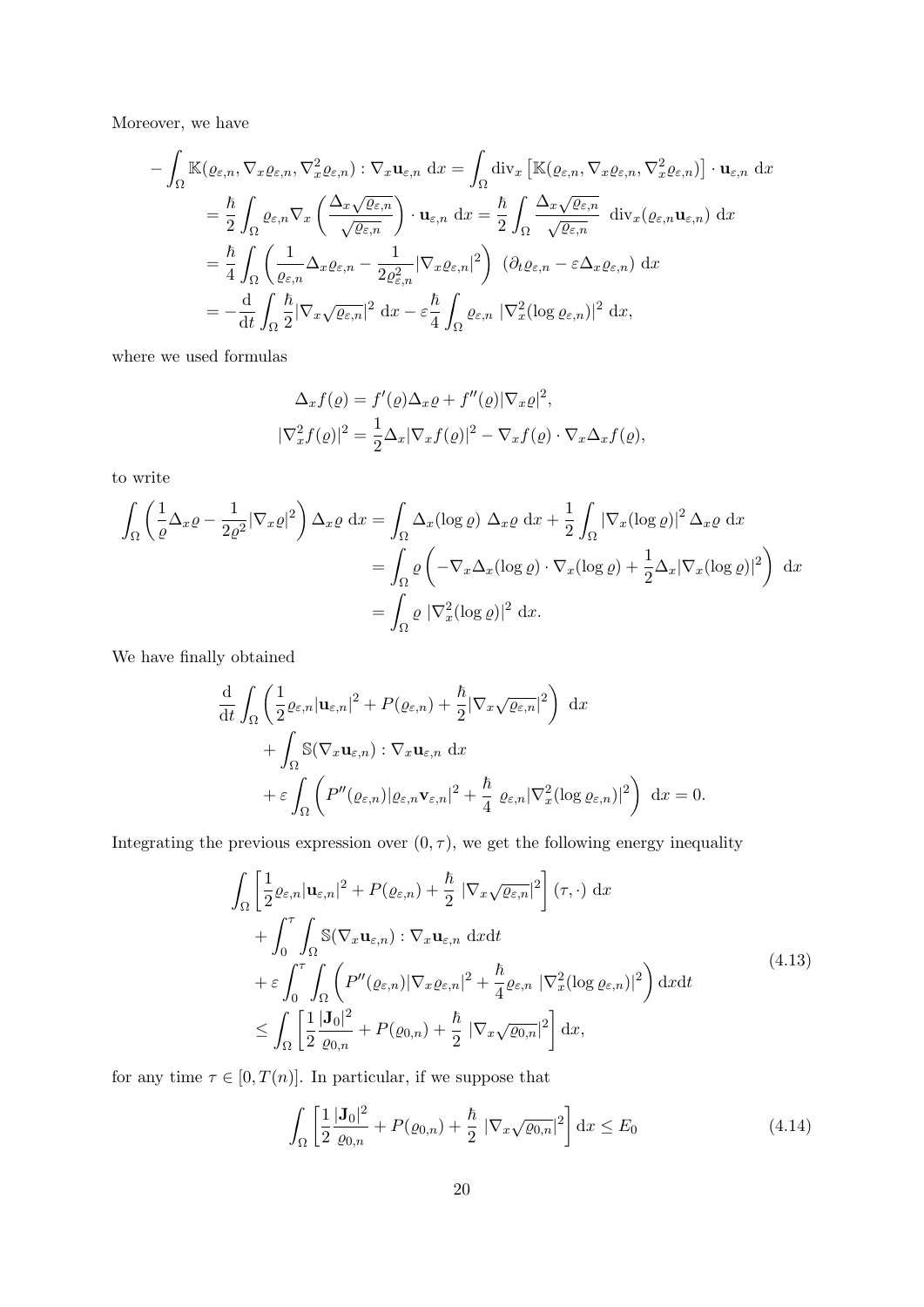where the constant  $E_0$  is independent of  $n > 0$ , the term on the left-hand side of (4.13) is bounded. Consequently, it is not difficult to show that the functions  $\mathbf{u}_{\varepsilon,n}(t,\cdot)$  remain bounded in  $X_n$  for any t independently of  $T(n) \leq T$ . Thus we are allowed to iterate the previous local existence result to construct a solution defined on the whole time interval  $[0, T]$ , see e.g. the last part of Section 7.3.4 in [20] for more details.

Summarizing, so far we proved the following result.

**Lemma 4.5.** For every fixed  $\varepsilon > 0$ ,  $n \in \mathbb{N}$ , and any  $\varrho_{0,n} \in W^{1,2}(\Omega)$  such that

$$
\int_{\Omega} \left[ \frac{1}{2} \frac{|\mathbf{J}_0|^2}{\varrho_{0,n}} + P(\varrho_{0,n}) + \frac{\hbar}{2} |\nabla_x \sqrt{\varrho_{0,n}}|^2 \right] dx \le E_0,
$$

where the constant  $E_0$  is independent of n, there exist

$$
\varrho_{\varepsilon,n} \in L^{2}((0,T); W^{2,2}(\Omega)) \cap W^{1,2}(0,T; L^{2}(\Omega)),
$$
  

$$
\mathbf{u}_{\varepsilon,n} \in C([0,T]; X_n),
$$

such that

(i) the integral identity

$$
\left[\int_{\Omega} \varrho_{\varepsilon,n} \varphi(t,\cdot) \, \mathrm{d}x\right]_{t=0}^{t=\tau} = \int_{0}^{\tau} \int_{\Omega} (\varrho_{\varepsilon,n} \partial_t \varphi + \varrho_{\varepsilon,n} \mathbf{u}_{\varepsilon,n} \cdot \nabla_x \varphi - \varepsilon \nabla_x \varrho_{\varepsilon,n} \cdot \nabla_x \varphi) \, \mathrm{d}x \mathrm{d}t \quad (4.15)
$$

holds for any  $\tau \in [0, T]$  and any  $\varphi \in C^1([0, T] \times \overline{\Omega})$ , with  $\varrho_{\varepsilon,n}(0, \cdot) = \varrho_{0,n}$ ,

(ii) the integral identity

$$
\left[\int_{\Omega} \varrho_{\varepsilon,n} \mathbf{u}_{\varepsilon,n} \cdot \boldsymbol{\varphi}(t,\cdot) \, dx\right]_{t=0}^{t=\tau}
$$
\n
$$
= \int_{0}^{\tau} \int_{\Omega} \left[\varrho_{\varepsilon,n} \mathbf{u}_{\varepsilon,n} \cdot \partial_{t} \boldsymbol{\varphi} + (\varrho_{\varepsilon,n} \mathbf{u}_{\varepsilon,n} \otimes \mathbf{u}_{\varepsilon,n}) : \nabla_{x} \boldsymbol{\varphi} + p(\varrho_{\varepsilon,n}) \operatorname{div}_{x} \boldsymbol{\varphi}\right] dxdt
$$
\n
$$
+ \frac{\hbar}{4} \int_{0}^{\tau} \int_{\Omega} \left[\nabla_{x} \varrho_{\varepsilon,n} \cdot \operatorname{div}_{x} \nabla_{x}^{\top} \boldsymbol{\varphi} + 4(\nabla_{x} \sqrt{\varrho_{\varepsilon,n}} \otimes \nabla_{x} \sqrt{\varrho_{\varepsilon,n}}) : \nabla_{x} \boldsymbol{\varphi}\right] dxdt
$$
\n
$$
- \int_{0}^{\tau} \int_{\Omega} \mathbb{S}(\nabla_{x} \mathbf{u}_{\varepsilon,n}) : \nabla_{x} \boldsymbol{\varphi} \, dxdt - \varepsilon \int_{0}^{\tau} \int_{\Omega} \nabla_{x} \varrho_{\varepsilon,n} \cdot \nabla_{x} \mathbf{u}_{\varepsilon,n} \cdot \boldsymbol{\varphi} \, dxdt
$$
\n(4.16)

holds for any  $\tau \in [0, T]$  and any  $\varphi \in C^1([0, T]; X_n)$ , with  $(\varrho_{\varepsilon,n} \mathbf{u}_{\varepsilon,n})(0, \cdot) = \mathbf{J}_0$ ;

(iii) the integral inequality

$$
\int_{\Omega} \left[ \frac{1}{2} \varrho_{\varepsilon,n} |\mathbf{u}_{\varepsilon,n}|^{2} + P(\varrho_{\varepsilon,n}) + \frac{\hbar}{2} |\nabla_{x} \sqrt{\varrho_{\varepsilon,n}}|^{2} \right] (\tau, \cdot) \, dx \n+ \int_{0}^{\tau} \int_{\Omega} \mathbb{S}(\nabla_{x} \mathbf{u}_{\varepsilon,n}) : \nabla_{x} \mathbf{u}_{\varepsilon,n} \, dxdt \n+ \varepsilon \int_{0}^{\tau} \int_{\Omega} \left( P''(\varrho_{\varepsilon,n}) |\nabla_{x} \varrho_{\varepsilon,n}|^{2} + \frac{\hbar}{4} \varrho_{\varepsilon,n} |\nabla_{x}^{2}(\log \varrho_{\varepsilon,n})|^{2} \right) dxdt \n\leq \int_{\Omega} \left[ \frac{1}{2} \frac{|\mathbf{J}_{0}|^{2}}{\varrho_{0,n}} + P(\varrho_{0,n}) + \frac{\hbar}{2} |\nabla_{x} \sqrt{\varrho_{0,n}}|^{2} \right] dx,
$$
\n(4.17)

holds for any time  $\tau \in [0, T]$ .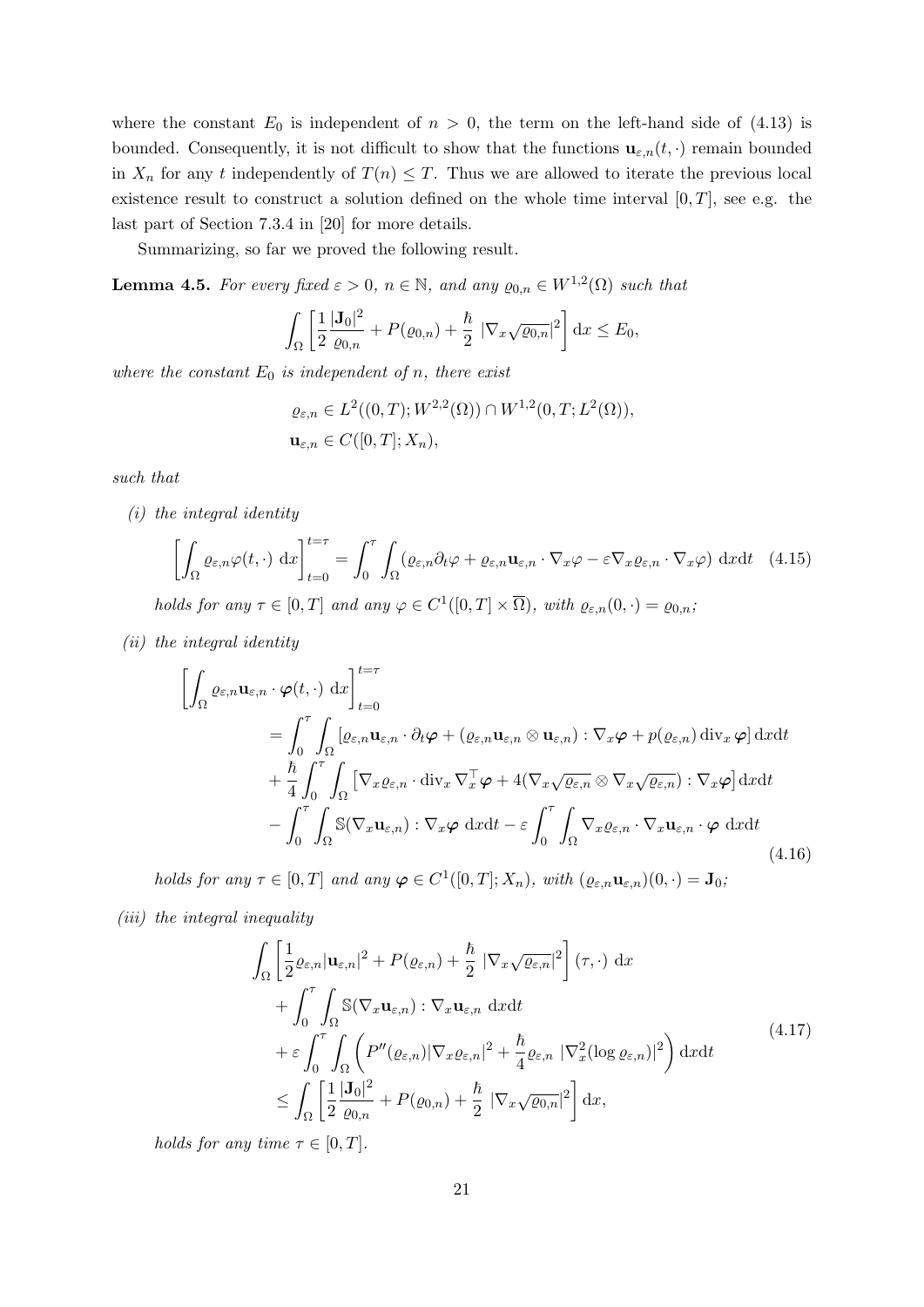#### 4.1.3 Limit  $\varepsilon \to 0$

In order to perform the limit  $\varepsilon \to 0$ , we need the following result.

**Lemma 4.6.** Let  $n \in \mathbb{N}$  be fixed and let  $\{ \varrho_{\varepsilon,n}, \mathbf{u}_{\varepsilon,n} \}_{\varepsilon>0}$  be as in Lemma 4.5. Then, passing to suitable subsequences as the case may be, the following convergences hold as  $\varepsilon \to 0$ .

$$
\varrho_{\varepsilon,n} \stackrel{*}{\rightharpoonup} \varrho_n \quad in \ L^{\infty}((0,T) \times \Omega) \tag{4.18}
$$

$$
\mathbf{u}_{\varepsilon,n} \stackrel{*}{\rightharpoonup} \mathbf{u}_n \quad in \ L^{\infty}(0,T;W^{1,\infty}(\Omega;\mathbb{R}^d)),\tag{4.19}
$$

$$
\varrho_{\varepsilon,n}\mathbf{u}_{\varepsilon,n} \stackrel{*}{\rightharpoonup} \varrho_n \mathbf{u}_n \quad in \ L^{\infty}((0,T) \times \Omega; \mathbb{R}^d), \tag{4.20}
$$

$$
\varrho_{\varepsilon,n}\mathbf{u}_{\varepsilon,n}\otimes\mathbf{u}_{\varepsilon,n}\stackrel{*}{\rightharpoonup}\varrho_n\mathbf{u}_n\otimes\mathbf{u}_n\quad\text{in }L^{\infty}((0,T)\times\Omega;\mathbb{R}^{d\times d}),\tag{4.21}
$$

$$
\nabla_x \varrho_{\varepsilon,n} \stackrel{*}{\rightharpoonup} \nabla_x \varrho_n \quad in \ L^{\infty}(0,T; L^2(\Omega)), \tag{4.22}
$$

$$
p(\varrho_{\varepsilon,n}) \stackrel{*}{\rightharpoonup} \overline{p(\varrho_n)} \quad \text{in } L^{\infty}(0,T;\mathcal{M}(\overline{\Omega})), \tag{4.23}
$$

$$
\nabla_x \sqrt{\varrho_{\varepsilon,n}} \otimes \nabla_x \sqrt{\varrho_{\varepsilon,n}} \stackrel{*}{\rightharpoonup} \overline{\nabla_x \sqrt{\varrho_n} \otimes \nabla_x \sqrt{\varrho_n}} \quad \text{in } L^{\infty}(0,T; \mathcal{M}(\overline{\Omega}; \mathbb{R}^{d \times d})), \tag{4.24}
$$

$$
\sqrt{\varepsilon} \ \nabla_x \varrho_{\varepsilon,n} \rightharpoonup \sqrt{\varepsilon} \ \nabla_x \varrho_n \quad \text{in } L^2((0,T) \times \Omega; \mathbb{R}^d), \tag{4.25}
$$

$$
\sqrt{\varepsilon} \ \nabla_x \varrho_{\varepsilon,n} \cdot \nabla_x \mathbf{u}_{\varepsilon,n} \rightharpoonup \sqrt{\varepsilon} \ \overline{\nabla_x \varrho_n \cdot \nabla_x \mathbf{u}_n} \quad in \ L^2((0,T) \times \Omega; \mathbb{R}^d). \tag{4.26}
$$

Proof. From (4.17) it is easy to deduce the following uniform bounds

$$
||P(\varrho_{\varepsilon,n})||_{L^{\infty}(0,T;L^{1}(\Omega))} \leq c(\overline{E})
$$
\n(4.27)

$$
\|\nabla_x \sqrt{\varrho_{\varepsilon,n}}\|_{L^\infty(0,T;L^2(\Omega;\mathbb{R}^d))} \leq c(\overline{E})\tag{4.28}
$$

$$
\|\nabla_x \mathbf{u}_{\varepsilon,n}\|_{L^2((0,T)\times\Omega;\mathbb{R}^{d\times d})} \le c(\overline{E}).\tag{4.29}
$$

Estimate  $(4.29)$  combined with the Poincaré inequality provides

$$
\|\mathbf{u}_{\varepsilon,n}\|_{L^2(0,T;W^{1,2}(\Omega;\mathbb{R}^d))}\leq c_1
$$

for some positive constant  $c_1$  independent of  $\varepsilon > 0$ . Applying Lemma 4.3, we get

$$
e^{-c_1T}\underline{\varrho}_n \le \varrho_{\varepsilon,n}(t,x) \le e^{c_1T}\overline{\varrho}_n, \quad \text{for all } (t,x) \in [0,T] \times \overline{\Omega}.
$$
 (4.30)

which yields to convergence (4.18). From the fact that  $\mathbf{u}_{\varepsilon,n}$  belongs to  $C([0,T];X_n)$ , it is easy to deduce

$$
\sup_{t \in [0,T]} \|\mathbf{u}_{\varepsilon,n}(t,\cdot)\|_{W^{1,\infty}(\Omega;\mathbb{R}^d)} \le c_2,
$$
\n(4.31)

from which convergence (4.19) follows. Combining (4.30) and (4.31), we can recover

 $\varrho_{\varepsilon,n} \mathbf{u}_{\varepsilon,n} \stackrel{*}{\rightharpoonup} \overline{\varrho_n \mathbf{u}_n} \quad \text{in } L^{\infty}((0,T) \times \Omega; \mathbb{R}^d).$ 

Now, notice that (4.18) can be strengthened to

$$
\varrho_{\varepsilon,n} \to \varrho_n \quad \text{in } C_{\text{weak}}([0,T]; L^p(\Omega)) \quad \text{for all } 1 < p < \infty
$$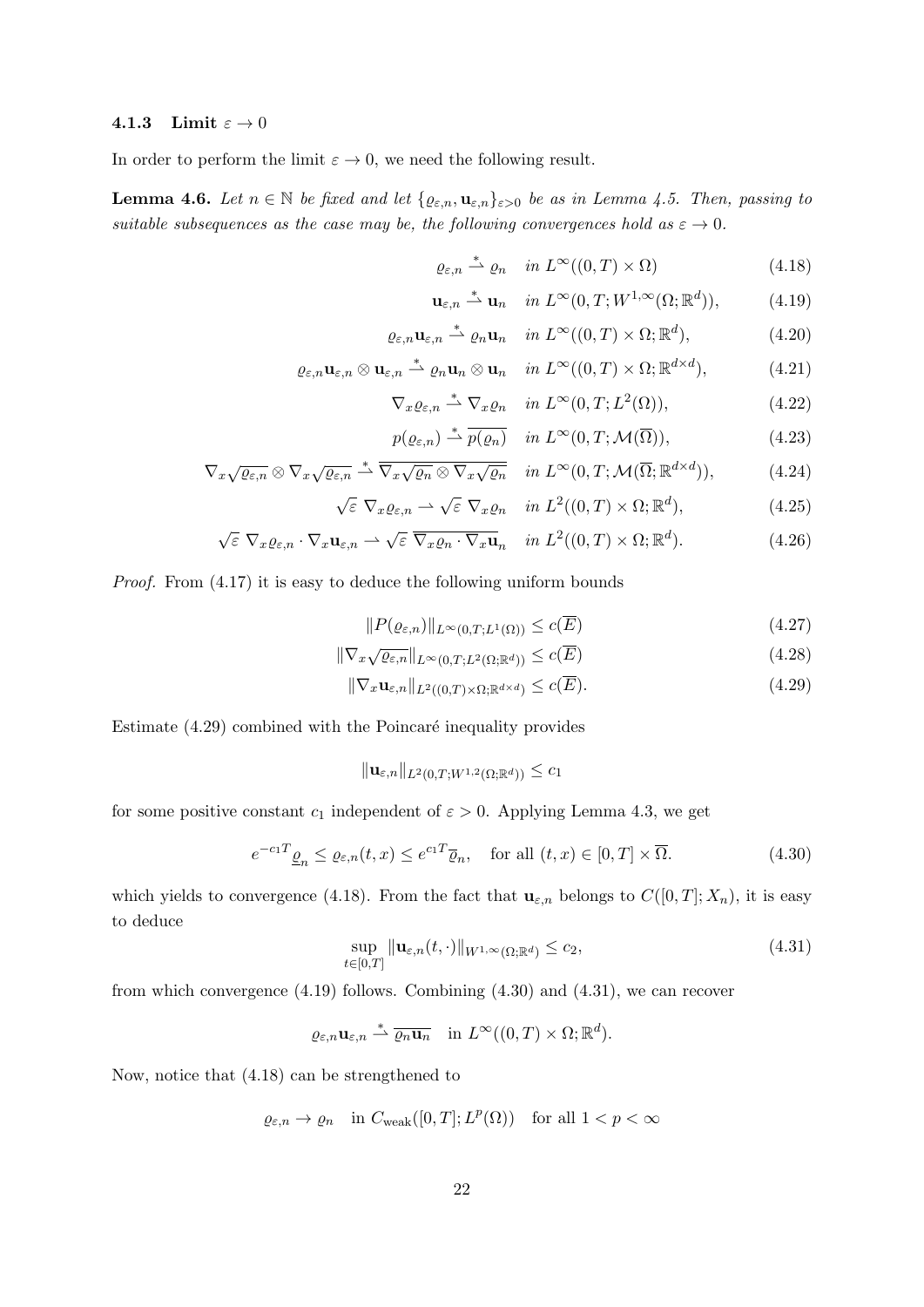as  $\varepsilon \to 0$ , so that, relaying on the compact Sobolev embedding

$$
L^p(\Omega) \hookrightarrow \hookrightarrow W^{-1,1}(\Omega)
$$
 for all  $p \ge 1$ ,

we obtain

$$
\varrho_{\varepsilon,n} \to \varrho_n \quad \text{in } C([0,T];W^{-1,1}(\Omega))
$$

as  $\varepsilon \to 0$ . The last convergence combined with (4.19), implies

$$
\overline{\varrho_n \mathbf{u}_n} = \varrho_n \mathbf{u}_n \quad \text{a.e. in } (0, T) \times \Omega,
$$

and thus, we get  $(4.20)$ . Similarly, from  $(4.19)$  and  $(4.20)$  we can deduce  $(4.21)$ . Noticing that

$$
\nabla_x \varrho_{\varepsilon,n} = 2\sqrt{\varrho_{\varepsilon,n}} \ \nabla_x \sqrt{\varrho_{\varepsilon,n}},\tag{4.32}
$$

convergence  $(4.22)$  can be deduced combining  $(4.28)$  and  $(4.30)$ . From  $(4.27)$  and  $(4.28)$ , we can deduce that the sequences  $\{p(\varrho_{\varepsilon,n})\}_{\varepsilon>0}, \{\nabla_x \sqrt{\varrho_{\varepsilon,n}} \otimes \nabla_x \sqrt{\varrho_{\varepsilon,n}}\}_{\varepsilon>0}$  are uniformly bounded in  $L^{\infty}(0,T;L^{1}(\Omega))$ . However, since the  $L^{1}$ -space cannot be identified as the dual space of any separable space and therefore it is not possible to apply the Banach-Alaoglu theorem, a suitable idea consists in the embedding of  $L^1(\Omega)$  in the space of measures  $\mathcal{M}(\overline{\Omega})$ , which, on the contrary, is the dual space of  $C(\overline{\Omega})$ ; we get convergences (4.23), (4.24). Finally, from (4.30) and the energy inequality (4.17), we have

$$
\varepsilon \int_0^{\tau} \int_{\Omega} |\nabla_x \varrho_{\varepsilon,n}|^2 \, \mathrm{d}x \mathrm{d}t \leq \varepsilon \, c(\underline{\varrho}_n) \int_0^{\tau} \int_{\Omega} P''(\varrho_{\varepsilon,n}) |\nabla_x \varrho_{\varepsilon,n}|^2 \, \mathrm{d}x \mathrm{d}t \leq c(\underline{\varrho}_n, T).
$$
\nby we get (4.25) and, in view of (4.31), (4.26).

In this way we get  $(4.25)$  and, in view of  $(4.31)$ ,  $(4.26)$ .

We are now ready to let  $\varepsilon \to 0$  in the weak formulations (4.15), (4.16); notice in particular that, in view of (4.25) and (4.26), for any  $\tau \in [0,T]$ , any  $\varphi \in C^1([0,T] \times \overline{\Omega})$  and any  $\varphi \in C$  $C^1([0,T];X_n)$ 

$$
\varepsilon \int_0^{\tau} \int_{\Omega} \nabla_x \varrho_{\varepsilon,n} \cdot \nabla_x \varphi \, dxdt = \sqrt{\varepsilon} \int_0^{\tau} \int_{\Omega} \sqrt{\varepsilon} \, \nabla_x \varrho_{\varepsilon,n} \cdot \nabla_x \varphi \, dxdt \to 0,
$$
  

$$
\varepsilon \int_0^{\tau} \int_{\Omega} \nabla_x \varrho_{\varepsilon,n} \cdot \nabla_x \mathbf{u}_{\varepsilon,n} \cdot \varphi \, dxdt = \sqrt{\varepsilon} \int_0^{\tau} \int_{\Omega} \sqrt{\varepsilon} \, \nabla_x \varrho_{\varepsilon,n} \cdot \nabla_x \mathbf{u}_{\varepsilon,n} \cdot \varphi \, dxdt \to 0
$$

as  $\varepsilon \to 0$ . We therefore obtain that the weak formulations of the continuity equation (2.5) and balance of momentum (1.3) hold for any  $\tau \in [0,T]$  and any  $\varphi \in C^1([0,T] \times \overline{\Omega})$ ,  $\varphi \in$  $C^1([0,T];X_n)$ , respectively, with the Reynolds stresses

$$
\mathfrak{R}_n \in L^\infty(0,T;\mathcal{M}(\overline{\Omega};\mathbb{R}_\mathrm{sym}^{d \times d}))
$$

such that

$$
d\mathfrak{R}_n := (\overline{p(\varrho_n)} - p(\varrho_n)) \mathbb{I} \, dx + \hbar \, (\overline{\nabla_x \sqrt{\varrho_n} \otimes \nabla_x \sqrt{\varrho_n}} - \nabla_x \sqrt{\varrho_n} \otimes \nabla_x \sqrt{\varrho_n}) \, dx.
$$

We claim that  $\mathfrak{R}_n$  are positive measure, meaning that

$$
\mathfrak{R}_n \in L^{\infty}(0, T; \mathcal{M}^+(\overline{\Omega}; \mathbb{R}^{d \times d}_{\text{sym}}));\tag{4.33}
$$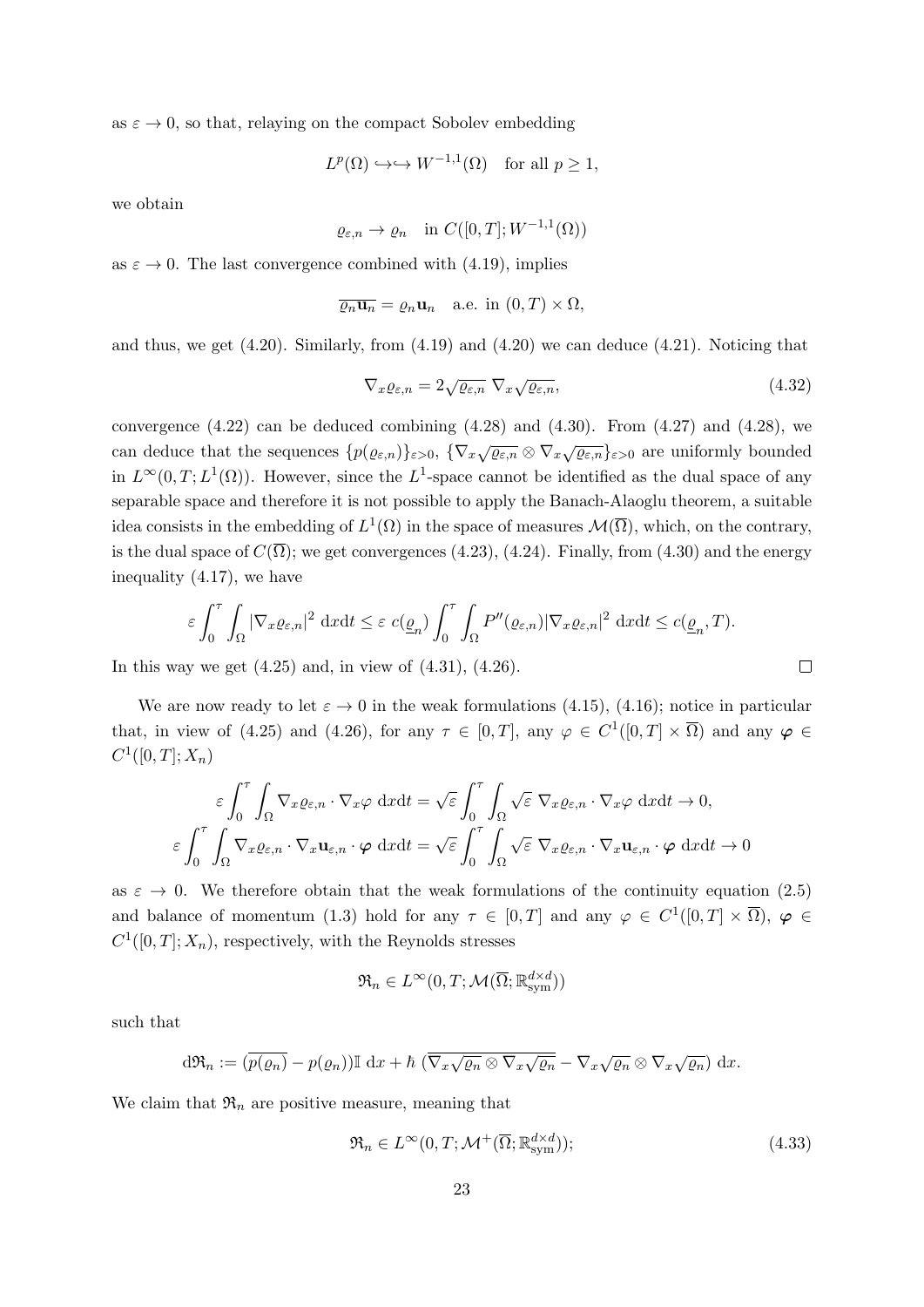more precisely, we have to show that for any  $\xi \in \mathbb{R}^d$  and any bounded open set  $\mathcal{B} \subset \Omega$ 

$$
\mathfrak{R}_n : (\xi \otimes \xi) \ge 0 \quad \text{in } \mathcal{D}'((0,T) \times \mathcal{B}).
$$

We have

$$
\mathfrak{R}_n : (\boldsymbol{\xi} \otimes \boldsymbol{\xi}) = (\overline{p(\varrho_n)} - p(\varrho_n)) |\boldsymbol{\xi}|^2 + \hbar \left( \overline{\nabla_x \sqrt{\varrho_n} \otimes \nabla_x \sqrt{\varrho_n}} - \nabla_x \sqrt{\varrho_n} \otimes \nabla_x \sqrt{\varrho_n} \right) : (\boldsymbol{\xi} \otimes \boldsymbol{\xi});
$$

on the one hand, the first term on the right-hand side is non-negative due to the convexity of the function  $\rho \mapsto p(\rho)$  and therefore  $p(\rho_n) \leq \overline{p(\rho_n)}$  (see e.g. [21], Theorem 2.1.1); on the other hand, we have

$$
(\overline{\nabla_x \sqrt{\varrho_n} \otimes \nabla_x \sqrt{\varrho_n}} - \nabla_x \sqrt{\varrho_n} \otimes \nabla_x \sqrt{\varrho_n}) : (\xi \otimes \xi)
$$
  
\n
$$
= \lim_{\varepsilon \to 0} [(\nabla_x \sqrt{\varrho_{\varepsilon,n}} \otimes \nabla_x \sqrt{\varrho_{\varepsilon,n}}) : (\xi \otimes \xi)] - (\nabla_x \sqrt{\varrho_n} \otimes \nabla_x \sqrt{\varrho_n}) : (\xi \otimes \xi)
$$
  
\n
$$
= \lim_{\varepsilon \to 0} |\nabla_x \sqrt{\varrho_{\varepsilon,n}} \cdot \xi|^2 - |\nabla_x \sqrt{\varrho_n} \cdot \xi|^2 = |\nabla_x \sqrt{\varrho_n} \cdot \xi|^2 - |\nabla_x \sqrt{\varrho_n} \cdot \xi|^2
$$

in  $\mathcal{D}'((0,T)\times\mathcal{B})$ , where it is interesting to notice that the derivatives of the function  $\rho \mapsto$  $f_{\boldsymbol{\xi}}(\varrho) = |\nabla_x \sqrt{\varrho} \cdot \boldsymbol{\xi}|^2$  are such that

$$
f_{\xi}^{(k)}(\varrho) = (-1)^k \frac{k!}{\varrho^k} f_{\xi}(\varrho) \quad \text{for any } k \in \mathbb{N};
$$

in particular,  $f_{\xi}$  is convex for any fixed  $\xi \in \mathbb{R}^d$  and therefore  $f_{\xi}(\varrho_n) \leq \overline{f_{\xi}(\varrho_n)}$ . We get (4.33).

Similarly, we can pass to the limit in (4.17) to get

$$
\int_{\Omega} \left[ \frac{1}{2} \varrho_n |\mathbf{u}_n|^2 + P(\varrho_n) + \frac{\hbar}{2} |\nabla_x \sqrt{\varrho_n}|^2 \right] (\tau, \cdot) \, \mathrm{d}x \n+ \int_{\overline{\Omega}} \mathrm{d} \mathfrak{E}_n(\tau) + \int_0^\tau \int_{\Omega} \mathbb{S}(\nabla_x \mathbf{u}_n) : \nabla_x \mathbf{u}_n \, \mathrm{d}x \mathrm{d}t \n\leq \int_{\Omega} \left[ \frac{1}{2} \frac{|\mathbf{J}_0|^2}{\varrho_{0,n}} + P(\varrho_{0,n}) + \frac{\hbar}{2} |\nabla_x \sqrt{\varrho_{0,n}}|^2 \right] \mathrm{d}x,
$$
\n(4.34)

with

$$
\mathfrak{E}_n\in L^\infty(0,T;\mathcal{M}^+(\overline{\Omega}))
$$

such that

$$
d\mathfrak{E}_n = \left(\overline{P(\varrho_n)} - P(\varrho_n)\right) dx + \frac{\hbar}{2} \left(\overline{|\nabla_x \sqrt{\varrho_n}|^2} - |\nabla_x \sqrt{\varrho_n}|^2\right) dx.
$$

Furthermore, introducing  $\lambda = \lambda(d, \gamma) = \max\{d(\gamma - 1), 2\}$ , we obtain

$$
\mathrm{Tr}[\mathfrak{R}_n] = d\left(\overline{p(\varrho_n)} - p(\varrho_n)\right) + \hbar \left(\lim_{\varepsilon \to 0} \mathrm{Tr}[\nabla_x \sqrt{\varrho_{\varepsilon,n}} \otimes \nabla_x \sqrt{\varrho_{\varepsilon,n}}] - \mathrm{Tr}[\nabla_x \sqrt{\varrho_n} \otimes \nabla_x \sqrt{\varrho_n}]\right)
$$

$$
= d(\gamma - 1) \left(\overline{P(\varrho_n)} - P(\varrho_n)\right) + \hbar \left(\overline{|\nabla_x \sqrt{\varrho_n}|^2} - |\nabla_x \sqrt{\varrho_n}|^2\right) \le \lambda \mathfrak{E}_n
$$

and therefore, the energy inequality (4.34) will still hold replacing  $\mathfrak{E}_n$  with  $\lambda^{-1} \text{Tr}[\mathfrak{R}_n]$ .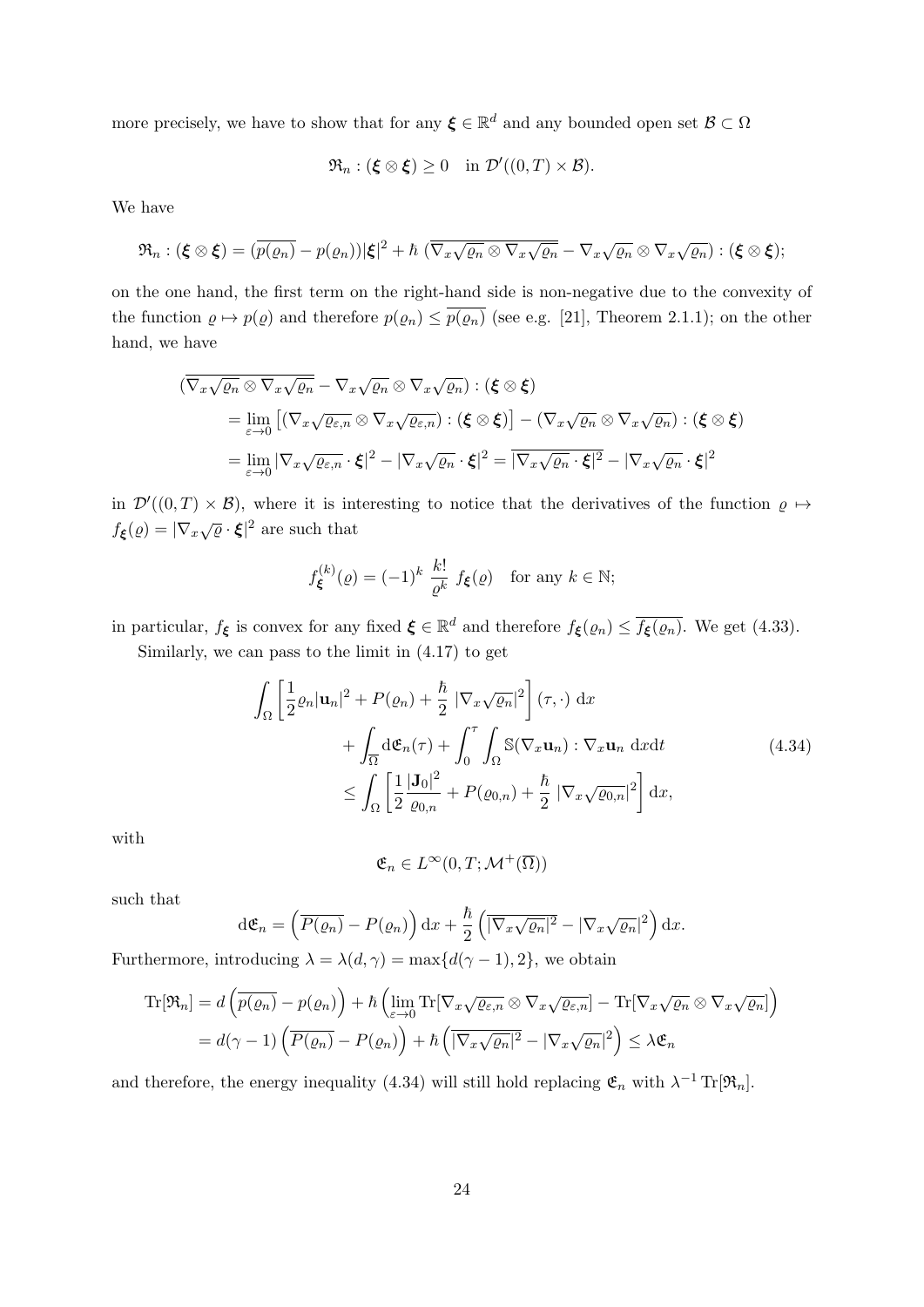**Lemma 4.7.** For every fixed  $n \in \mathbb{N}$ , and any  $\varrho_{0,n} \in C(\overline{\Omega})$  such that

$$
\int_{\Omega} \left[ \frac{1}{2} \frac{|\mathbf{J}_0|^2}{\varrho_{0,n}} + P(\varrho_{0,n}) + \frac{\hbar}{2} |\nabla_x \sqrt{\varrho_{0,n}}|^2 \right] dx \le E_0,
$$

where the constant  $E_0$  is independent of n, there exist

$$
\varrho_n \in L^{\infty}(0, T; L^{\infty}(\Omega)),
$$
  

$$
\mathbf{u}_n \in C([0, T]; X_n),
$$

with

$$
e^{-cT} \underline{\varrho}_n \le \varrho_n(t, x) \le e^{cT} \overline{\varrho}_n
$$
, for all  $(t, x) \in [0, T] \times \overline{\Omega}$ ,

for a positive constant c, such that

(i) the integral identity

$$
\left[\int_{\Omega} \varrho_n \varphi(t, \cdot) \, dx\right]_{t=0}^{t=\tau} = \int_0^{\tau} \int_{\Omega} (\varrho_n \partial_t \varphi + \varrho_n \mathbf{u}_n \cdot \nabla_x \varphi) \, dx \tag{4.35}
$$

holds for any  $\tau \in [0, T]$  and any  $\varphi \in C^1([0, T] \times \overline{\Omega})$ , with  $\varrho_n(0, \cdot) = \varrho_{0,n}$ ;

(ii) there exists

$$
\mathfrak{R}_n \in L^\infty(0,T;\mathcal{M}^+(\overline{\Omega};\mathbb{R}_\mathrm{sym}^{d \times d}))
$$

such that the integral identity

$$
\left[\int_{\Omega} \varrho_n \mathbf{u}_n \cdot \boldsymbol{\varphi}(t, \cdot) \, dx\right]_{t=0}^{t=\tau} = \int_0^{\tau} \int_{\Omega} \left[\varrho_n \mathbf{u}_n \cdot \partial_t \boldsymbol{\varphi} + (\varrho_n \mathbf{u}_n \otimes \mathbf{u}_n) : \nabla_x \boldsymbol{\varphi} + p(\varrho_n) \operatorname{div}_x \boldsymbol{\varphi}\right] dx dt + \frac{\hbar}{4} \int_0^{\tau} \int_{\Omega} \left[\nabla_x \varrho_n \cdot \operatorname{div}_x \nabla_x^{\top} \boldsymbol{\varphi} + 4(\nabla_x \sqrt{\varrho_n} \otimes \nabla_x \sqrt{\varrho_n}) : \nabla_x \boldsymbol{\varphi}\right] dx dt - \int_0^{\tau} \int_{\Omega} \mathbb{S}(\nabla_x \mathbf{u}_n) : \nabla_x \boldsymbol{\varphi} \, dx dt + \int_0^{\tau} \int_{\overline{\Omega}} \nabla_x \boldsymbol{\varphi} : d\mathfrak{R}_n dt
$$
\n(4.36)

holds for any  $\tau \in [0, T]$  and any  $\varphi \in C^1([0, T]; X_n)$ , with  $(\varrho_n \mathbf{u}_n)(0, \cdot) = \mathbf{J}_0$ ,

(iii) there exists a positive constant  $\lambda = \lambda(d, \gamma)$  such that the integral inequality

$$
\int_{\Omega} \left[ \frac{1}{2} \varrho_n |\mathbf{u}_n|^2 + P(\varrho_n) + \frac{\hbar}{2} |\nabla_x \sqrt{\varrho_n}|^2 \right] (\tau, \cdot) \, dx \n+ \frac{1}{\lambda} \int_{\overline{\Omega}} d \operatorname{Tr}[\mathfrak{R}_n](\tau) + \int_0^{\tau} \int_{\Omega} \mathbb{S}(\nabla_x \mathbf{u}_n) : \nabla_x \mathbf{u}_n \, dxdt \qquad (4.37)\n\leq \int_{\Omega} \left[ \frac{1}{2} \frac{|\mathbf{J}_0|^2}{\varrho_{0,n}} + P(\varrho_{0,n}) + \frac{\hbar}{2} |\nabla_x \sqrt{\varrho_{0,n}}|^2 \right] dx,
$$

holds for a.e.  $\tau \in (0, T)$ .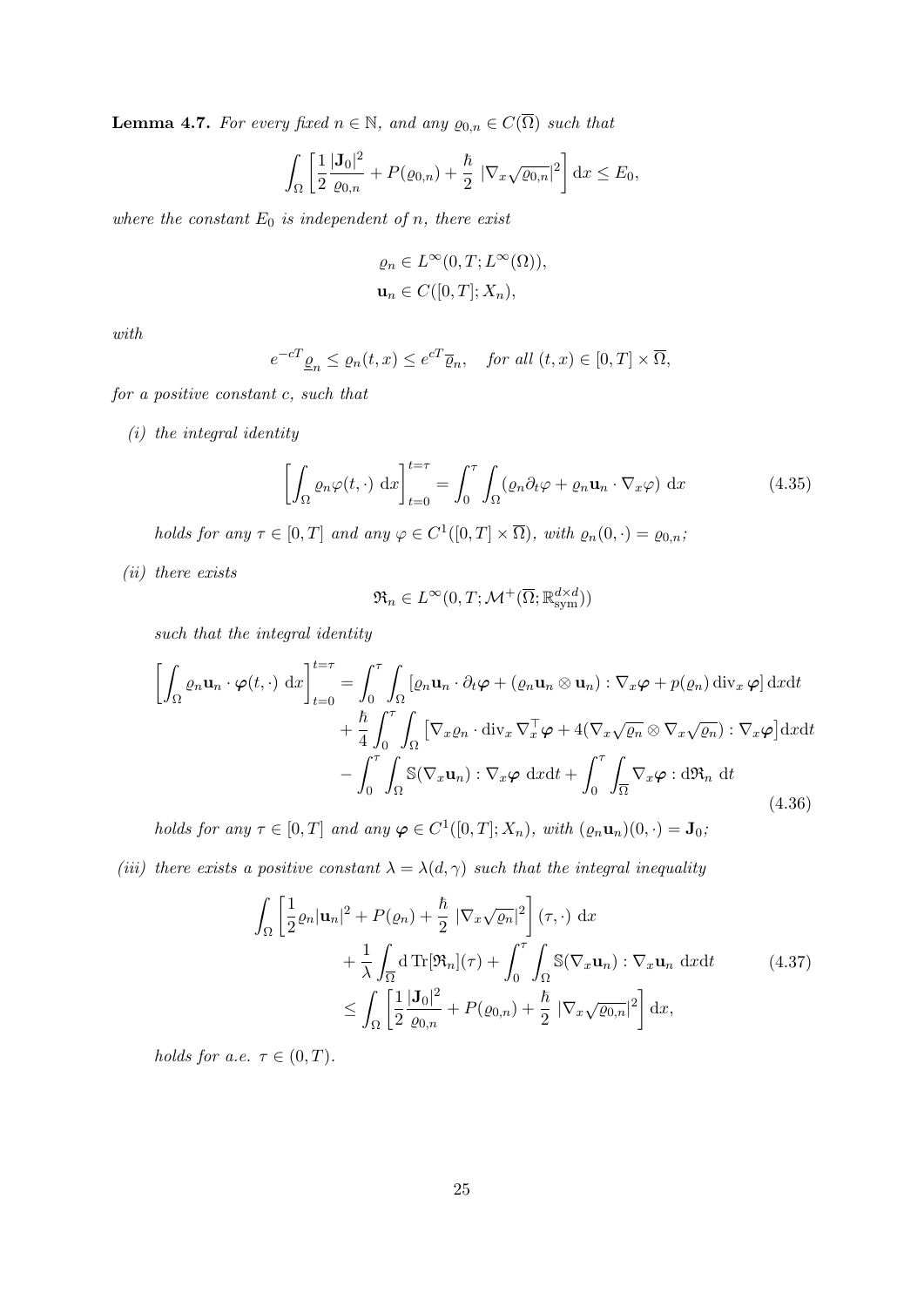#### 4.1.4 Limit  $n \to \infty$

In order to perform the last limit, we need the following result.

**Lemma 4.8.** Let  $\{ \varrho_n, \mathbf{u}_n, \mathfrak{R}_n \}_{n \in \mathbb{N}}$  be as in Lemma 4.7. Then, passing to suitable subsequences as the case may be, the following convergences hold as  $n \to \infty$ .

$$
\varrho_n \to \varrho \quad in \ C_{\text{weak}}([0,T]; L^{\gamma}(\Omega)) \tag{4.38}
$$

$$
\varrho_n \mathbf{u}_n \to \varrho \mathbf{u} \quad in \ C_{\text{weak}}([0,T]; L^q(\Omega; \mathbb{R}^d)), \tag{4.39}
$$

$$
\mathbf{u}_n \rightharpoonup \mathbf{u} \quad in \ L^2(0, T; W^{1,2}(\Omega; \mathbb{R}^d)), \tag{4.40}
$$

$$
\varrho_n \mathbf{u}_n \otimes \mathbf{u}_n \rightharpoonup \varrho \mathbf{u} \otimes \mathbf{u} \quad \text{in } L^2(0,T;L^r(\Omega;\mathbb{R}^{d \times d})), \ r > 1,
$$
 (4.41)

$$
\varrho_n \stackrel{*}{\rightharpoonup} \varrho \quad in \ L^{\infty}(0, \infty; W^{1, \frac{2\gamma}{\gamma+1}}(\Omega)), \tag{4.42}
$$

$$
p(\varrho_n) \stackrel{*}{\rightharpoonup} \overline{p(\varrho)} \quad \text{in } L^{\infty}(0, T; \mathcal{M}(\overline{\Omega})), \tag{4.43}
$$

$$
\nabla_x \sqrt{\varrho_n} \otimes \nabla_x \sqrt{\varrho_n} \stackrel{*}{\rightharpoonup} \overline{\nabla_x \sqrt{\varrho} \otimes \nabla_x \sqrt{\varrho}} \quad \text{in } L^{\infty}(0, T; \mathcal{M}(\overline{\Omega})), \tag{4.44}
$$

$$
\mathfrak{R}_n \stackrel{*}{\rightharpoonup} \widetilde{\mathfrak{R}} \quad in \ L^{\infty}(0, T; \mathcal{M}(\overline{\Omega}; \mathbb{R}^{d \times d}_{sym})), \tag{4.45}
$$

where the exponent  $q$  is defined as in  $(2.2)$ .

Proof. From the energy inequality (4.37) we can recover the following uniform bounds:

$$
\|\sqrt{\varrho_n}\mathbf{u}\|_{L^{\infty}(0,T;L^2(\Omega;\mathbb{R}^d))} \leq c(\overline{E}),\tag{4.46}
$$

$$
\|\nabla_x \sqrt{\varrho_n}\|_{L^{\infty}(0,T;L^2(\Omega;\mathbb{R}^d))} \leq c(\overline{E})\tag{4.47}
$$

$$
||P(\varrho_n)||_{L^{\infty}(0,T;L^1(\Omega))} \leq c(\overline{E}),\tag{4.48}
$$

$$
\|\operatorname{Tr}[\mathfrak{R}_n]\|_{L^{\infty}(0,T;L^1(\Omega))} \le c(\overline{E}),\tag{4.49}
$$

$$
\|\nabla_x \mathbf{u}_n\|_{L^2((0,T)\times\Omega;\mathbb{R}^{d\times d})} \le c(\overline{E}).\tag{4.50}
$$

From (4.48), it is easy to deduce that, passing to a suitable subsequence,

$$
\varrho_n \stackrel{*}{\rightharpoonup} \varrho \quad \text{in } L^{\infty}(0, T; L^{\gamma}(\Omega)); \tag{4.51}
$$

this convergence can be strengthened to  $(4.38)$  as a consequence of the Arzelà-Ascoli theorem. Convergence (4.38) combined with identity (4.32), the uniform bound (4.47) and the fact that  $\gamma > \frac{2\gamma}{\gamma+1}$  imply (4.42). Convergence (4.40) can be recovered from (4.50), while from (4.46),  $(4.51), (4.42),$  the Sobolev embedding  $(3.21)$  and the fact that for a.e.  $t \in [0, T]$ , as a consequence of Hölder inequality,

$$
\|(\varrho_n\mathbf{u}_n)(t,\cdot)\|_{L^q(\Omega;\mathbb{R}^d)}\leq \|(\sqrt{\varrho_n}\mathbf{u})(t,\cdot)\|_{L^2(\Omega;\mathbb{R}^d)}\|\sqrt{\varrho_n}(t,\cdot)\|_{L^{2p}(\Omega)},
$$

with q and p defined as in  $(2.2)$  and  $(3.22)$ , respectively, we get

$$
\varrho_n \mathbf{u}_n \stackrel{*}{\rightharpoonup} \overline{\varrho} \overline{\mathbf{u}} \quad \text{in } L^{\infty}(0, T; L^q(\Omega; \mathbb{R}^d)).
$$
\n(4.52)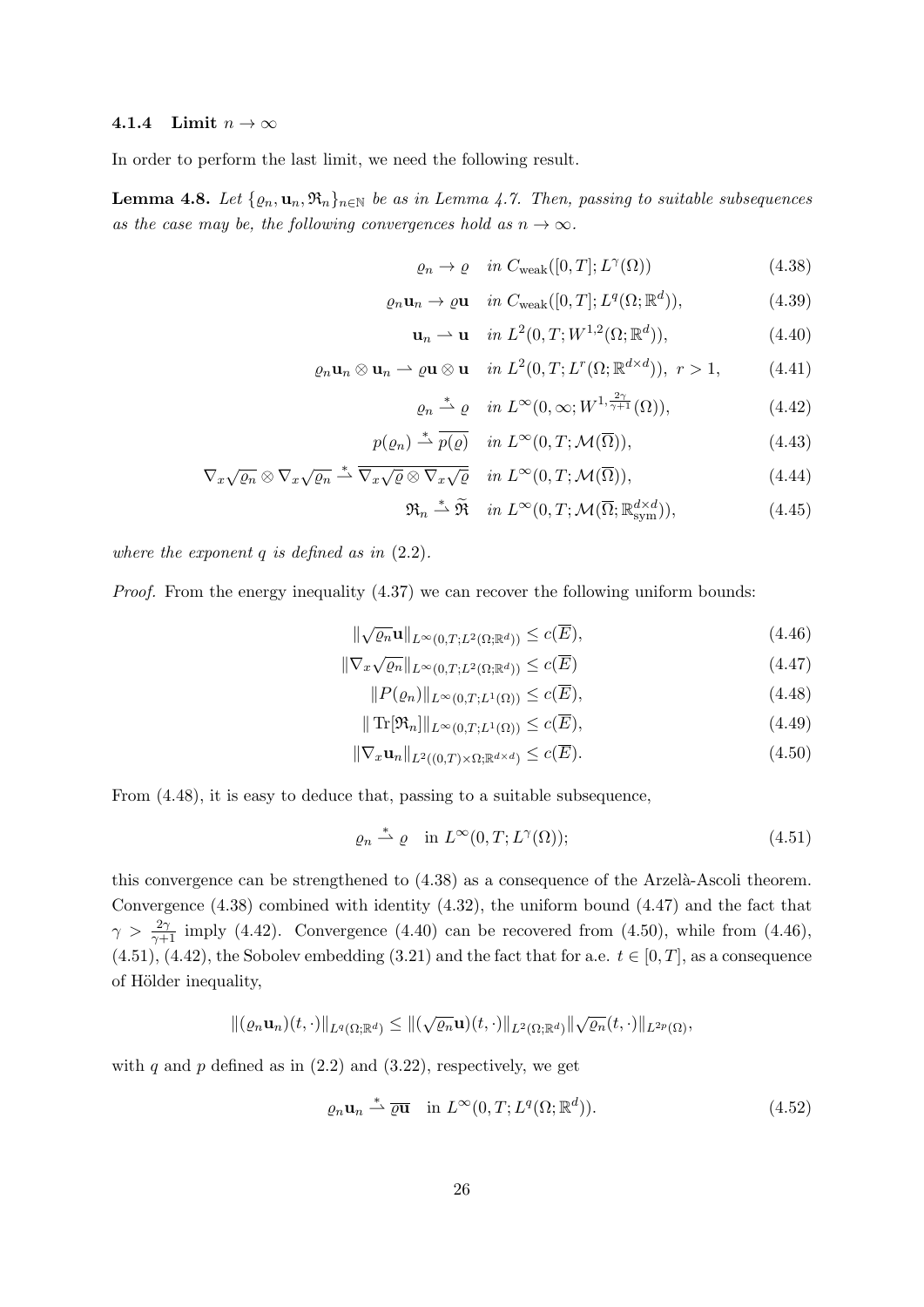Now, from the compact Sobolev embedding  $L^{\gamma}(\Omega) \hookrightarrow \hookrightarrow W^{-1,2}(\Omega)$ , we get the strong convergence of the densities in  $C([0,T]; W^{-1,2}(\Omega))$  and therefore

$$
\overline{\varrho}\overline{\mathbf{u}} = \varrho\mathbf{u}
$$
 a.e. on  $(0, T) \times \Omega$ .

Once again, convergence (4.52) can be strengthened to (4.39). Next, convergences (4.39), (4.40) combined with the Sobolev embedding  $L^q(\Omega) \hookrightarrow \hookrightarrow W^{-1,2}(\Omega)$  imply (4.41), where the exponent r must satisfy

$$
\frac{1}{r} = \frac{1}{q} + \frac{d-2}{2d}.
$$

Finally, convergences (4.43) and (4.44) can be deduced from (4.47) and (4.48) respectively, repeating the same passages performed in the proof of Lemma 4.6, while convergence (4.45) follows from (4.49).  $\Box$ 

We are now ready to let  $n \to \infty$ . Once again, we get that the weak formulations of the continuity equation (2.5) and balance of momentum (1.3) hold for any  $\tau \in [0, T]$  and any  $\varphi \in C^1([0,T] \times \overline{\Omega}), \varphi \in C^1([0,T];X_n)$ , respectively, with the Reynolds stress

$$
\mathfrak{R} \in L^{\infty}(0,T;\mathcal{M}^+(\Omega;\mathbb{R}_\mathrm{sym}^{d \times d}))
$$

such that

$$
d\mathfrak{R} = d\widetilde{\mathfrak{R}} + \left(\overline{p(\varrho)} - p(\varrho)\right) \mathbb{I} \, dx + \hbar \left(\overline{\nabla_x \sqrt{\varrho} \otimes \nabla_x \sqrt{\varrho}} - \nabla_x \sqrt{\varrho} \otimes \nabla_x \sqrt{\varrho}\right) dx.
$$

Choosing a càglàd function  $E = E(\tau)$  such that

$$
E(\tau) = \int_{\Omega} \left[ \frac{1}{2} \varrho |\mathbf{u}|^2 + P(\varrho) + \frac{\hbar}{2} \left| \nabla_x \sqrt{\varrho} \right|^2 \right] (\tau, \cdot) \, \mathrm{d}x + \frac{1}{\lambda} \int_{\overline{\Omega}} \mathrm{d} \, \text{Tr}[\mathfrak{R}](\tau)
$$

for a.e.  $\tau \in (0, T)$ , the integral inequality

$$
E(\tau) + \int_0^{\tau} \int_{\Omega} \mathbb{S}(\nabla_x \mathbf{u}) : \nabla_x \mathbf{u} \, dxdt \le \int_{\Omega} \left[ \frac{1}{2} \frac{|\mathbf{J}_0|^2}{\varrho_0} + P(\varrho_0) + \frac{\hbar}{2} \left| \nabla_x \sqrt{\varrho_0} \right|^2 \right] dx,
$$

holds for a.e.  $\tau \in (0, T)$ . Finally, notice that the spaces  $X_n$  can be chosen in such a way that the validity of (2.6) can be extended to any  $\varphi \in C^1([0,T]; C_c^2(\Omega;\mathbb{R}^d))$  by a density argument. Given

 $\boldsymbol{\varphi} \in C^1([0,T];C^2(\overline{\Omega};\mathbb{R}^d)),\; \boldsymbol{\varphi}|_{\partial \Omega} = 0,$ 

we can construct a sequence  $\{\varphi_n\}_{n\in\mathbb{N}} \subset C^1([0,T]; C_c^2(\Omega;\mathbb{R}^d))$  such that

 $\{\varphi_n\}_{n\in\mathbb{N}}$  is uniformly bounded in  $W^{1,\infty}(0,T;W^{2,\infty}(\Omega;\mathbb{R}^d))$ 

and, for any  $(t, x) \in (0, T) \times \Omega$ 

$$
\varphi_n(t,x) \to \varphi(t,x), \quad \partial_t \varphi_n(t,x) \to \partial_t \varphi(t,x),
$$
  

$$
\nabla_x \varphi_n(t,x) \to \nabla_x \varphi(t,x), \quad \nabla_x^2 \varphi_n(t,x) \to \nabla_x^2 \varphi(t,x).
$$

This concludes the proof of Theorem 4.1.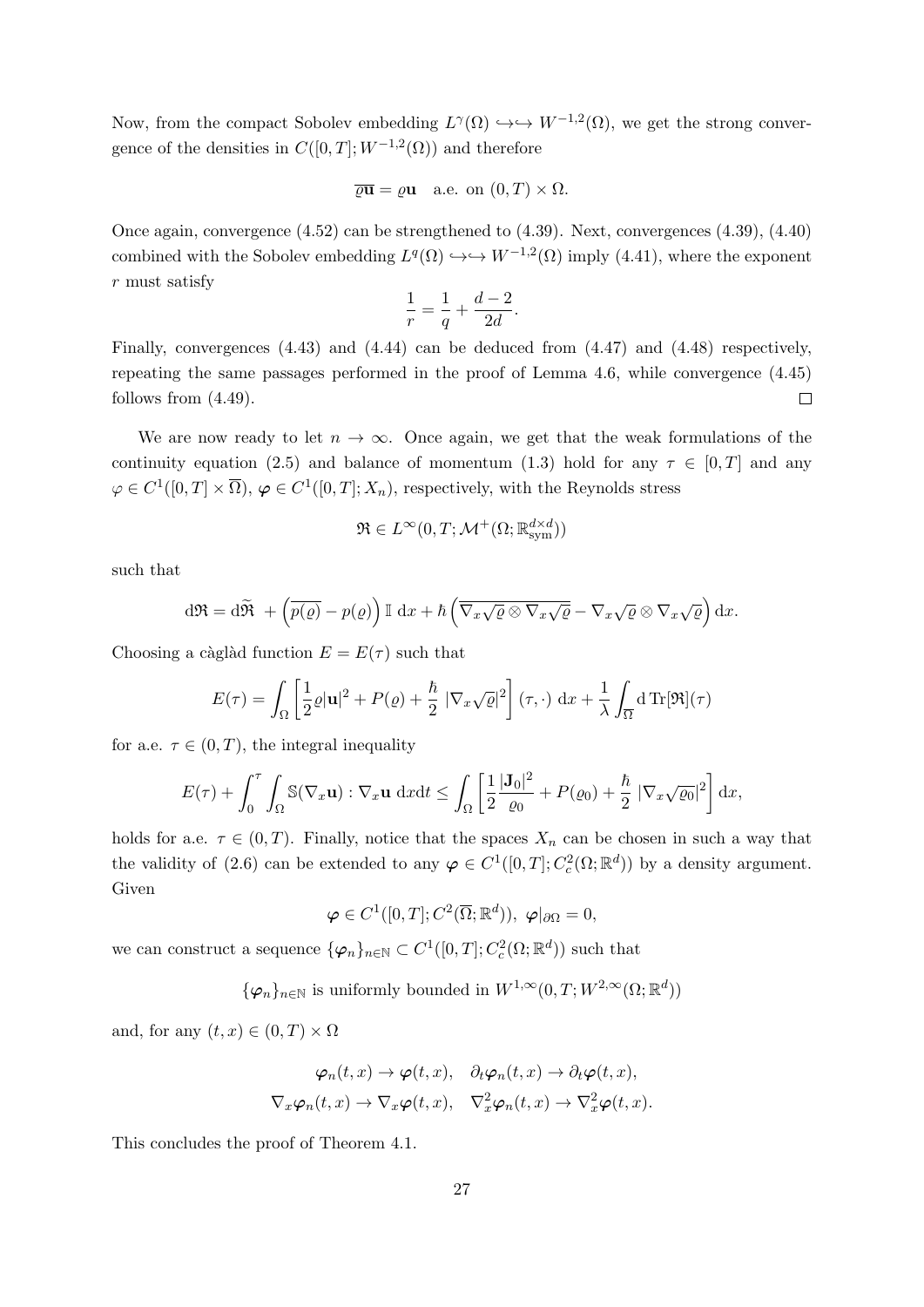#### 4.2 Proof of Theorem 4.2

Let  $\{[\varrho_\delta, \mathbf{u}_\delta]\}_{\delta>0}$  be a family of dissipative solutions of the quantum Navier–Stokes system

$$
\partial_t \varrho_\delta + \text{div}_x(\varrho_\delta \mathbf{u}_\delta) = 0,\tag{4.53}
$$

$$
\partial_t(\varrho_\delta \mathbf{u}_\delta) + \operatorname{div}_x(\varrho_\delta \mathbf{u}_\delta \otimes \mathbf{u}_\delta) + \nabla_x p(\varrho_\delta) = \delta \operatorname{div}_x \mathbb{S}(\nabla_x \mathbf{u}_\delta) + \operatorname{div}_x \mathbb{K}(\varrho_\delta, \nabla_x \varrho_\delta, \nabla_x^2 \varrho_\delta), \quad (4.54)
$$

with correspondent Reynolds stress  $\mathfrak{R}_{\delta}$ , pressure (1.6), viscous stress tensor (1.7), boundary conditions (1.8) and initial conditions  $[\varrho_0, \mathbf{J}_0]$  as in the hypotheses of Theorem (4.2). For each fixed  $\delta > 0$ , the existence of a dissipative solution  $[\varrho_{\delta}, \mathbf{u}_{\delta}]$  in the sense of Definition 2.1 was proven in Theorem (4.1). Similarly to what was done in the previous section, passing to suitable subsequences as the case may be, we have the following convergences as  $\delta \to 0$ .

> $\varrho_{\delta} \to \varrho \quad \text{in } C_{\text{weak}}([0,T];L^{\gamma})$  $(4.55)$

$$
\varrho_{\delta}\mathbf{u}_{\delta} \to \mathbf{J} \quad \text{in } C_{\text{weak}}([0,T]; L^{q}(\Omega; \mathbb{R}^{d})), \tag{4.56}
$$

$$
\varrho_{\delta} \stackrel{*}{\rightharpoonup} \varrho \quad \text{in } L^{\infty}(0, T; W^{1, \frac{2\gamma}{\gamma+1}}(\Omega)), \tag{4.57}
$$

$$
p(\varrho_{\delta}) \stackrel{*}{\rightharpoonup} \overline{p(\varrho)} \quad \text{in } L^{\infty}(0, T; \mathcal{M}(\overline{\Omega})), \tag{4.58}
$$

$$
\varrho_{\delta}\mathbf{u}_{\delta}\otimes\mathbf{u}_{\delta}\stackrel{*}{\rightharpoonup}\frac{\overline{\mathbf{J}\otimes\mathbf{J}}}{\varrho}\quad\text{in }L^{\infty}(0,T;\mathcal{M}(\overline{\Omega};\mathbb{R}_{\text{sym}}^{d\times d})),\tag{4.59}
$$

$$
\nabla_x \sqrt{\varrho_\delta} \otimes \nabla_x \sqrt{\varrho_\delta} \stackrel{*}{\rightharpoonup} \overline{\nabla_x \sqrt{\varrho} \otimes \nabla_x \sqrt{\varrho}} \quad \text{in } L^\infty(0, T; \mathcal{M}(\overline{\Omega}; \mathbb{R}^{d \times d}_{sym})), \tag{4.60}
$$

$$
\mathfrak{R}_{\delta} \stackrel{*}{\rightharpoonup} \widetilde{\mathfrak{R}} \quad \text{in } L^{\infty}(0, T; \mathcal{M}(\overline{\Omega}; \mathbb{R}^{d \times d}_{sym})), \tag{4.61}
$$

$$
\sqrt{\delta} \, \mathbb{S}(\nabla_x \mathbf{u}_\delta) \rightharpoonup \sqrt{\delta} \, \widetilde{\mathbb{S}} \quad \text{in } L^2((0,T) \times \Omega; \mathbb{R}^{d \times d}), \tag{4.62}
$$

with q defined as in  $(2.2)$ .

We are now ready to let  $\delta \to 0$  in (2.5)–(2.7). Notice that the term with the  $\delta$ -dependent viscous stress tensor vanishes due to convergence (4.62); indeed,

$$
\delta \int_0^{\tau} \int_{\Omega} \mathbb{S}(\nabla_x \mathbf{u}_{\delta}) : \nabla_x \boldsymbol{\varphi} \, dxdt = \sqrt{\delta} \int_0^{\tau} \int_{\Omega} \sqrt{\delta} \, \mathbb{S}(\nabla_x \mathbf{u}_{\delta}) : \nabla_x \boldsymbol{\varphi} \, dxdt \to 0.
$$

We get the weak formulations of the continuity equation (2.8), of the balance of momentum (2.9) and of the energy inequality (2.10) for the quantum Euler system, with

$$
\mathfrak{R} \in L^{\infty}(0,T;\mathcal{M}^{+}(\overline{\Omega};\mathbb{R}_\mathrm{sym}^{d \times d}))
$$

such that

$$
d\mathfrak{R} = d\widetilde{\mathfrak{R}} + \left(\overline{p(\varrho)} - p(\varrho)\right) \mathbb{I} \, dx + \left(\frac{\overline{\mathbf{J}\otimes \mathbf{J}}}{\varrho} - \frac{\mathbf{J}\otimes \mathbf{J}}{\varrho}\right) dx + \hbar \left(\overline{\nabla_x \sqrt{\varrho} \otimes \nabla_x \sqrt{\varrho}} - \nabla_x \sqrt{\varrho} \otimes \nabla_x \sqrt{\varrho}\right) dx.
$$

Indeed, proceeding as in the previous section, we can write for any  $\xi \in \mathbb{R}^d$  and any bounded open set  $\mathcal{B} \subset \Omega$ 

$$
\left(\frac{\overline{\mathbf{J}\otimes\mathbf{J}}}{\varrho}-\frac{\mathbf{J}\otimes\mathbf{J}}{\varrho}\right):\left(\boldsymbol{\xi}\otimes\boldsymbol{\xi}\right)=\left|\frac{\mathbf{J}\cdot\boldsymbol{\xi}}{\varrho}\right|^2-\left|\frac{\mathbf{J}\cdot\boldsymbol{\xi}}{\varrho}\right|^2\quad\text{in }\mathcal{D}'((0,T)\times\mathcal{B}),
$$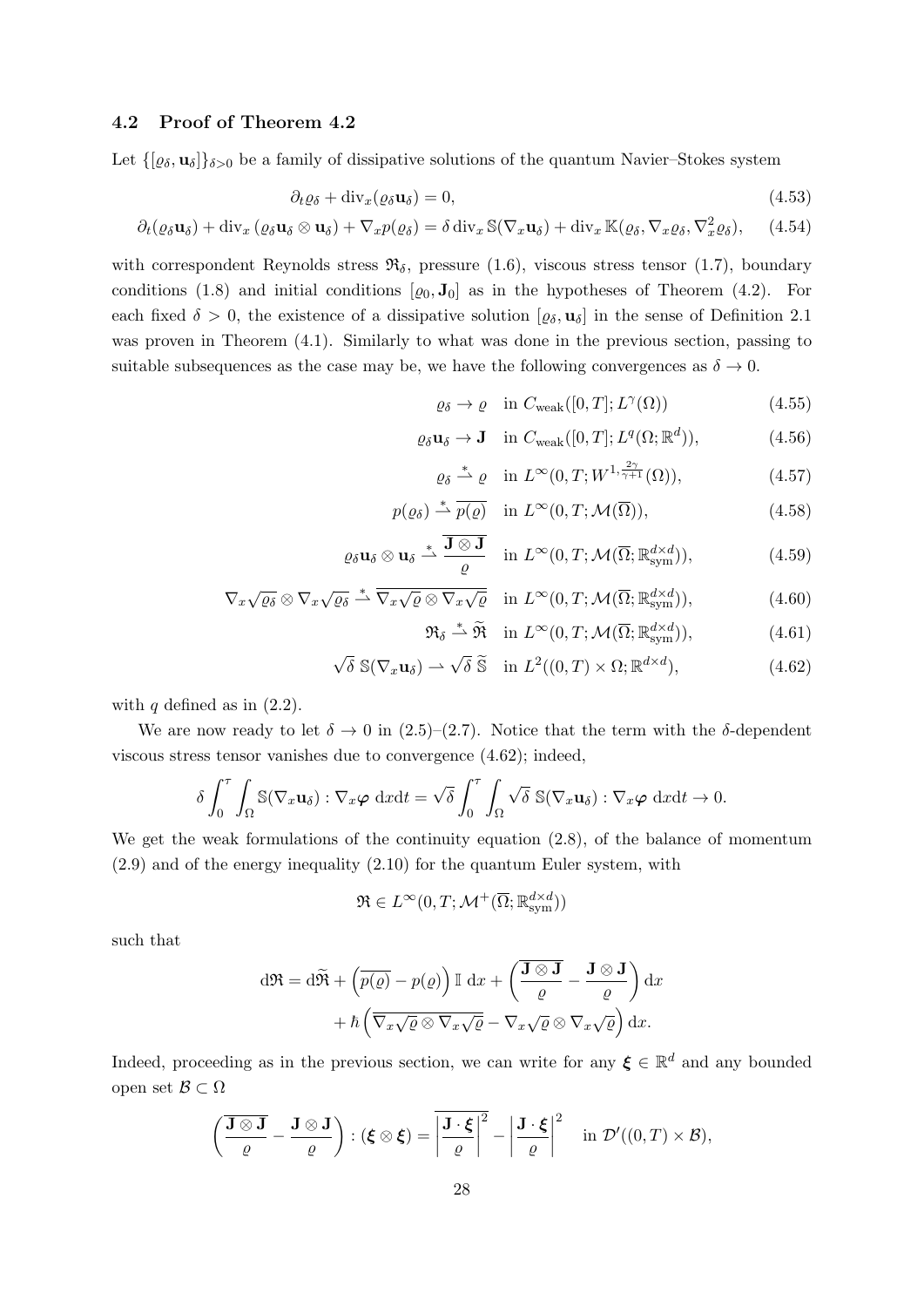where the non-negativity of the right-hand side quantity will follow from the convexity of the lower semi-continuous function  $[\varrho, \mathbf{J}] \mapsto \left| \begin{array}{c} 0 \end{array} \right|$ J·ξ  $\frac{\partial \cdot \xi}{\partial \varrho}$ 2 . This concludes the proof of Theorem 4.2.

## 5 Semiflow selection

We start by fixing a proper setting. We let

•  $H := W^{-k,2}(\Omega) \times W^{-k,2}(\Omega; \mathbb{R}^d) \times \mathbb{R}$  with  $k > \frac{d}{2} + 1$  fixed; notice that with this particular choice of the constant  $k$  we can guarantee

$$
L^p(\Omega) \hookrightarrow \hookrightarrow W^{-k,2}(\Omega) \quad \text{for any } p \ge 1; \tag{5.1}
$$

• D denote the space of initial data associated to the quantum Navier–Stokes or quantum Euler systems; in both cases, it can be chosen as

$$
\mathcal{D} := \left\{ [\varrho_0, \mathbf{J}_0, E_0] \in H : \varrho_0 \in L^1(\Omega), \ \varrho_0 \ge 0, \ \mathbf{J}_0 \in L^1(\Omega; \mathbb{R}^d) \text{ satisfying (5.2)} \right\}
$$

where

$$
\int_{\Omega} \left[ \frac{1}{2} \frac{|\mathbf{J}_0|^2}{\varrho_0} + P(\varrho_0) + \frac{\hbar}{2} |\nabla_x \sqrt{\varrho_0}|^2 \right] dx \le E_0;
$$
\n(5.2)

- $\mathcal{T} = \mathfrak{D}([0,\infty);H)$  represents the trajectory space;
- $\mathcal{U}: \mathcal{D} \to 2^{\mathcal{T}}$  represents the set-valued mapping that associate to every  $[\varrho_0, \mathbf{J}_0, E_0] \in \mathcal{D}$  the family of dissipative solutions in the sense of Definition 2.1 or 2.2 if we are considering the quantum Navier–Stokes or quantum Euler system, respectively, arising from the initial data  $[\varrho_0, \mathbf{J}_0, E_0]$ . More precisely, for every  $[\varrho_0, \mathbf{J}_0, E_0] \in \mathcal{D}$

$$
\mathcal{U}[\varrho_0, \mathbf{J}_0, E_0] =
$$
  
{[\varrho, \mathbf{J}, E] \in \mathcal{T}: [\varrho, \mathbf{J}, E] is a dissipative solution with initial data [ $\varrho_0, \mathbf{J}_0, E_0$ ]}  
.

Notice that also in the context of the quantum Navier–Stokes system, we consider the momentum  $J = \rho u$  as a state variable along with the density  $\rho$  instead of the velocity u because it is at least weakly continuous in time.

We are now ready to give the following definition.

**Definition 5.1** (Semiflow selection). A *semiflow selection* in the class of dissipative solutions is a Borel measurable map  $U: \mathcal{D} \to \mathcal{T}$  such that

$$
U[\varrho_0, \mathbf{J}_0, E_0] \in \mathcal{U}[\varrho_0, \mathbf{J}_0, E_0] \text{ for every } [\varrho_0, \mathbf{J}_0, E_0] \in \mathcal{D}
$$

satisfying the semigroup property: for any  $[\varrho_0, \mathbf{J}_0, E_0] \in \mathcal{D}$  and any  $t_1, t_2 \geq 0$ 

$$
U[\varrho_0, \mathbf{J}_0, E_0](t_1 + t_2) = U[\varrho(t_1), \mathbf{J}(t_1), E(t_1)](t_2)
$$

where  $[\varrho, \mathbf{J}, E] = U[\varrho_0, \mathbf{J}_0, E_0]$ .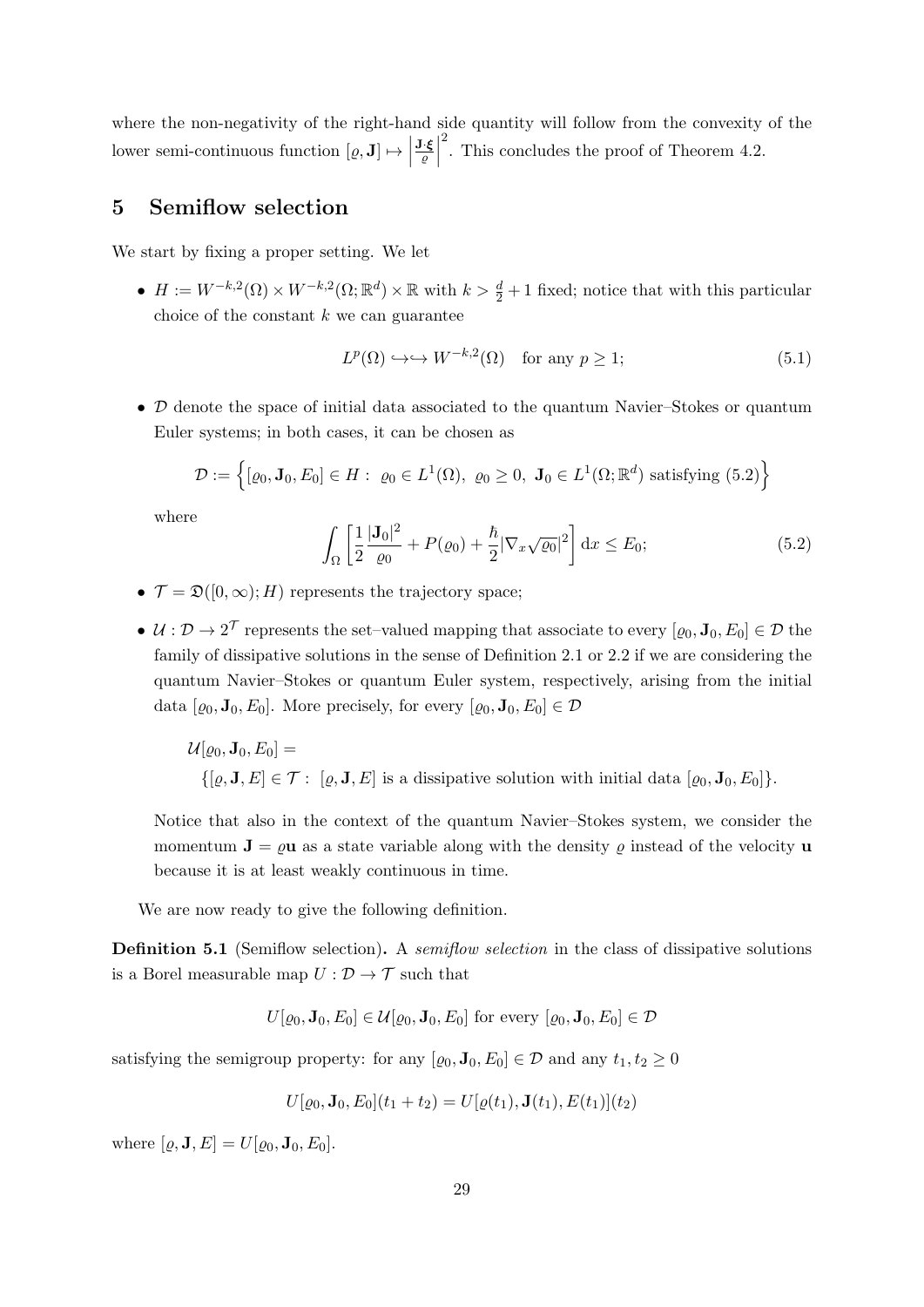The goal of this section is to prove the following two results.

Theorem 5.2 (Semiflow selection for the quantum Navier–Stokes system). The quantum Navier– Stokes system  $(1.2)$ – $(1.3)$  with constitutive relations  $(1.6)$ – $(1.7)$  and boundary conditions  $(1.8)$ admits a semiflow selection in the sense of Definition 5.1.

**Theorem 5.3** (Semiflow selection for the quantum Euler system). The quantum Euler system  $(1.4)$ – $(1.5)$  with the isentropic pressure  $(1.6)$  and boundary conditions  $(1.9)$  admits a semiflow selection in the sense of Definition 5.1.

Both Theorems 5.2 and (5.3) are a direct consequence of Theorem 3.2 in [7] once we have verified that the set–valued map  $\mathcal U$  verifies the following five properties.

- (P1) Non-emptiness:  $\mathcal{U}[\varrho_0, \mathbf{J}_0, E_0]$  is a non-empty subset of  $\mathcal{T}$  for any  $[\varrho_0, \mathbf{J}_0, E_0] \in \mathcal{D}$ .
- (P2) Compactness:  $\mathcal{U}[\varrho_0, \mathbf{J}_0, E_0]$  is a compact subset of  $\mathcal{T}$  for every  $[\varrho_0, \mathbf{J}_0, E_0] \in \mathcal{D}$ .
- (P3) Measurability:  $\mathcal{U}: \mathcal{D} \to 2^{\mathcal{T}}$  is Borel measurable.
- (P4) Shift invariance: introducing the positive shift operator  $S_T \circ \Phi$  for every  $T > 0$  and  $\Phi \in \mathcal{T}$ as

$$
S_T \circ \Phi(t) = \Phi(T + t), \quad \text{for all } t \ge 0,
$$

then, for any  $T > 0$ ,  $[\varrho_0, \mathbf{J}_0, E_0] \in \mathcal{D}$  and  $[\varrho, \mathbf{J}, E] \in \mathcal{U}[\varrho_0, \mathbf{J}_0, E_0]$ , we have

$$
S_T \circ [\varrho, \mathbf{J}, E] \in \mathcal{U}([\varrho(T), \mathbf{J}(T), E(T-)]).
$$

(P5) Continuation: introducing the continuation operator  $\Phi_1 \cup_T \Phi_2$  for every  $T > 0$  and  $\Phi_1, \Phi_2 \in \mathcal{T}$  as

$$
\Phi_1 \cup_T \Phi_2(t) = \begin{cases} \Phi_1(t) & \text{for } 0 \le t \le T, \\ \Phi_2(t-T) & \text{for } t > T, \end{cases} \quad \text{for all } t \ge 0,
$$

then, for any  $T > 0$ ,  $[\varrho_0, \mathbf{J}_0, E_0] \in \mathcal{D}$ ,

$$
[\varrho_1, \mathbf{J}_1, E_1] \in \mathcal{U}[\varrho_0, \mathbf{J}_0, E_0],
$$
  

$$
[\varrho_2, \mathbf{J}_2, E_2] \in \mathcal{U}[\varrho_1(T), \mathbf{J}_1(T), E_1(T-)],
$$

we have

 $[\rho_1, \mathbf{J}_1, E_1] \cup_T [\rho_2, \mathbf{J}_2, E_2] \in \mathcal{U}[\rho_0, \mathbf{J}_0, E_0].$ 

To this end, we have the following facts.

• Property  $(P1)$  is equivalent in showing the *existence* of a dissipative solution in the sense of Definitions 2.1 and 2.2 for any fixed initial data  $[\varrho_0, \mathbf{J}_0, E_0] \in \mathcal{D}$ . This has already been achieved in Theorems 4.1 and 4.2.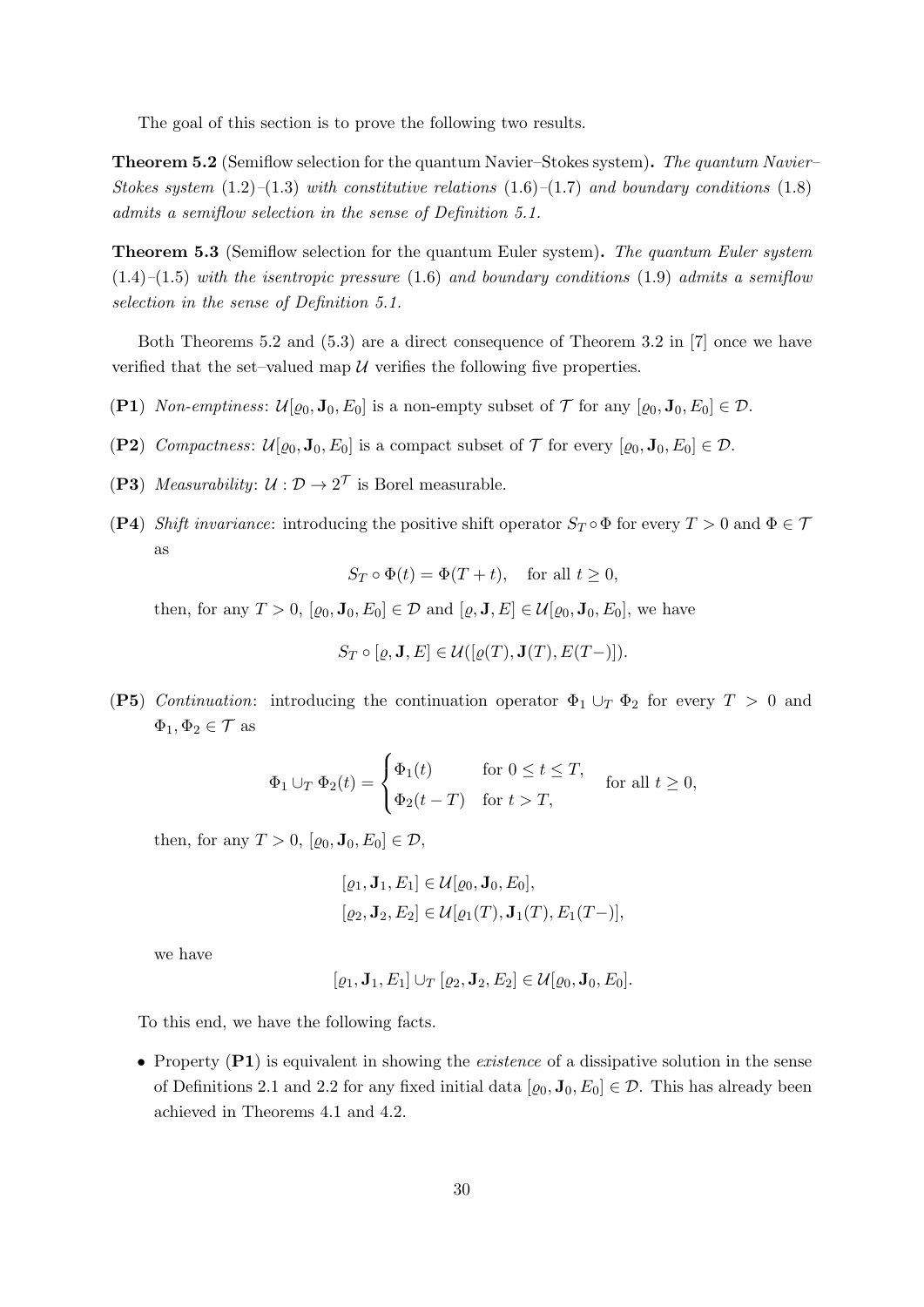• Properties (P2) and (P3) hold true if we manage to prove the *weak sequential stability* of the solution set  $\mathcal{U}[\varrho_0, \mathbf{J}_0, E_0]$  for every  $[\varrho_0, \mathbf{J}_0, E_0] \in \mathcal{D}$  fixed, since it will in particular imply compactness and the closed-graph property of the mapping

$$
\mathcal{D} \ni [\varrho_0, \mathbf{J}_0, E_0] \to \mathcal{U}[\varrho_0, \mathbf{J}_0, E_0] \in 2^{\mathcal{T}},
$$

and thus the Borel–measurality of  $U$ , cf. Lemma 12.1.8 in [42].

• Properties (P4) and (P5) can be easily checked for both systems following the same arguments done in [9], Lemma 4.2 and 4.3.

Therefore, the proofs of Theorems 5.2 and 5.3 reduce to the proof of the weak sequential stability results.

Proposition 5.4 (Weak sequential stability for the quantum Navier–Stokes system). Let  $\{[\varrho_n, \mathbf{u}_n]\}_{n\in\mathbb{N}}$  be a family of dissipative solutions of the quantum Navier–Stokes system (1.2), (1.3) with the corresponding total energies  ${E_n}_{n\in\mathbb{N}}$  and initial data  $\{[\varrho_{0,n}, \mathbf{J}_{0,n}, E_{0,n}]\}_{n\in\mathbb{N}}$  in the sense of Definition 2.1. If

$$
[\varrho_{0,n}, \mathbf{J}_{0,n}, E_{0,n}] \to [\varrho_0, \mathbf{J}_0, E_0] \quad in \ H,
$$

then, at least for suitable subsequences,

$$
[\varrho_n, \mathbf{J}_n = \varrho_n \mathbf{u}_n, E_n] \to [\varrho, \mathbf{J} = \varrho \mathbf{u}, E] \quad \text{in } \mathfrak{D}([0, \infty); H), \tag{5.3}
$$

where  $[\varrho, \mathbf{u}]$  is another dissipative solution of the same problem with total energy E.

**Proposition 5.5** (Weak sequential stability for the quantum system). Let  $\{[\varrho_n, \mathbf{J}_n]\}_{n\in\mathbb{N}}$  be a family of dissipative solutions of the quantum Euler system (1.4), (1.5) with the corresponding total energies  ${E_n}_{n \in \mathbb{N}}$  and initial data  $\{[\varrho_{0,n}, \mathbf{J}_{0,n}, E_{0,n}]\}_{n \in \mathbb{N}}$  in the sense of Definition 2.2. If

$$
[\varrho_{0,n}, \mathbf{J}_{0,n}, E_{0,n}] \to [\varrho_0, \mathbf{J}_0, E_0] \quad in \ H,
$$

then, at least for suitable subsequences,

$$
[\varrho_n, \mathbf{J}_n, E_n] \to [\varrho, \mathbf{J}, E] \quad in \ \mathfrak{D}([0, \infty); H), \tag{5.4}
$$

where  $[\varrho, \mathbf{J}]$  is another dissipative solution of the same problem with total energy E.

We are not going to show the two aforementioned propositions in details since the proofs would be essentially a repetition of what was done in Sections 4.1.4 and 4.2. We just point out that the convergences

$$
[\varrho_n, \mathbf{J}_n] \to [\varrho, \mathbf{J}] \quad \text{in } C_{\text{weak,loc}}([0,\infty); L^p(\Omega) \times L^q(\Omega; \mathbb{R}^d))
$$

can be strengthened to

$$
[\varrho_n, \mathbf{J}_n] \to [\varrho, \mathbf{J}] \quad \text{in } C_{\text{loc}}([0, \infty); W^{-k, 2}(\Omega) \times W^{-k, 2}(\Omega; \mathbb{R}^d))
$$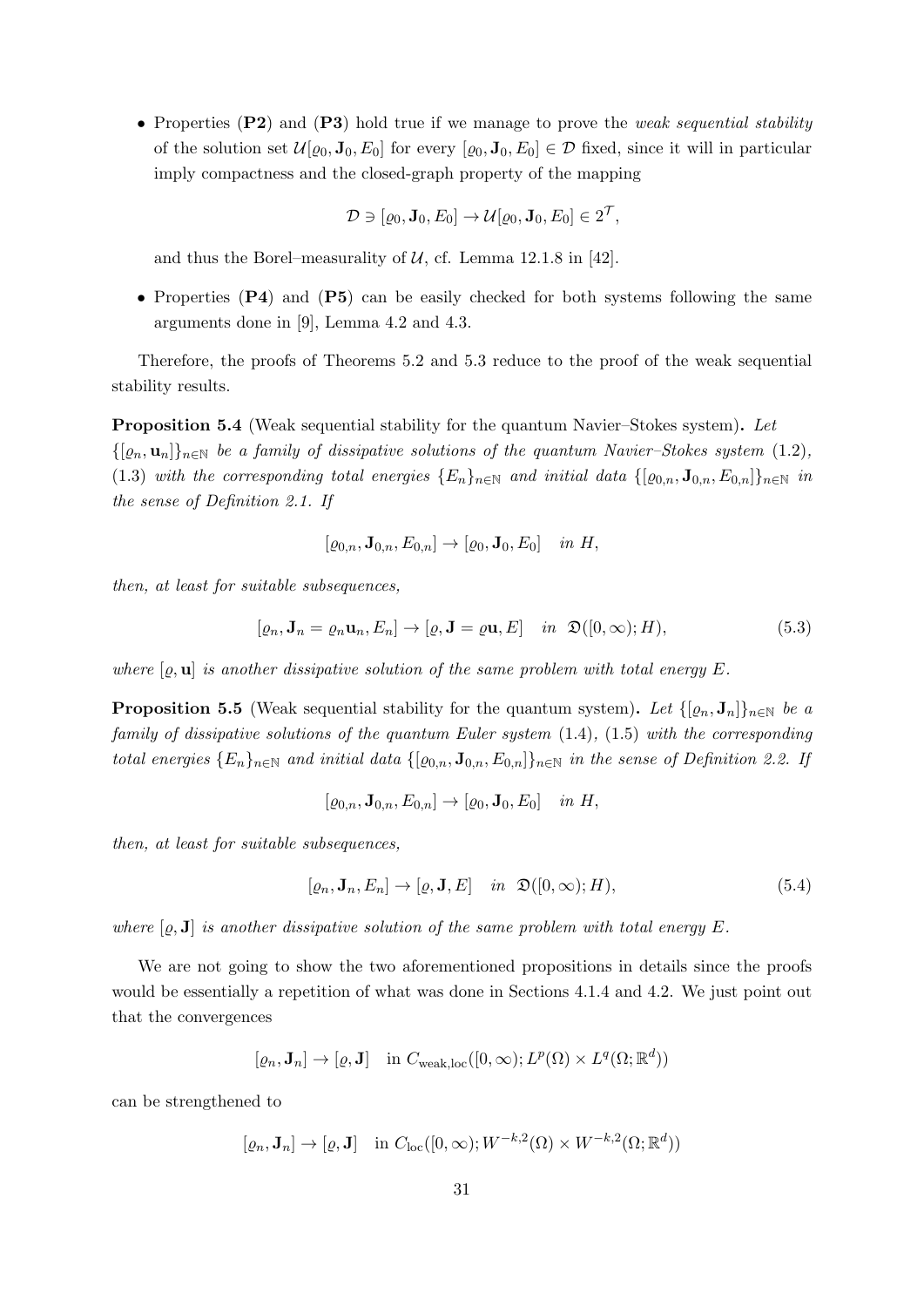thanks to the compact embedding (5.1), implying in particular that,

$$
[\varrho_n, \mathbf{J}_n] \to [\varrho, \mathbf{J}] \quad \text{in } \mathfrak{D}([0, \infty); W^{-k,2}(\Omega) \times W^{-k,2}(\Omega; \mathbb{R}^d)),
$$

as for continuous functions, the convergence in the Skorokhod space coincides with the uniform one, cf. condition (ii) of Proposition 2.1 in [7]. Moreover, the energies  ${E_n}_{n\in\mathbb{N}}$  are nonincreasing functions, locally of bounded variation; therefore, from Helly's selection theorem, there exists a subsequence converging pointwise

$$
E_n(t) \to E(t) \quad \text{for all } t \in [0, \infty),
$$

implying in particular that

$$
E_n \to E \quad \text{in } \mathfrak{D}([0,\infty)),
$$

as for monotone functions, the convergence in the Skorokhod space coincides with the almost everywhere one, cf. condition (i) of Proposition 2.1 in [7].

## A Appendix

#### A.1 Function spaces

Let  $Q \subseteq \mathbb{R}^N$ ,  $N \geq 1$ , be an open set, X a Banach space and  $M \geq 1$ . We denote with

•  $C_{weak}(Q;X)$  the space of functions defined on Q and ranging in X which are continuous with respect to the weak topology. If Q is bounded, we say that  $f_n \to f$  in  $C_{weak}(\overline{Q}; X)$ as  $n \to \infty$  if for all  $q \in X^*$ 

$$
\sup_{y \in \overline{Q}} |\langle g; f_n(y) - f(y) \rangle_{X^*,X}| \to 0 \quad \text{as } n \to \infty;
$$

- $C<sup>k</sup>(Q; X)$ , with k a non-negative integer, the space of k-times continuously differentiable functions on Q and  $C^{\infty}(Q;X) = \bigcap_{k=0}^{\infty} C^k(Q;X);$
- $\mathcal{D}(Q;X) = C_c^{\infty}(Q;X)$  the space of functions belonging to  $C^{\infty}(Q;X)$  and having compact support in  $Q$ ;
- $\mathcal{D}'(Q;\mathbb{R}^M) = [C_c^{\infty}(Q;\mathbb{R}^M)]^*$  the space of distributions;
- $\mathcal{M}(Q;\mathbb{R}^M) = \left[\overline{C_c(Q;\mathbb{R}^M)}^{\|\cdot\|_{\infty}}\right]^*$  the space of vector-valued Radon measures. If  $\Omega \subset \mathbb{R}^N$ is a bounded domain, then  $\mathcal{M}(\overline{\Omega}) = [C(\overline{\Omega})]^*$ .
- $\mathcal{M}^+(Q)$  the space of positive Radon measures;
- $\mathcal{M}^+(Q;\mathbb{R}_\mathrm{sym}^{N\times N})$  the space of tensor-valued Radon measures  $\Re$  such that  $\Re:(\xi\otimes\xi)\in$  $\mathcal{M}^+(Q)$  for all  $\xi \in \mathbb{R}^d$ , and with components  $\mathfrak{R}_{i,j} = \mathfrak{R}_{j,i};$
- $L^p(Q; X)$ , with  $1 \leq p \leq \infty$ , the Lebesgue space defined on Q and ranging in X;
- $W^{k,p}(Q; \mathbb{R}^M)$ , with  $1 \leq p \leq \infty$  and k a positive integer, the Sobolev space defined on  $Q$ ;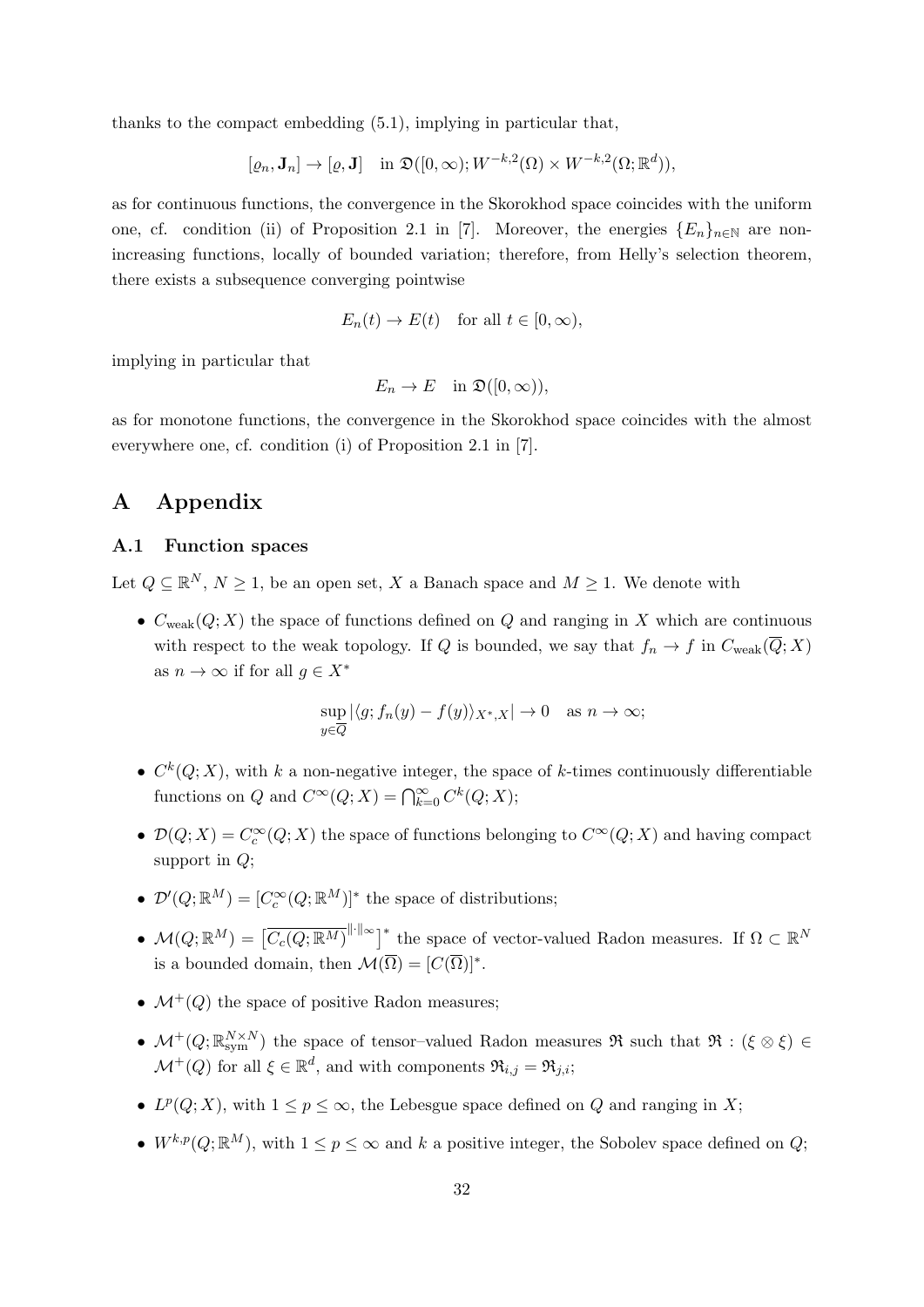- $W^{-k,p'}(Q;\mathbb{R}^m)$ , with p' the conjugate exponent of  $1 \leq p < \infty$  and k a positive integer, the dual space of  $W_0^{k,p}$  $\overline{C_c^k(P(Q;\mathbb R^M))} = \big[\overline{C_c(Q;\mathbb R^M)}^{\|\cdot\|_{W^{k,p}(Q;\mathbb R^M)}}\big]^*;$
- $\mathfrak{D}([0,\infty); H)$  the Skorokhod space of càglàd functions defined on  $[0,\infty)$  taking values in a Hilbert space H. More precisely,  $\Phi$  belongs to the space  $\mathfrak{D}([0,\infty); H)$  if it is left–continuous and has right–hand limits:

(i) for 
$$
t > 0
$$
,  $\Phi(t-) = \lim_{s \uparrow t} \Phi(s)$  exists and  $\Phi(t-) = \Phi(t)$ ;

(ii) for  $t \geq 0$ ,  $\Phi(t+) = \lim_{s \downarrow t} \Phi(s)$  exists.

#### A.2 Energy

In this section, we will show how to deduce the total energy balances  $(1.11)$  and  $(1.12)$ . First of all, introducing the *drift velocity*  $\mathbf{v} = \mathbf{v}(\varrho, \nabla_x \varrho)$  such that

$$
\mathbf{v} = \frac{\nabla_x \sqrt{\varrho}}{\sqrt{\varrho}},\tag{A.1}
$$

and taking the gradient in the continuity equations  $(1.2)$ ,  $(1.4)$ , we get extra equations for **v**:

$$
\partial_t(\varrho \mathbf{v}) + \operatorname{div}_x(\varrho \mathbf{v} \otimes \mathbf{u}) + \frac{1}{2} \operatorname{div}_x(\varrho \nabla_x^\top \mathbf{u}) = 0, \tag{A.2}
$$

when considering system  $(1.2)$ – $(1.3)$ , and

$$
\partial_t(\varrho \mathbf{v}) + \frac{1}{2} \operatorname{div}_x \nabla_x^\top \mathbf{J} = 0,
$$
\n(A.3)

when considering system  $(1.4)$ – $(1.5)$ . Furthermore, notice that we can write

$$
\mathbb{K}(\varrho,\nabla_x \mathbf{v}) = \frac{\hbar}{2} \varrho \nabla_x \mathbf{v}.
$$

Supposing that all the quantities in question are smooth, we can multiply the balance of momentum  $(1.3)$  of the quantum Navier–Stokes system by **u** and, using the continuity equation (1.2), we can deduce

$$
\partial_t \left( \frac{1}{2} \varrho |\mathbf{u}|^2 \right) + \text{div}_x \left( \left[ \frac{1}{2} \varrho |\mathbf{u}|^2 + p(\varrho) \right] \mathbf{u} \right) - p(\varrho) \, \text{div}_x \, \mathbf{u} + \mathbb{S}(\nabla_x \mathbf{u}) : \nabla_x \mathbf{u} + \frac{\hbar}{2} \varrho \nabla_x \mathbf{v} : \nabla_x \mathbf{u}
$$
\n
$$
= \text{div}_x \left( \mathbb{S}(\nabla_x \mathbf{u}) \cdot \mathbf{u} + \mathbb{K}(\varrho, \nabla_x \mathbf{v}) \cdot \mathbf{u} \right). \tag{A.4}
$$

Similarly, we multiply  $(A.2)$  by  $\bf{v}$  to get

$$
\partial_t \left( \frac{1}{2} \varrho |\mathbf{v}|^2 \right) + \text{div}_x \left( \frac{1}{2} \varrho |\mathbf{v}|^2 \mathbf{u} \right) - \frac{1}{2} \varrho \nabla_x \mathbf{u} : \nabla_x \mathbf{v} = -\frac{1}{2} \text{div}_x \left( \varrho \nabla_x^{\top} \mathbf{u} \cdot \mathbf{v} \right), \tag{A.5}
$$

where we used the fact that

$$
\nabla_x^{\top} \mathbf{u} : \nabla_x \mathbf{v} = \nabla_x \mathbf{u} : \nabla_x^{\top} \mathbf{v} = \nabla_x \mathbf{u} : \nabla_x \mathbf{v}
$$
(A.6)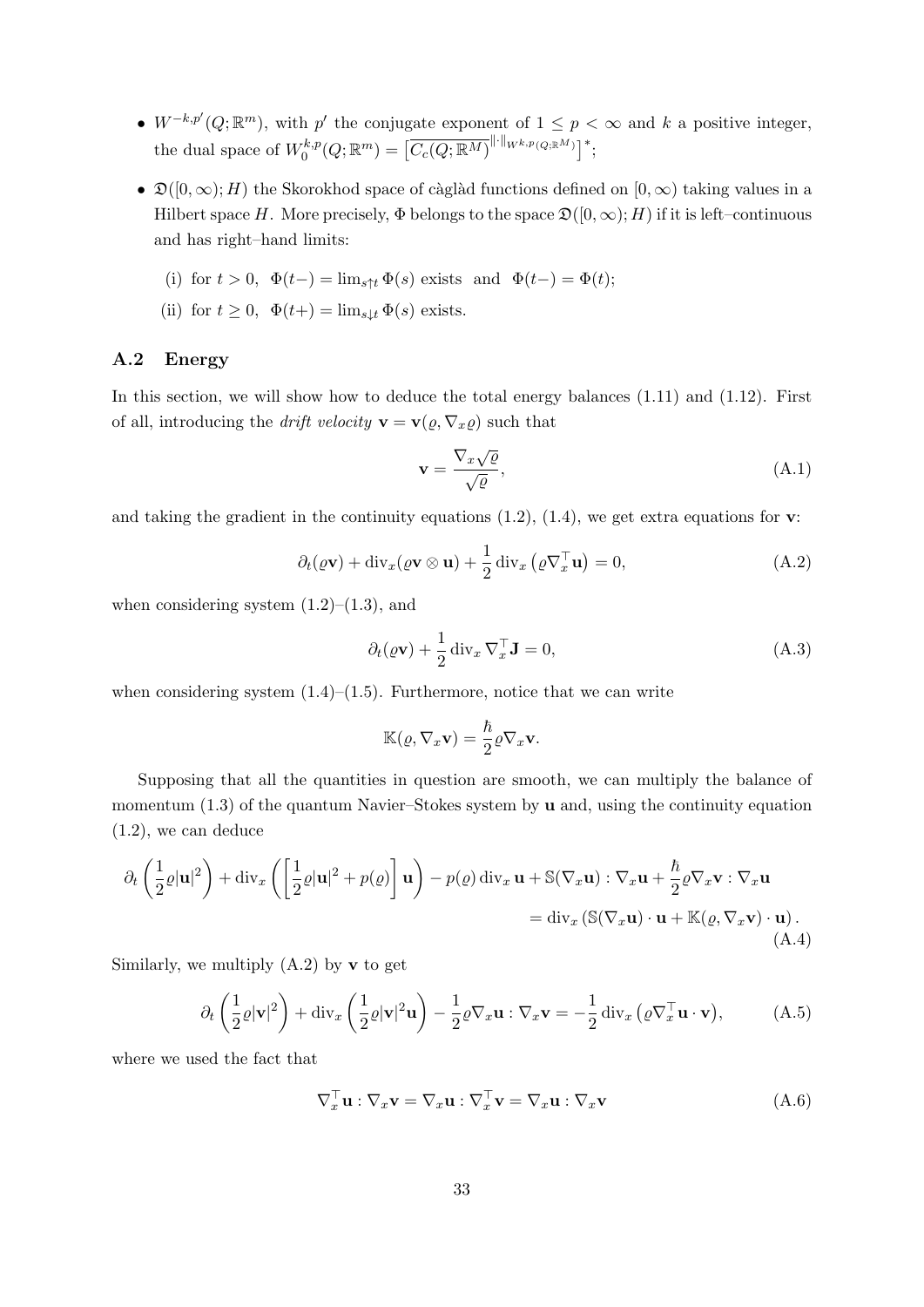since  $\nabla_x$ **v** is symmetric. Multiplying (A.5) by  $\hbar$  and summing the obtained identity to (A.4) we get

$$
\partial_t \left( \frac{1}{2} \varrho |\mathbf{u}|^2 + \frac{\hbar}{2} \varrho |\mathbf{v}|^2 \right) + \text{div}_x \left( \left[ \frac{1}{2} \varrho |\mathbf{u}|^2 + p(\varrho) + \frac{\hbar}{2} |\mathbf{v}|^2 \right] \mathbf{u} \right) - p(\varrho) \, \text{div}_x \, \mathbf{u} + \mathbb{S}(\nabla_x \mathbf{u}) : \nabla_x \mathbf{u}
$$
\n
$$
= \text{div}_x \left( \mathbb{S}(\nabla_x \mathbf{u}) \cdot \mathbf{u} + \mathbb{K}(\varrho, \nabla_x \mathbf{v}) \cdot \mathbf{u} - \frac{\hbar}{2} \varrho \nabla_x^{\top} \mathbf{u} \cdot \mathbf{v} \right).
$$

Recalling that the pressure potential  $P = P(\varrho)$  is characterized by (1.10), from the continuity equation (1.2) we obtain the following identity

$$
-p(\varrho) \operatorname{div}_x \mathbf{u} = \partial_t P(\varrho) + \operatorname{div}_x [P(\varrho) \mathbf{u}].
$$

Now, it is enough to integrate over  $\Omega$  and use the boundary conditions to get the desired expressions.

## References

- [1] A. Abbatiello, E. Feireisl and A. Novotný, *Generalized solutions to mathematical models of* compressible viscous fluids, Discrete & Continuous Dynamical Systems 41(1): 1–28; 2021
- [2] P. Antonelli and P. Marcati, On the finite energy weak solutions to a system in quantum fluid dynamics, Commun. Math. Phys. 287: 657–686; 2009
- [3] P. Antonelli and S. Spirito, Global existence of finite energy weak solutions of quantum Navier–Stokes equations, Arch. Rational Mech. Anal. 225: 1161–1199; 2017
- [4] P. Antonelli and S. Spirito, On the compactness of weak solutions to the Navier-Stokes-Korteweg equations for capillary fluids, Nonlinear Anal. 187: 110–124; 2019.
- [5] P. Antonelli, C. G. Cianfarani, C. Lattanzio and S. Spirito, Relaxation limit from the quantum Navier-Stokes equations to the quantum drift-diffusion equation, J. Nonlinear Sci., 31(71); 2021
- [6] C. Audiard and B. Haspot, *Global well-posedness of the Euler Korteweg system for small* irrotational data, Commun. Math. Phys. 315: 201–247; 2017
- [7] D. Basarić, Semiflow selection to models of general compressible viscous fluids, J. Math. Fluid Mech. 23(2); 2021
- [8] D. Breit, E. Feireisl and M. Hofmanová, Markov selection for the stochastic compressible Navier–Stokes system, Ann. Appl. Probab. 30(6): 2547–2572; 2020
- [9] D. Breit, E. Feireisl and M. Hofmanová, Solution semiflow to the isentropic Euler system, Arch. Rational Mech. Anal. 235: 167–194; 2020
- [10] D. Bresch, M. Gisclon and I. Lacroix-Violet, On the Navier–Stokes–Korteweg and Euler– Korteweg system, Arch. Rational Mech. Anal. 223: 975–1025; 2019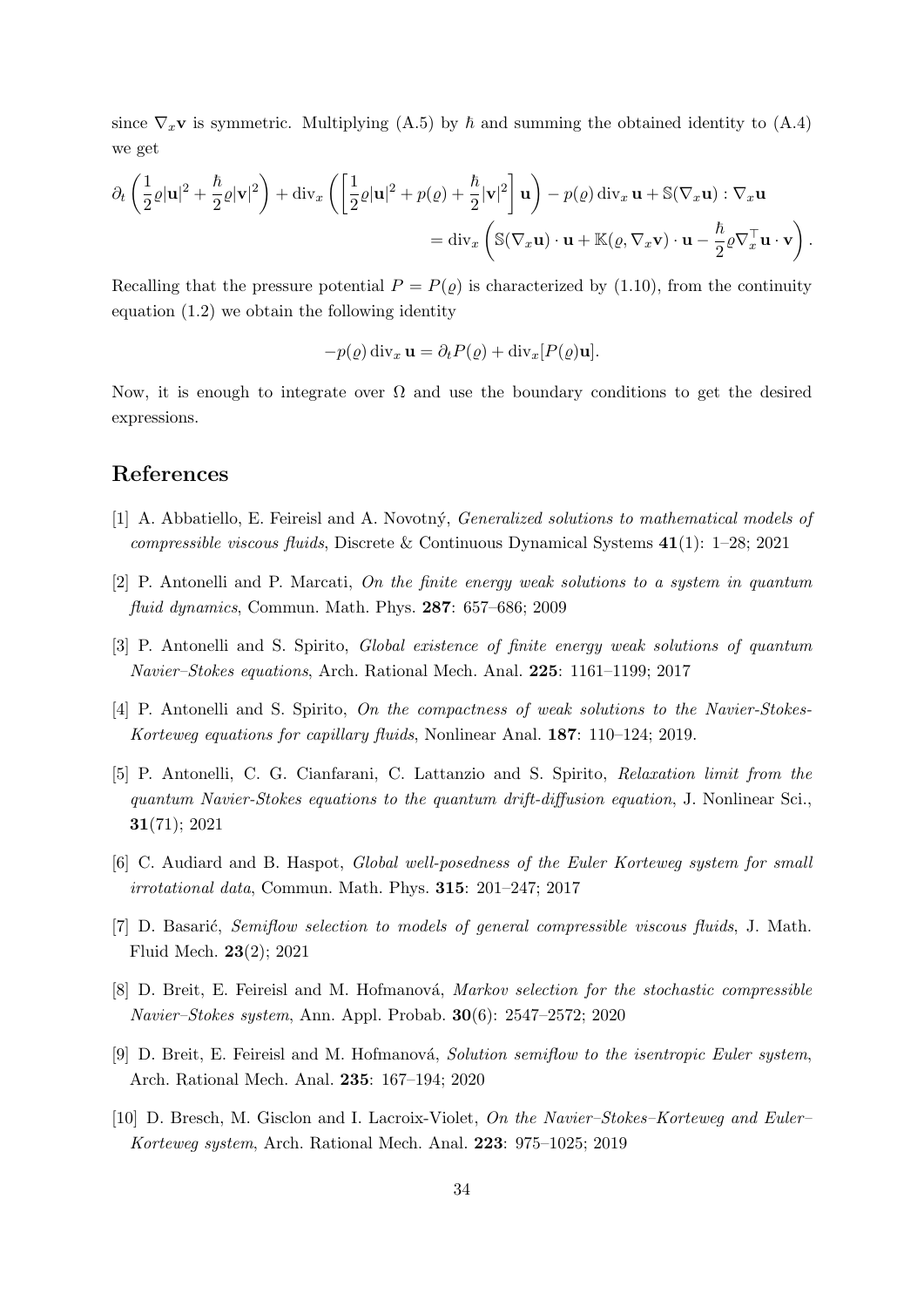- [11] S. Brull and F. M´ehats, Derivation of viscous correction terms for the isothermal quantum Euler model, ZAMM Z. Angew. Math. Mech. 90: 219–230; 2010
- [12] M. Caggio and D. Donatelli, High Mach number limit for Korteweg fluids with density dependent viscosity, J. Differential Equations 277: 1–37; 2021.
- [13] J. E. Cardona and L. Kapitanski, Semiflow selection and Markov selection theorems, Topol. Methods Nonlinear Anal. 56(1): 197–227; 2020
- [14] T. Chang, B. J. Jin and A. Novotn´y, Compressible Navier-Stokes system with inflow-outflow boundary data, SIAM J. Math. Anal. 51(2): 1238–1278; 2019
- [15] C. G. Cianfarani and C. Lattanzio, *High friction limit for Euler-Korteweg and Navier-*Stokes-Korteweg models via relative entropy approach, J. Differential Equations, 269: 10495- 10526; 2020.
- [16] D. Donatelli, E. Feireisl and P. Marcati, Well/ill posedness for the Euler–Korteweg–Poisson system and related problems, Commun. Partial Differ. Equ. 40: 1314–1335; 2015
- [17] D. Donatelli and P. Marcati, Quasi-neutral limit, dispersion, and oscillations for Kortewegtype fluids, SIAM J. Math. Anal., 47:2265-2282; 2015.
- [18] D. Donatelli and P. Marcati, Low Mach number limit for the quantum hydrodynamics system, Res. Math. Sci., 3(13); 2016
- [19] J. Dong, A note on barotropic compressible quantum Navier–Stokes equations, Nonlinear Anal. Real World Appl. 73: 854–856; 2010
- [20] E. Feireisl, Dynamics of viscous compressible fluids, Oxford University Press, Oxford; 2003
- [21] E. Feireisl, On weak–strong uniqueness for the compressible Navier–Stokes system with non-monotone pressure law, Commun. Partial Differ. Equ. 44(3): 271–278; 2019
- [22] E. Feireisl, P. Gwiazda, A. Świerczewska-Gwiazda and E. Wiedemann, Dissipative measurevalued solutions to the compressible Navier–Stokes system, Calc. Var. Partial Differ. Equ. 55 (6): 55–141; 2016
- [23] E. Feireisl, B. J. Jin and A. Novotný, *Relative Entropies, Suitable Weak Solutions, and* Weak–Strong Uniqueness for the Compressible Navier–Stokes System, Journal of Mathematical Fluid Dynamics 14: 717–730; 2012
- [24] E. Feireisl and M. Lukáčová-Medviďová, Convergence of a mixed finite element–finite volume scheme for the isentropic Navier–Stokes system via dissipative measure–valued solutions, Found. Comput. Math. 18: 703–730; 2018
- [25] E. Feireisl and A. Novotný, *Weak–strong uniqueness property for models of compressible* viscous fluids near vacuum, Nonlinearity 34(9); 2021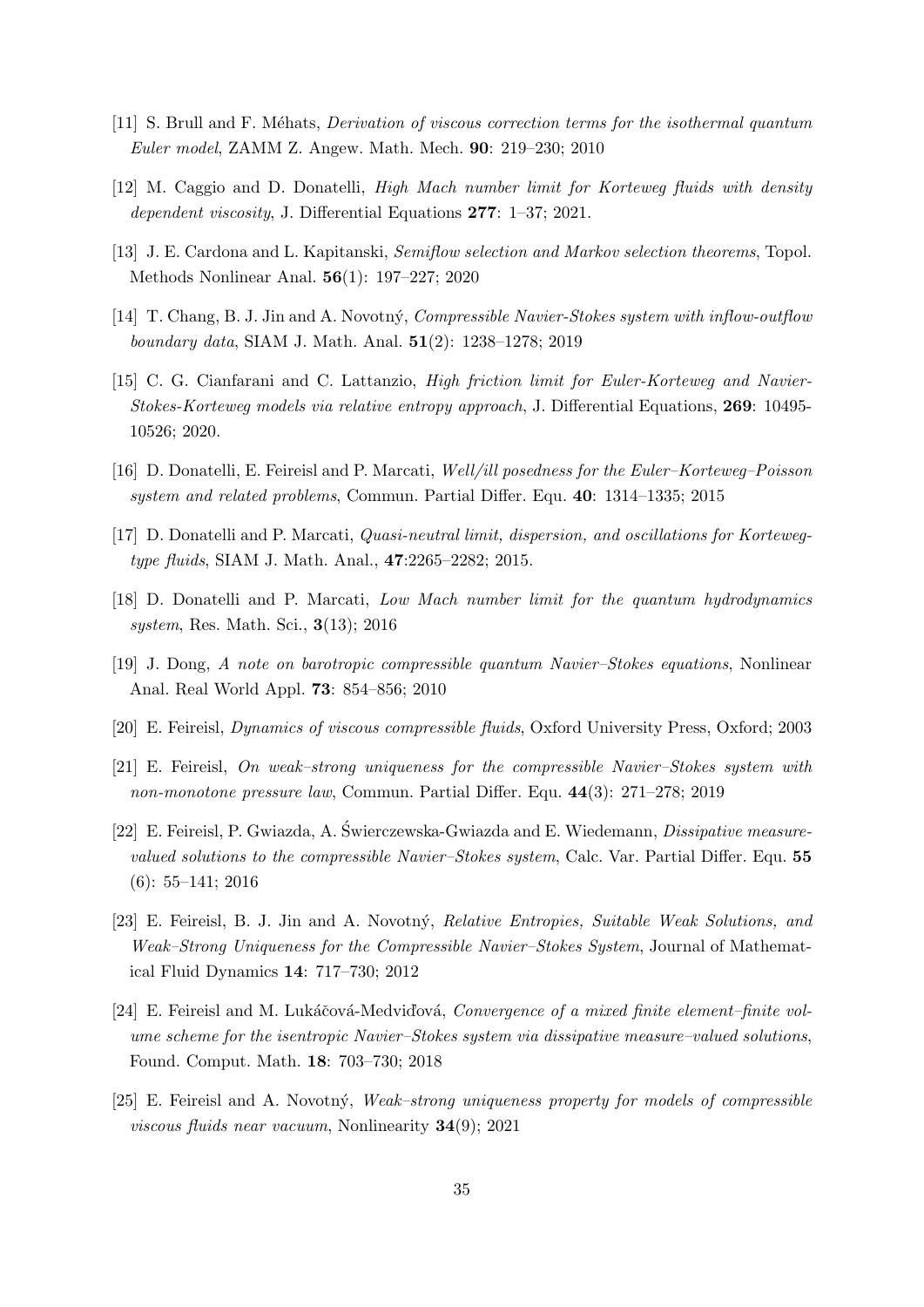- [26] D. K. Ferry and J.-R. Zhou, Form of the quantum potential for use in hydrodynamic equations for semiconductor device modeling, Phys. Rev. B 48: 7944–7950; 1993
- [27] F. Flandoli and M. Romito, Markov selections for the 3D stochastics Navier–Stokes equations, Probab. Theory Related Fields, 140(3-4): 407–458; 2008
- [28] P. Germain, Weak–strong uniqueness for the isentropic compressible Navier–Stokes system, J. Math. Fluid Mech. 13(1): 137–146; 2011
- [29] J. Giesselmann, C. Lattanzio and A. E. Tzavaras, Relative energy for the Korteweg theory and related Hamiltonian flows in gas dynamics, Arch. Rational Mech. Anal. 223: 1427–1484; 2017
- [30] M. Gisclon and I. Lacroix-Violet, About the barotropic compressible quantum Navier–Stokes equations, Nonlinear Anal. Theory Methods Appl. 128: 106–121; 2015
- [31] P. Gwiazda, A. Świerczewska-Gwiazda and E. Wiedemann, *Weak-strong uniqueness for* measure-valued solutions of some compressible fluid models, Nonlinearity 28: 3873–3890; 2015
- [32] F. Jiang, A remark on weak solutions to the barotropic compressible quantum Navier–Stokes equations, Nonlinear Anal. Real World Appl. 12: 1733–1735; 2011
- [33] A. Jüngel and H. L. Li, *Quantum Euler-Poisson systems: global existence and exponential* decay, Quart. Appl. Math., 62: 569–600; 2004.
- [34] A. Jüngel, Global weak solutions to compressible Navier-Stokes equations for quantum fluids, SIAM J. Math. Anal. 42: 1025–1045; 2010
- [35] N. V. Krylov, The selection of a Markov process from a Markov system of processes, and the construction of quasidiffusion processes, Izv. Akad. Nauk SSSR Ser. Mat., 37: 691–708; 1973
- [36] I. Lacroix-Violet and A. Vasseur, Global weak solutions to the compressible quantum Navier–Stokes equations and its semi-classical limit, J. Math. Pures Appl. 114(9): 191–210; 2018
- [37] H. L. Li and P. Marcati, Existence and asymptotic behavior of multi-dimensional quantum hydrodynamic model for semiconductors, Comm. Math. Phys., 245: 215–247; 2004.
- [38] J. Li and Z.P. Xin, *Global existence of weak solutions to the barotropic compressible Navier-*Stokes flows with degenerate viscosities, arXiv:1504.06826; 2015
- [39] M. I. Loffredo and L. M. Morato, On the creation of quantized vortex lines in rotating He–2, Nuovo Cim. B 108: 205–216; 1993
- [40] G. Prodi, Un teorema di unicità per le equazioni di Navier–Stokes, Ann. Mat. Pura Appl. 48(4): 173–182; 1959